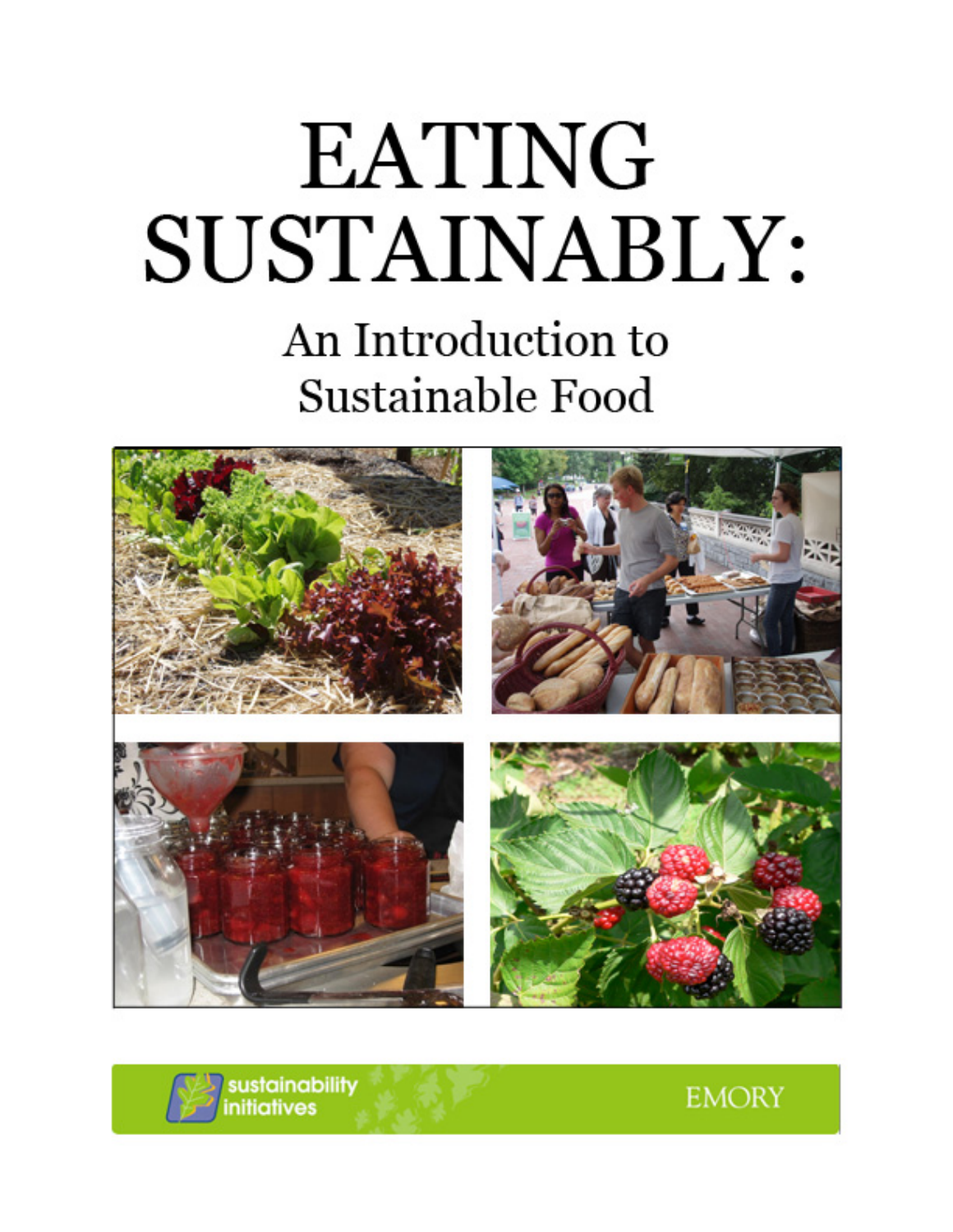#### **EATING SUSTAINABLY: an introduction to sustainable food**

- 1. Defining sustainability and sustainable food
- 2. Food, foodshed, soil, and place
- 3. Identifying sustainable food: an introduction to marketing terms
- 4. Health benefits of eating sustainably
- 5. Nutrient content and sustainable food
- 6. Pesticides and organic foods
- 7. Genetically modified organisms (GMOs)
- 8. Food choices and environmental impact: meat and plant-based diets
- 9. Energy and food production
- 10. Animal welfare and factory farms
- 11. Grass-fed livestock
- 12. Sustainable seafood
- 13. Choosing local food
- 14. Sustainable food purchasing and the Georgia economy
- 15. Impact on farm workers
- 16. Fair Trade

*Sustainable Food Committee, Emory University December, 2011*

1 

 *Emory University*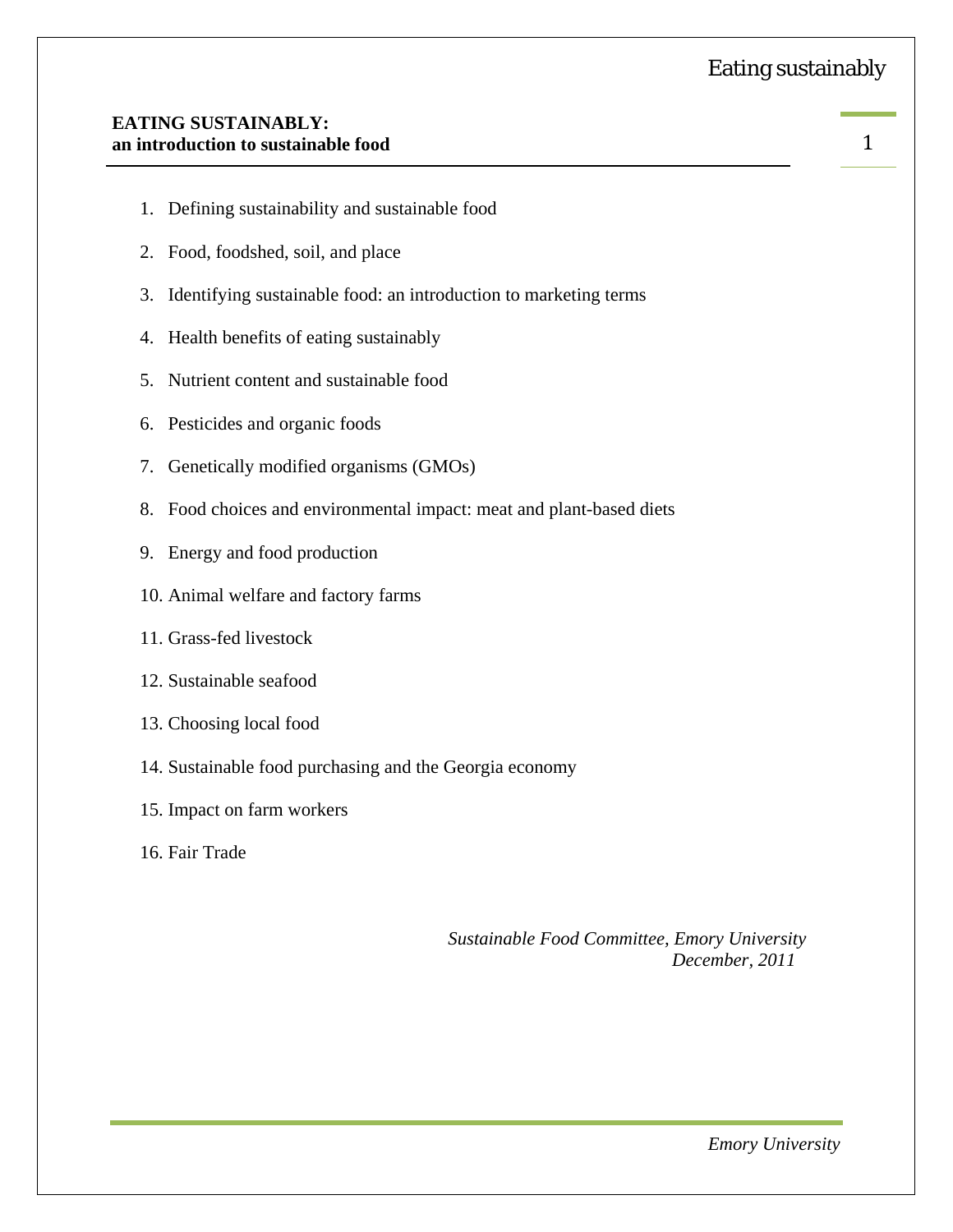# **Defining sustainability and sustainable food**

Definitions of sustainability often refer to aspects of enduring environmental, social and economic well being. While the notion of sustainable food has evolved over time and continues to change with new evidence, there is a consensus that sustainable agriculture must be ecologically sound, economically viable, and socially responsible.<sup>1</sup> Thus, a broad definition of sustainable food links agricultural production that safeguards soil, water, and wildlife with a nutritious diet that supports public health<sup>2</sup>, and sees food as part of a just and economically sound society. In this view, a sustainable food and agricultural system is one in which:

- *The environment is protected*. The health of the soil is maintained, water quality is secured, the flow of energy and discharge of waste, including greenhouse gas emissions, are within the capacity of the earth to absorb, and biodiversity is protected and promoted.
- *Food producers are treated well*. Farmers and all other players in the production chain have fair, livable incomes, and safe working conditions.
- *The food we eat is of good quality*. Animal and human health is supported by a wide variety of nutritious and delicious foods, and is affordable and accessible for all.
- *Agro-economies are supported*. Rural communities are enhanced and supported, and are linked to urban communities through small businesses.
- *Fresh, healthy food is available to all*.

The industrial, corporate food production system prevalent today offers cheap food, but such low cost does not reflect the true costs of agriculture, including loss of crop biodiversity through monoculturing, soil erosion and depletion, contamination of water and air, antibiotic resistance, and heavy dependence on non-renewable resources such as petroleum, creating a less resilient and secure food system.<sup>3</sup> Centralized control over our agricultural system limits consumers' ability to know how food is grown, how safe it is, and whether farm communities are enhanced or harmed.<sup>4,5</sup>

Local, community-based, participatory food systems are an alternative to the global corporate models in which producers and consumers are separated from one another. A local food system encourages the idea of the consumer as active participant, or co-producer.<sup>6</sup> This model focuses on relationships among the food producers, processors, distributors, retailers and consumers and increases knowledge about the characteristics of our food.<sup>3</sup> The development of local food systems is not only about environmental impacts but also the social and economic benefits it promotes, which include:

- Diversity of many economically viable small family farms rather than huge factory farms
- Environmental outcomes that enhance our natural resources for future generations
- Robust economic links between urban and rural communities through networks of small businesses
- Preventive health of individuals rather than focusing solely on disease treatment
- Equitable treatment for all participants in the food chain

*Julie Shaffer for the Sustainable Food Committee at Emory University* 

*Defining Sustainability Emory University*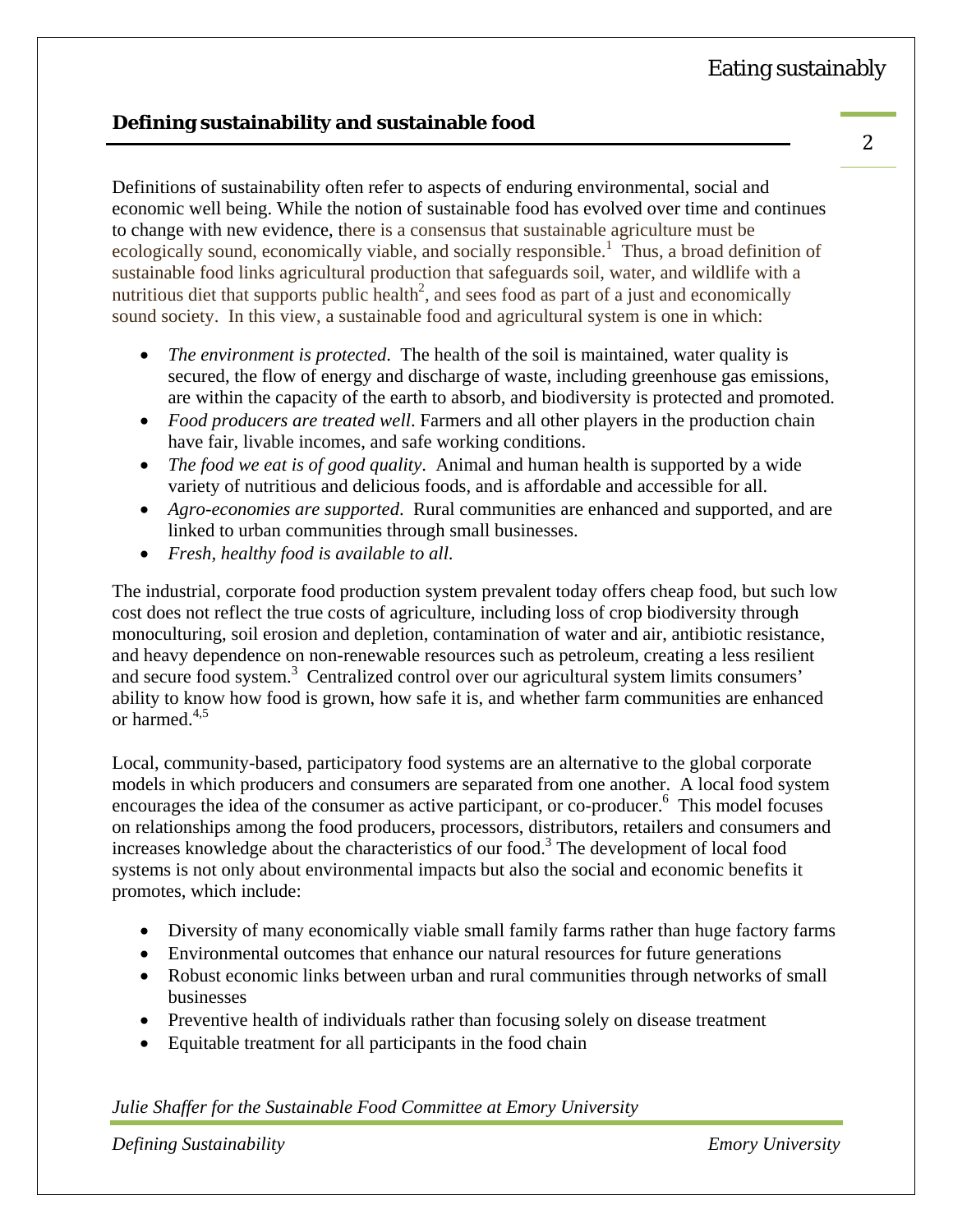<sup>1&</sup>lt;br>
<sup>1</sup> Ikerd, John. 2007. "On Defining Sustainable Agriculture." North Carolina Sustainable Agriculture Research and 3 Education Program. <<u>http://www.sustainable-ag.ncsu.edu/onsustaibableag.htm</u>> (Accessed 4/9/10).<br><sup>2</sup> Hamm, Michael W. 2008. "Linking Sustainable Agriculture and Public Health: Opportunities for Realizing

Multiple Goals." *Journal of Hunger and Environmental Nutrition* 3:169-185. 3

<sup>&</sup>lt;sup>3</sup> Kirschenmann, Frederick L. 2008. "Food as Relationship." *Journal of Hunger and Environmental Nutrition* 3(2):106-121.

<sup>4</sup> Barlett, Peggy F. 1989. "Industrial Agriculture" in *Economic Anthropology*, Stuart Plattner, ed. Pp. 253-291.

Stanford, CA: Stanford University Press. 5 Hassanein, Neva. 2003. "Practicing Food Democracy: A Pragmatic Politics of Transformation." *Journal of Rural Studies* 19:77-86. 6 Petrini, Carlo. 2007. *Slow Food Nation*. NY: Columbia University Press. pp. 227-237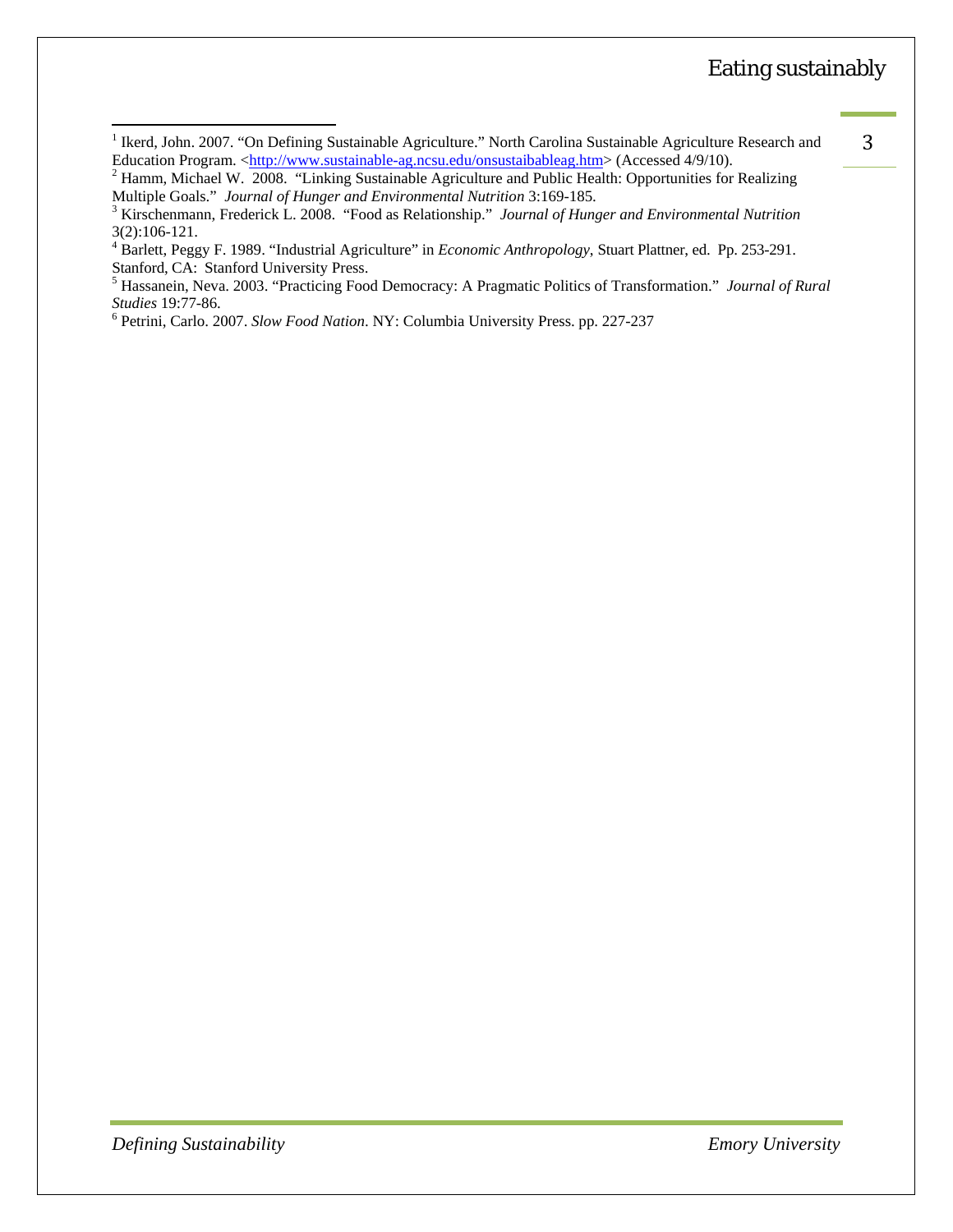# **Food, foodshed, soil, and place**

"Civilizations have destroyed themselves by destroying their farmland" Wes Jackson and Wendell Berry<sup>1</sup>

Food has the potential to strengthen our sense of place, intertwining meaning and identity. Eating locally, learning about traditional foods, and attending to the seasons are ways to become more conscious of food choices and their implications for the planet. Food invites other languages of attachment, restoring our lived relationships with place. Tastes of fresh, local food, together with traditional varieties of plants and animals that are well adapted to each locale, call forth an appealing vision of people living well and also responsibly with one another and with the land.

A revolution in transportation and communication since World War II, coupled with agricultural research and abundant cheap oil, has allowed us to develop a global food system that is detached in many ways from the soil.<sup>2</sup> Industrial food processing allowed new forms of food storage, long-distance travel, and extended shelf life. $3^{\circ}$  The average person has little appreciation of the land or the farming practices suited to each locale.<sup>4</sup> Stories and memories are lost as well—and sometimes, even the seeds and plant varieties eaten by our great-grandparents.<sup>5</sup> Lack of public concern about farmland loss to urban sprawl, eroding topsoil, and declining rural communities reveals a general disconnection from the land. Social indifference to the farmers and farm workers who grow food echoes our disconnectedness to nature and season.<sup>6</sup>

An alternative to the industrial, global food system is a locally or regionally based system, made up of diversified farms using sustainable practices to supply fresher, more nutritious foodstuffs to small-scale processors and consumers, to whom producers are linked by bonds of community as well as economy.<sup>7,8</sup> Landscape is part of that community.

Consumer expectations are shifting towards such a system. In addition to acquiring healthy food, many consumers want to know where their food comes from, how it is grown, and who are the farmers.<sup>9</sup> They want to know if their own values, such as fair working conditions and humane treatment of animals, have been upheld all along the food chain. And more consumers are returning to seasonal food purchases, finding it tastier and cheaper to eat fruits and vegetables in season.

# **Foodshed**

The concept of foodshed echoes the image of water flowing downhill and draws our attention to where our food comes from. What is Emory's foodshed? If we buy bananas from Costa Rica and coffee from Kenya, our foodshed is international. Foodshed activists seek to re-focus on the origins of our food, and to encourage purchases within a bioregion and with attention to impacts on the lands and cultures. Steps to help re-build an alternative food future are to:

 Strengthen decisions that include non-economic values, such as pleasure, loyalty, justice, friendship, and affection. Such decisions are made by individuals and institutions, such as Emory.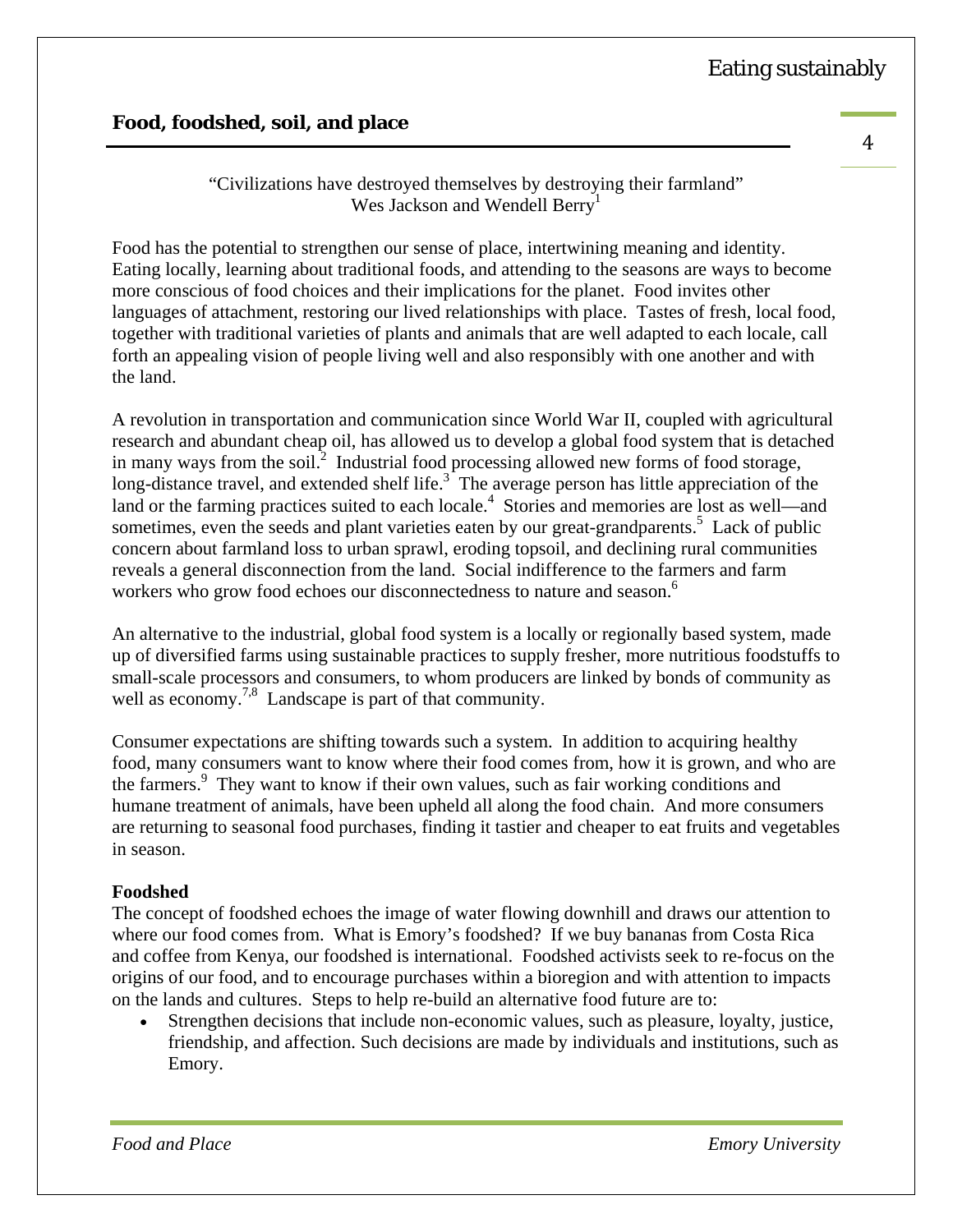- Rebuild habits of eating together and fostering a relationship with the land that supports us. Celebrations can attend to seasons of strawberries, peaches, cantaloupes, tomatoes, corn, and other crops.
- Carve out "insulated spaces" where alternatives to conventional food can thrive, such as Emory's campus farmers market and new dining service commitments to sustainable food purchases.

Emory's efforts to increase sustainably-grown regional and Georgia-grown foods in dining halls and hospitals are one way that we seek to strengthen our local food system.

#### **Grassroots efforts lead the way**

Local food efforts often highlight direct marketing, ways of building stronger ties between consumers and farmers. Farmers markets, community-supported agriculture (CSAs or food shares), roadside stands, and farm-to-school programs all put "the farmer's face" on the food. Local food systems can build trust in fresher food, grown with methods that support an ethic of care for the land. Food cooperatives, restaurants that feature local produce and meats, and food businesses such as bakeries provide another way to eat local food. Community gardens and urban farming are important as well, building new, more intimate relationships with plants and strengthening the social fabric.

Organizations that have promoted such food alternatives are the Community Food Security Coalition (CFSC), a broad grassroots gathering of local food advocates who work for a revitalized local food system. CFSC works not only on local issues such as community gardens and farm-to-school programs, but also on farm bill legislation and reform of federal subsidies to conventional agriculture. Improving access to high-quality, fresh food in underserved neighborhoods—so-called "food deserts"—is central to food security work.<sup>10</sup> Where families are constrained by poor transportation, stocking even a small grocery store with fresh vegetables can increase dietary consumption of healthier foods. $^{11}$ 

Other groups seek to rebuild their local foodsheds. In the 1990s, Hartford, Connecticut followed Toronto's lead in creating a Local Food Project. *Growing Power* in Milwaukee and Chicago and organizations such as the *Practical Farmers of Iowa* and the *Pennsylvania Association for Sustainable Agriculture* (PASA) have led the way. The *Food Routes* coalition developed over a dozen "Buy Fresh/Buy Local" campaigns around the country, supported by the Kellogg Foundation. On-line directories that guide consumers to local farmers, chefs, stores, and pickyour-own operations have been important information resources.<sup>12</sup>

Here in Atlanta, *Georgia Organics* has been active in maintaining a Local Food Guide (www.georgiaorganics.org) and has supported a range of activities to build a more sustainable food system. The *Atlanta Local Food Initiative* (www.atlantalocalfood.org) has created a "Plan for Atlanta's Food Future" endorsed by the Centers for Disease Control and President Jimmy Carter. The plan calls for actions to redress Atlanta's food deserts, support farm-to-school programs and community gardens, increase commitments to buy local, and support other ways to rebuild connections to place around food. *Southern Seed Legacy* (http://www.uga.edu/ebl/ssl/) and the Georgia chapters of *Slow Food* (http://www.slowfoodusa.org/) highlight biodiversity in agriculture and preservation of traditional varieties (often hardy and disease resistant).

*Food and Place Emory University*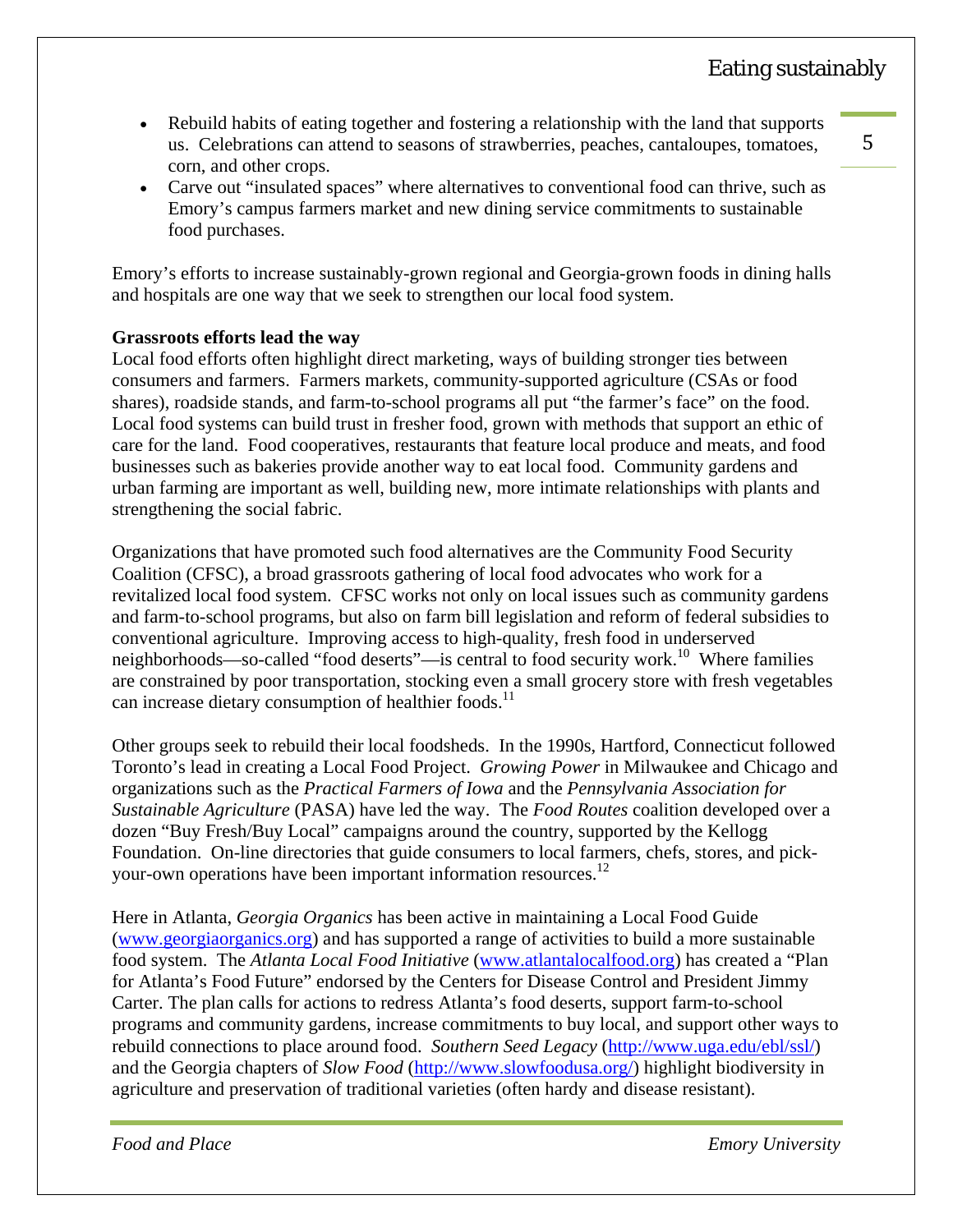6 

#### **Terroir and regional cuisine**

Regions are often known for distinctive food products, and labeling systems can help consumers identify foods that support traditional foodways and growing practices. European labels-oforigin are well known in wine and cheese and are based on a sense of "terroir" or the special soils that produce tastes unique to a particular region. In the U.S., regional specialties are less likely to emphasize uniformity of a particular taste and more likely to highlight individual excellence of particular craft products. Faculty at the University of Missouri, together with many partners, launched a *Regional Cuisines Project* in 2002.<sup>13</sup> Missouri is famous for its cured hams and a particular pecan native to the state, and labeling these products allows them to gain value. Ecoregions have been delineated and as farmers become organized and standards are set, certification processes will highlight local products, allowing greater transparency for the consumer. These kinds of efforts call attention to local producers, soils, and the importance of preserving cultural traditions.

Sustainability calls for attention to how our food provisioning works with nature. The connection between humans, land, and food is scientific, but also philosophical and spiritual. "If a system of production has negative side-effects, and cares not about the resources on which it relies, then we have taken a path leading ultimately to disaster," says agricultural development leader, Jules Pretty.<sup>14</sup> As we seek to live up to Emory's sustainability vision ("Healthy Emory, Healthy Planet"), a revitalized relationship with soils, climate, seeds, farmers, and foodways is a deeply appealing vision, one that can guide us forward to honor the places we call home.

*Peggy Barlett for the Sustainable Food Committee at Emory University* 

- <sup>1</sup> Jackson, Wes and Wendell Berry. 2008. "A 50-Year Farm Bill" *New York Times*, January 5.<br><sup>2</sup> Kirschanmann, Frederick J. 2008. Food as Belgtianship, *Jaumal of Hungar and Eminopurea*
- <sup>2</sup> Kirschenmann, Frederick L. 2008. Food as Relationship. *Journal of Hunger and Environmental Nutrition* 3(2-
- 3):106-121. 3 Friedmann, Harriet 1993. After Midas's Feast: Alternative Food Regimes for the Future. In, *Food for the Future*. Patricia Allen, ed. Pp. 213-33. NY: Wiley. 4
- <sup>4</sup> Jackson, Wes. 1994. "Becoming Native to this Place." *The Earthscan Reader in Sustainable Agriculture*. London:
- Earthscan. 5 Berry, Wendell. 1990. "The Pleasures of Eating" from *What are People For?* NY: North Point Press, Farrar, Straus and Giroux. http://www.ecoliteracy.org/publications/rsl/wendell-berry.html.
- Hinrichs, C.Clare and Thomas A Lyson. 2007. *Remaking the North American Food System: Strategies for Sustainability*. Lincoln: University of Nebraska Press. 7
- <sup>7</sup> Hamm, Michael W. 2008. Linking Sustainable Agriculture and Public Health: Opportunities for Realizing Multiple Goals. *J. of Hunger and Environmental Nutrition* 3(2-3):169-185. 8
- <sup>8</sup> Kloppenburg, Jack, Jr., John Hendrickson, and G.W. Stephenson. 1996. Coming in to the Foodshed. In, *Rooted in the Land*. William Vitek and Wes Jackson, eds. Pp. 113-123. New Haven: Yale University Press. 9

 $\overline{a}$ 

**Food and Place Emory University** 

Barham, Elizabeth 2002. Toward a Theory of Values-Based Labeling. *Agriculture and Human Values* 19(4):349- 360. 10 Gottlieb, Robert 2001. *Environmentalism Unbound: Exploring New Pathways for Change*. Cambridge, MA: MIT

Press. 11 National Research Council 2009. *The Public Health Effects of Food Deserts*. Washington, DC: National

Academies Press.<br><sup>12</sup> Bedford, Christopher B. 2006. Meeting the Challenge of Local Food. *Business* 28(1):17.<br><sup>13</sup> Barham, Elizabeth, David Lind, and Lewis Jett 2006 "The Missouri Regional Cuisines Project." In *Urban Plac* 

*Reconnecting with the Natural World*. Peggy F. Barlett, ed. Pp.141-72. Cambridge: MIT Press. 14 Pretty, Jules 2002. *Agri-Culture: Reconnecting People, Land, and Nature*. London: Earthscan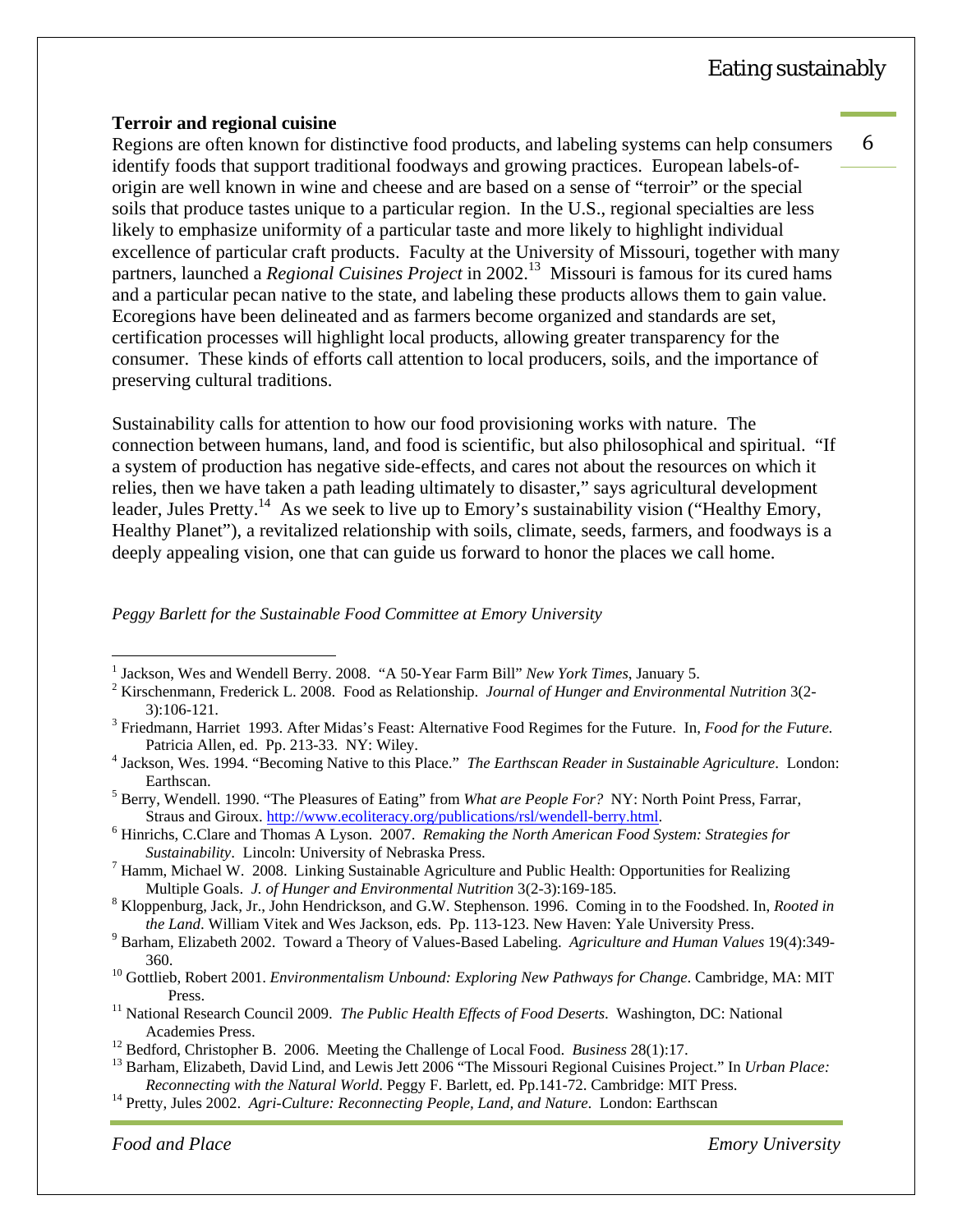# **Identifying sustainable food: an introduction to marketing terms** 7

Food products and packages are peppered with marketing claims and terms espousing qualities that are designed to steer the consumer toward buying foods that are sustainable and healthy for people and the environment. But with so many terms to keep straight, how does one decide whether to buy the certified organic, vegetarian fed chicken or the free range certified humane chicken?

The first step is learning **what makes a good eco-label**. According to the Consumers Union Guide to Environmental Claims, "the best eco-labels are seals or logos indicating that an independent organization has verified that a product meets a set of meaningful and consistent standards for environmental protection and/or social justice."<sup>1</sup> This would be considered a third party label or claim because it is made by an entity other than the seller (first party) or the buyer (second party).

Because it is important to **be familiar with the more common food related claims and**  certifications, below is a list of common marketing terms.<sup>2</sup> This list has been developed with the aid of the Sustainable Food Policy Project which was a collaboration of the following organizations: Food Alliance, Health Care Without Harm, Association for the Advancement of Sustainability in Higher Education, Oregon Center for Environmental Health, and the Institute for Agriculture and Trade Policy.

There are many more claims and certifications beyond this list, so it is important to **know where to go to find more information about specific eco-labels.** The Consumers Union Guide to Environmental Claims (http://www.greenerchoices.org/eco-labels/) as well as (http://ecolabelling.org) are helpful resources for learning more about these terms.

#### *Labels Certified by an Independent Organization*



#### **Certified Humane Raised & Handled**

This label is designed to certify that animals raised for dairy, lamb, poultry and beef products are treated in a humane manner. Under the program, growth hormones are prohibited and animals are raised on a diet without antibiotics, though antibiotics can be used in the treatment of sick animals. Access to clean and sufficient food and water and a safe and healthful living environment are also required from birth through slaughter. Producers also must comply with environmental standards. Processors must comply with the American Meat Institute Standards, a higher standard for slaughtering farm animals than required by the Federal Humane Slaughter Act. www.certifiedhumane.com

*Marketing Terms Emory University*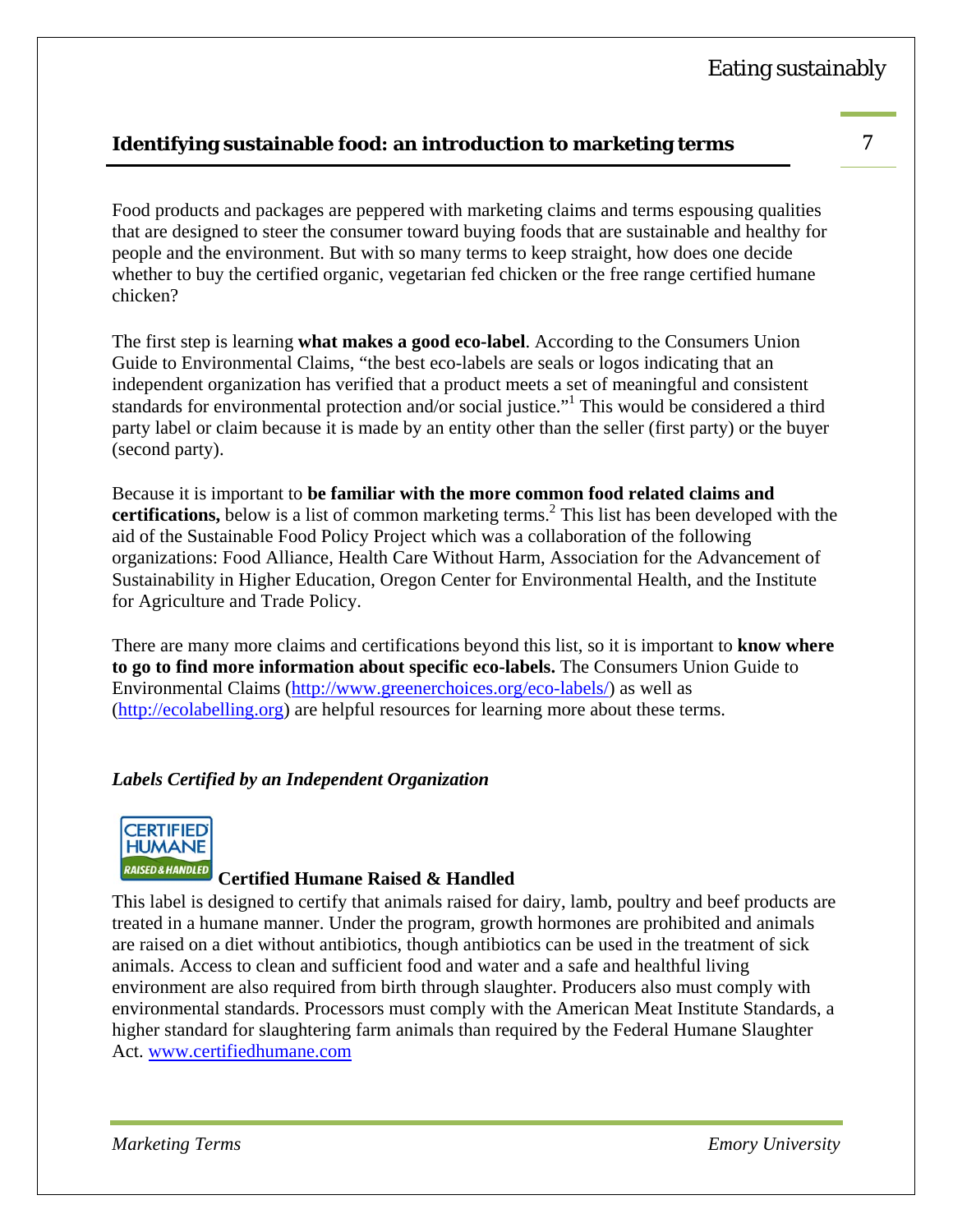



# **Fair Trade Certified**

Fair Trade standards aim to ensure that farmers in developing nations receive a fair price for their product and have direct trade relations with buyers and access to credit. They encourage sustainable farming practices and discourage the use of child labor and certain pesticides. To bear the label, products must be grown by small-scale, democratically organized producers. Fair Trade Certified products include coffee, tea, chocolate, sugar, bananas and other tropical fruit, rice and grains. TransFair USA is the third‐party certifier of Fair Trade goods in the US. It is one of twenty members of Fairtrade Labeling Organizations International, the umbrella organization that sets certification standards. www.transfairusa.org



#### **Food Alliance Certified**

To earn FA certification, farms and ranches must meet standards that provide safe and fair working conditions; ensure healthy and humane care for livestock without adding hormones or non-therapeutic antibiotics; use no genetically modified crops or livestock; reduce pesticide uses; conserve soil and water resources; and protect wildlife habitat. Farmers are required to set goals for continual improvement and sign an affidavit that genetically engineered crops are not used. www.foodalliance.org



# **Marine Stewardship Council**

The Marine Stewardship Council (MSC) is a non-profit organization that promotes responsible fishing practices. The MSC label assures buyers that products come from a well-managed fishery and have not contributed to overfishing. MSC certification standard includes these principles:

- 1) *The condition of the fish stocks* (examines if there are enough fish to ensure that the fishery is sustainable).
- 2) *The impact of the fishery on the marine environment* (examines the effect that fishing has on the immediate marine environment including other non‐target fish species, marine mammals and seabirds).
- 3) *The fishery management systems* (evaluates the rules and procedures that are in place, as well as how they are implemented, to maintain a sustainable fishery and to ensure that the impact on the marine environment is minimized). www.msc.org

*Marketing Terms Emory University*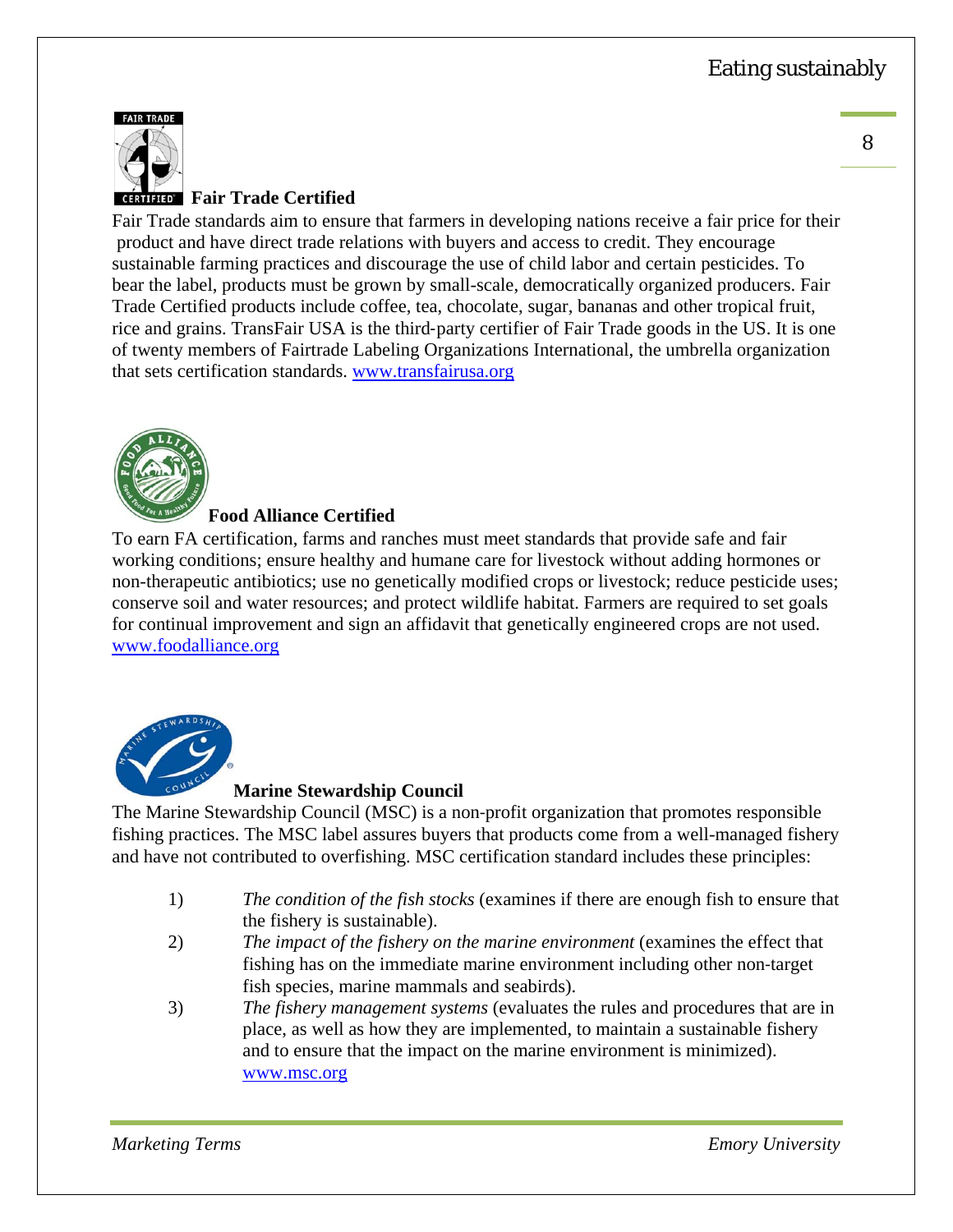

In order to be labeled "organic," products must meet the federal organic standards as determined by a USDA‐approved certifying agency. Organic foods cannot be grown using synthetic fertilizers, chemicals, or sewage sludge; cannot be genetically modified; and cannot be irradiated. Organic meat and poultry must be fed only organically‐grown feed (without any animal byproducts) and cannot be treated with hormones or antibiotics. In order to bear the USDA "Certified Organic" seal, a product must contain 95 to 100% organic ingredients. Products that contain 70% to 94% organic ingredients can be labeled "Made with Organic Ingredients," but cannot use the USDA "Certified Organic" seal. Organic ingredients can be listed on the packaging of products that are not entirely organic. www.ams.usda.gov/NOP/indexNet.htm



#### **Rainforest Alliance Certified**

The Rainforest Alliance works to conserve biodiversity and ensure sustainable livelihoods by transforming land‐use practices, business practices, and consumer behavior. The Rainforest Alliance Certified seal is found on coffee, cocoa, chocolate, bananas, orange juice, guava, pineapple, passion fruit, plantains, macadamia nuts, and other tropical products. On certified farms, rainforest is conserved, workers are treated fairly, soil and water quality are not compromised, waste is managed efficiently, chemical use is dramatically reduced, and relations with surrounding communities are strong. www.rainforest-alliance.org/index.cfm



#### **Smithsonian Bird Friendly**

The goal of the third party Bird Friendly certification program is to foster conditions on coffee plantations that provide good bird habitats. Maintenance of the tree canopy, diversity in tree and plant species, shade at specific times of the day, and establishment of plant borders around streams or rivers are all included into the Bird Friendly label criteria. The Smithsonian Migratory Bird Center (SMBC) only allows organic certifiers to issue the Bird Friendly label on organically certified products. Organic inspectors must complete a "Shade Certification Check List" and sign a certificate before the SMBC will allow the use of the Bird Friendly seal of approval. http://nationalzoo.si.edu/ConservationAndScience/MigratoryBirds/Coffee/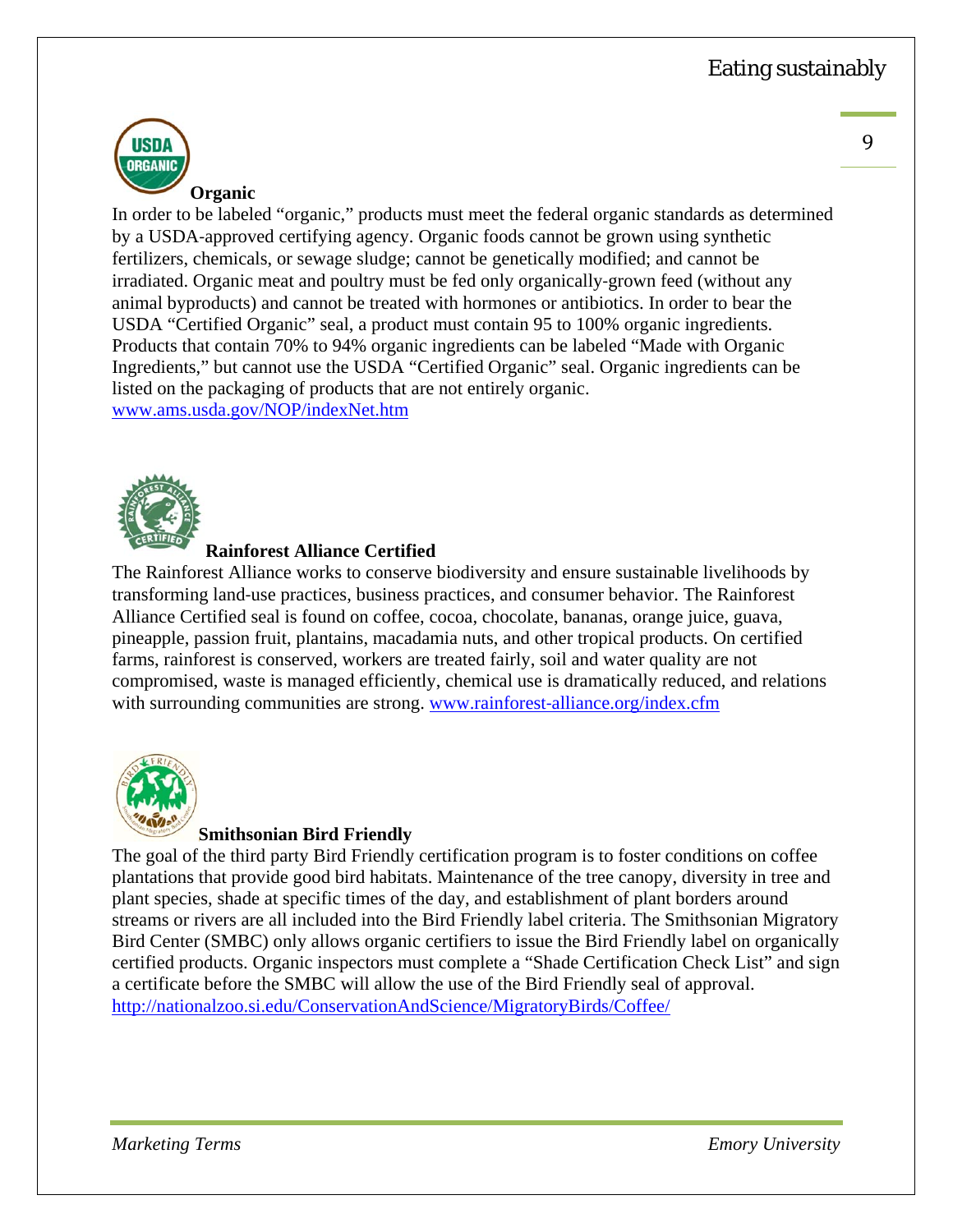#### *Labels Not Certified by an Independent Organization*

#### **Antibiotic Claims**

The USDA has prohibited use of the term "Antibiotic Free" as a label claim for meats and poultry, but allows "Raised Without Antibiotics" or "No Antibiotics Administered." These claims imply that no antibiotics were administered to the animal at any point during its life. If an animal becomes sick and requires treatment, it should be segregated from other animals and sold as a conventional meat product. There is often no independent verification of these antibiotic claims.

#### **Cage Free**

This is a first party claim that poultry were raised without cages. This does not guarantee that birds were raised with access to the outdoors or on pasture. Birds may have been raised in large flocks in commercial confinement facilities with open floor plans. There is often no independent verification of "Cage Free" claims.

#### **Free Range**

Free range and related terms are popular label claims for poultry and eggs and are sometimes seen on other meats. Free range is regulated by the USDA for use on poultry only (not eggs), which requires that birds be given access to the outdoors for an undetermined period each day. In practice, the "Free Range" claim does not guarantee that the animal actually spent any period of time outdoors, only that access was available. Birds may have been raised in large flocks in commercial confinement facilities with open floor plans. There is often no independent verification of "Free Range" claims.

#### **Genetically Modified Organism (GMO) Claims**

With growing consumer concern for genetically modified crops and livestock entering the food supply chain, a number of companies have begun to assert their food products are "GMO-Free." The US organic standards offer independent verification of the process of food production, but there is no guarantee that the product is uncontaminated by GMOs. Some certification programs, such as Organic and Food Alliance, prohibit genetically modified ingredients in certified foods and have corresponding inspection protocols. However, laboratory tests may be necessary to provide maximum surety there has been no cross-contamination of products.

#### **Grassfed**

As defined by the American Grassfed Association, this claim means that animals live on pasture, consume a natural forage diet, and do not receive hormone or antibiotic treatments. However, the USDA, in a standard published for comment in 2006, has defined "grassfed" to only mean animals that consume a diet of grasses and silage. The USDA standard does not prohibit confinement or hormone and antibiotic treatments. Suppliers should be clear which standard they claim to meet. There is currently no independent verification of this claim under either standard. Note that "Grassfed" claims are sometimes qualified with supplemental "Grain Finished" claims. This combination describes the conventional industrial livestock feeding model, and invalidates the "Grassfed" claim.

*Marketing Terms Emory University*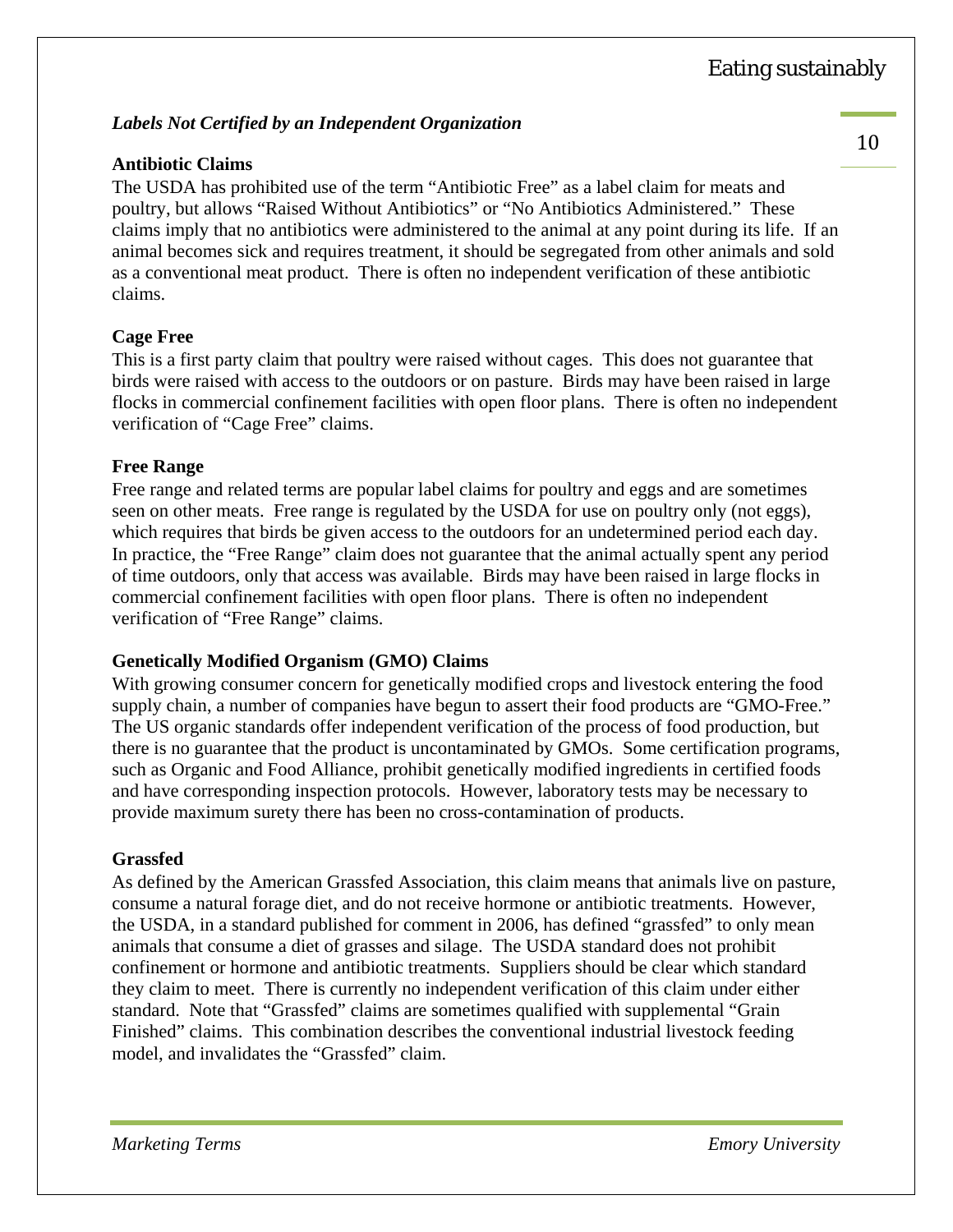#### **Hormone Claims**

The USDA has prohibited use of the terms "Hormone Free," but meats can be labeled "No Hormones Administered," meaning that the animals in question did not receive hormone injections or feed supplements. Claims are also frequently asserted that milk products are "rBGH-Free" and/or "rBST-Free." (rBGH and rBST are hormone supplements given to dairy cows to increase milk production.) Federal law prohibits the use of hormones in hogs and poultry, so hormone claims for chicken or pork should be considered misleading. There is often no independent verification of hormone claims.

#### **Natural**

USDA guidelines state that "Natural" meat and poultry products can only undergo minimal processing and cannot contain artificial colors, artificial flavors, preservatives, or other artificial ingredients. "Natural" is used with similar meaning with other food products as well. Beyond this limited definition, "natural" should be considered a meaningless claim. The term does not offer any information about the social or environmental impact of the product. It does not guarantee that livestock were humanely raised or provide information about use of hormones or antibiotics. It does not guarantee that crops were raised according to any standard. There is typically no independent verification of "natural" claims.

#### **Omega-3**

This label is a first-party claim seen on a wide variety of foods from mayonnaise to margarine, eggs, cereal, milk, yogurt, cookies, frozen pizza, and canned fish. There are three main omega fatty acids in food: DHA (docosahexaenoic acid), EPA (eicosapentaenoic acid) and ALA (alpha-linolenic acid). Evidence for DHA and EPA and disease prevention is somewhat stronger than the evidence for ALA.<sup>3</sup> Food companies are not required by the FDA to indicate the source of omega-3s. Additionally, foods labeled as containing omega-3s vary widely in amount per serving, so it is important to read the fine print on the package. $4$ 

#### **Vegetarian Diet**

This is a first-party claim that livestock were not fed any animal by-products. With the appearance of "mad cow disease," which is transmitted through animal by-products added to cattle feed, vegetarian diets are increasing. The claim does not indicate that animals were fed a natural forage diet. Animals may have been fed corn or other grains, agricultural by-products or food processing wastes (such as potato peels). Animals may have received antibiotics or other feed supplements. There is often no independent verification of this claim.

*Kip Slaughter for the Sustainable Food Committee at Emory University* 

 $\overline{a}$ 

<sup>&</sup>lt;sup>1</sup> Consumers Union Guide to Environmental Claims. Available at: http://www.greenerchoices.org/eco-labels/

<sup>&</sup>lt;sup>2</sup> A Guide to Developing a Sustainable Food Purchasing Policy.Available at: http://www.sustainablefoodpolicy.org <sup>3</sup> Essential Fatty Acids. Linus Pauling Institute. Available at:

http://lpi.oregonstate.edu/infocenter/othernuts/omega3fa/ 4

<sup>&</sup>lt;sup>4</sup> Center for Science in the Public Interest. http://www.cspinet.org/new/pdf/omegas.pdf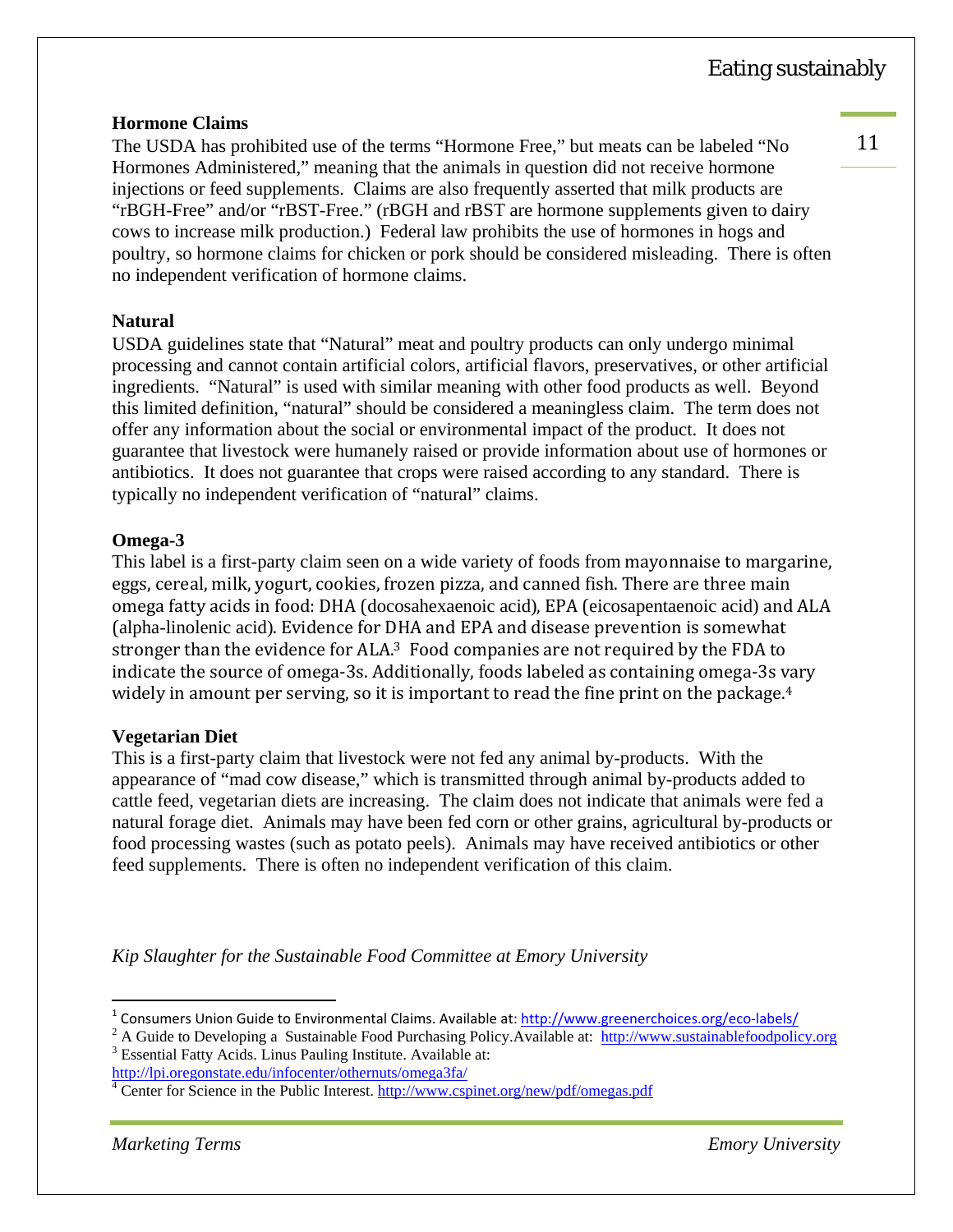# **Health benefits of eating sustainably**

- **There are 1 billion overweight and 300 million obese adults worldwide<sup>1</sup>**
- **300,000 deaths per year in the US can be attributed to obesity<sup>1</sup>**
- **Obese individuals are at a 50-100% higher risk of premature death<sup>1</sup>**

#### *US Obesity Trends by State*

Obesity is defined as a body mass index (BMI) index of 30 or greater. BMI is calculated from a person's weight and height. The maps show the percent of US adults who are obese.



#### **Why? Influences from the Toxic Environment**

According to Wang and Brownell at Yale, "animals are adept at regulating a very steady body weight until they are placed in a situation in which palatable, high-fat, high-sugar food is consistently accessible to them. Under these conditions, laboratory animals overeat and become far heavier than their normal body weight, even when nutritionally balanced food is available." They further assert, "although individuals have the ability to make choices, it is difficult to make healthy choices and to succeed when the environment is stacked against them."<sup>2</sup>

#### *Calorie-dense but nutrient-poor food*

The past 60 years saw an increase in the consumption of energy-dense foods, high in saturated fats and sugar. Energy-dense, nutrient-sparse alternatives replaced low calorie, nutrient-rich foods and drinks; for example, soda replaced milk and salty snacks replaced fruits. One can of A&W Root Beer has 4 tablespoons of sugar and 170 calories. The same amount of skim milk has 120 calories and nutrients like protein, calcium, and vitamin D. We now eat on the run and rely on a "quick fix" to satiate hunger. Fast food is often highly processed and fried in oil with saturated fats. Eating out increased 89% from 1972 to 1995. Research shows that people consume almost 200 more calories per day eating outside the home.<sup>2</sup>

#### *Exercise*

Also, as Americans consume more energy, they expend fewer calories. One-fourth of Americans report being completely sedentary. Half of children walked to school in 1950, but only 10% of children report walking to school today.<sup>2</sup> Furthermore, most popular leisure activities, such as watching television, require little to no physical activity.

*Portion size* 

*Health benefits Emory University*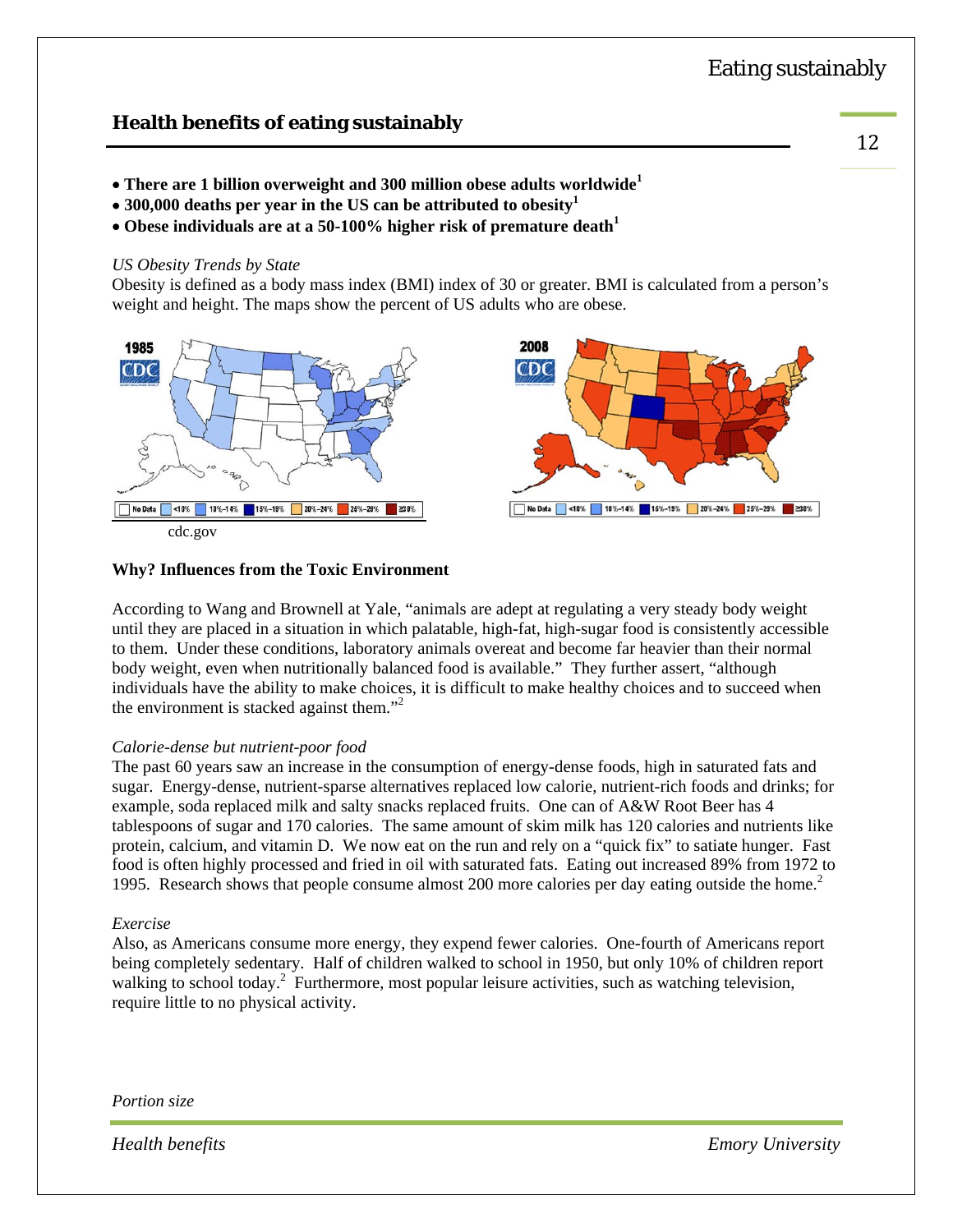Portion sizes of some foods have increased two-fold since the 1950s -- bagels are twice the size and candy bars come in "King Size." A turkey sandwich may be a healthy choice for lunch, but may contain enough meat and bread for two meals.<sup>1</sup> Some super-sized fast food meals pack the daily calorie recommendations into a single meal.<sup>2</sup>

*Spaghetti and meatballs* 

13 

#### **Portion size: 1987 versus 20073**

 *Cheeseburgers Soda* 







1987: 333 calories 2007: 590 calories 1987: 85 calories 2007: 250 calories



1987: 500 calories 2007: 1025 calories



#### **Human health consequences of obesity<sup>4</sup>**

- Coronary heart disease
- Type 2 diabetes
- Cancers (endometrial, breast, and colon)
- Hypertension (high blood pressure)
- Dyslipidemia (for example, high total cholesterol or high levels of triglycerides)
- Stroke
- Liver & gallbladder disease
- Sleep apnea and respiratory problems
- Osteoarthritis (a degeneration of cartilage and its underlying bone within a joint)
- Gynecological problems (abnormal menses, infertility)

#### **General guidelines**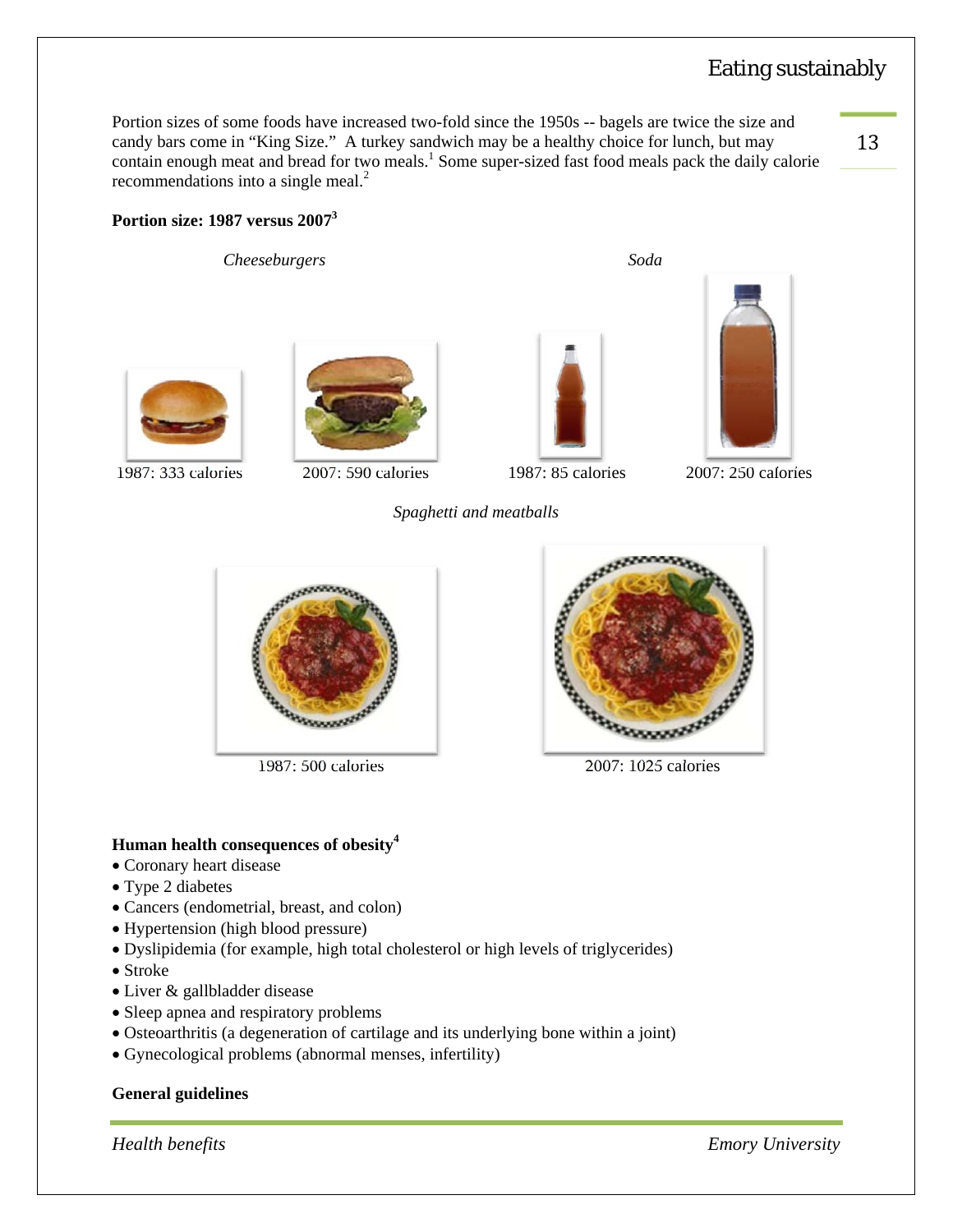#### *Eat more…*

- $\checkmark$  Fruits and vegetables
	- Fill half your plate
	- The more color variety, the more nutritious
- $\checkmark$  "Whole Grain" carbohydrates (oatmeal, whole wheat bread, brown rice)<sup>4</sup>
	- Whole grains contain fiber which slows digestion and helps you feel full longer
	- Wheat bread is often highly processed. Don't be fooled by the "wheat" title—look for "whole"!
	- Items labeled "multigrain" are not necessarily whole grain; check the label.
- Protein from chicken, fish, grass-fed meats, and vegetable sources, such as beans and nuts<sup>1</sup>
- $\checkmark$  Unsaturated fats<sup>9</sup>
	- Substitute omega 6 or omega 3 unsaturated fatty acids for dairy and animal fat
	- Fish, beans, almonds, olives, avocados and many seeds contain the essential fatty acids that are beneficial to heart and skin health
	- Olive oil and canola oil are good sources of unsaturated fats

#### *Eat less…*

- $\checkmark$  Trans and saturated fats
	- Choose lower fat dairy options and lean protein such as fish or skinless poultry
	- Substitute grass-fed meats for grain-fed
	- Stay away from fried food and large amounts of butter or baked goods
- $\checkmark$  Soda and fruit juices
- $\checkmark$  Red meat<sup>9</sup>
- $\checkmark$  Food in general; be aware of portion sizes for your weight and activity levels:
	- One serving of meat looks like a deck of cards: most Americans consume twice the daily recommended value for protein. Other sources of protein such as beans, nuts, and tofu will help round out strengthen your diet.
	- One serving of peanut butter or salad dressing is about the size of a golf ball
	- When eating out, take half your meal to go and stretch your dollars, not your waistline.

#### *Try to …*

- $\checkmark$  Get 30 minutes of physical activity daily
- $\checkmark$  Take the stairs instead of the elevator; ride your bike to class or work. (This also benefits the environment!)
- $\checkmark$  Support parks, bike trails, and safe recreational spaces for all Atlanta residents. It is easy to forget that outdoor recreation is dangerous in some parts of town, which limits exercise.
- $\checkmark$  Promote efforts to make fresh foods available in all neighborhoods and schools.

#### *Don't forget…*

Every person's diet needs are different, but most researchers agree about certain basic principles of healthful diets: variety in food intake, moderation in calories, largely plant-based, and minimally processed. $2$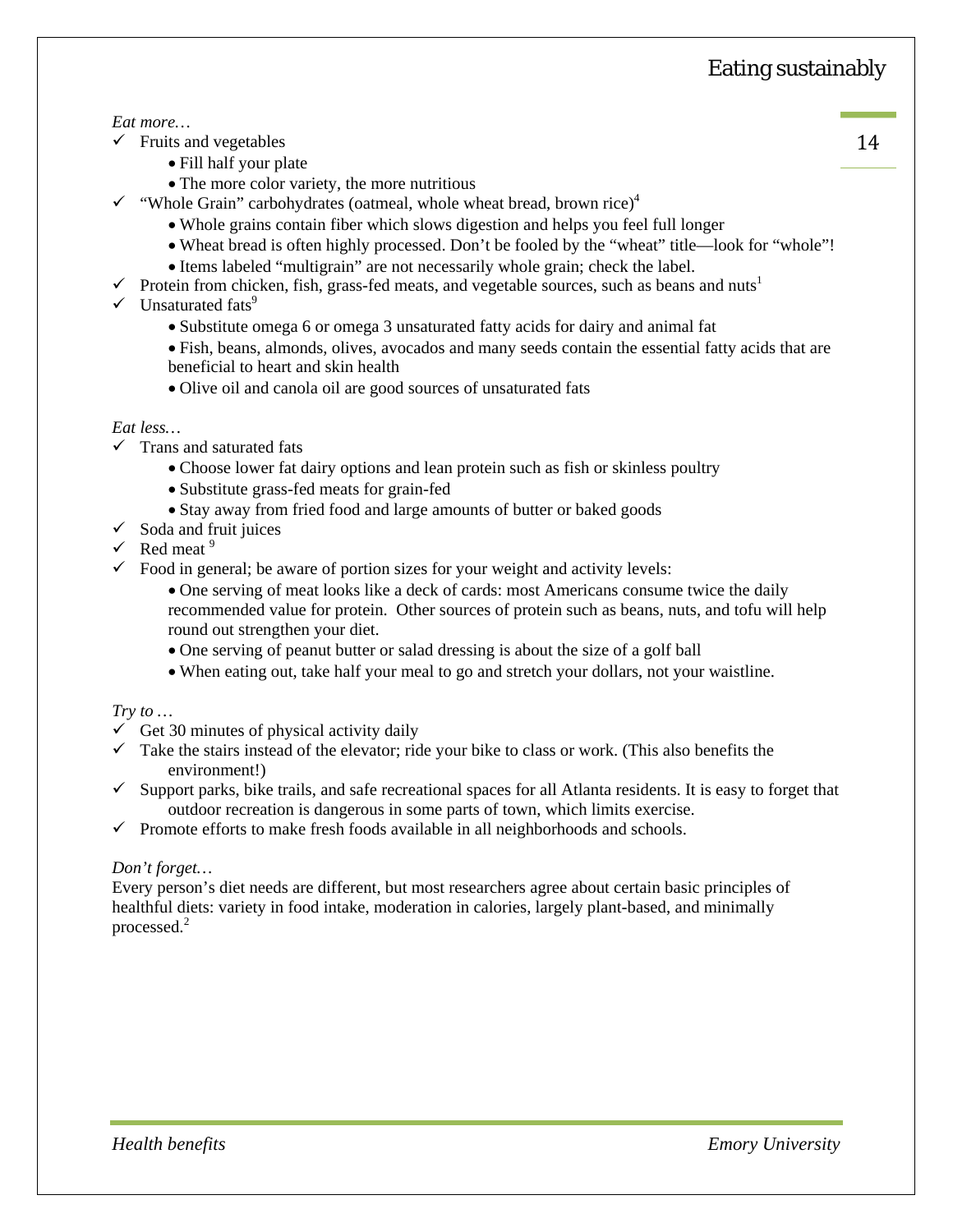

<http://www.eatdrinkandweighless.com/images/img-pyramid-lg.gi>

*Becca Gittelson and Brooke Mills for the Sustainable Food Committee at Emory University*

*Health benefits Emory University*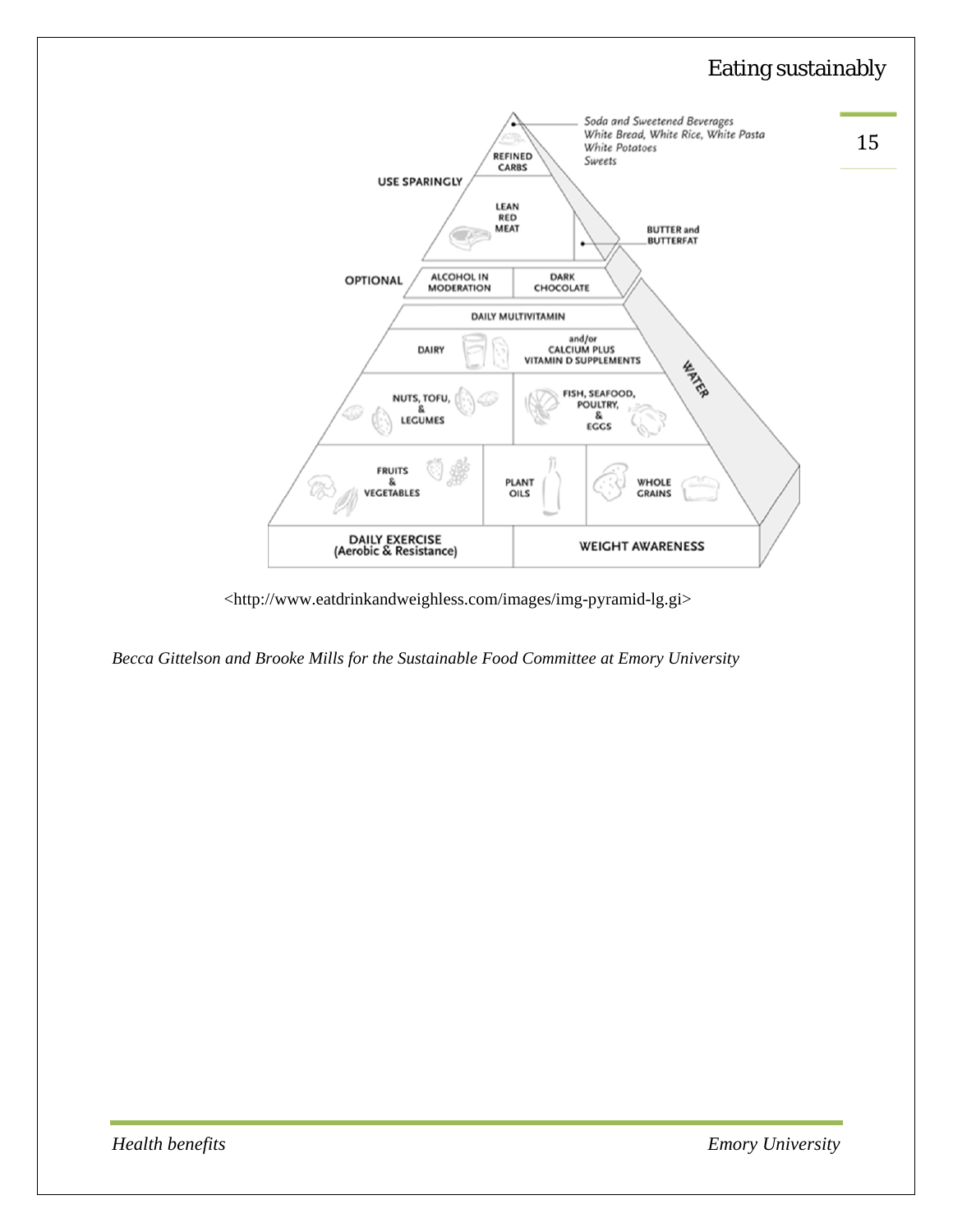$\frac{1}{2}$  "WHO | Obesity and overweight." October 2009.

<sup>2</sup> Wang, S.S., & Brownell, K.D. 2005. "Public policy and obesity: The need to marry science with advocacy."

2 "Why People Become Overweight - Harvard Health Publications." November 2009. *Health Information and Medical Information - Harvard Health Publications*. <http://www.health.harvard.edu/newsweek/Why-peoplebecome-overweight.htm>.

<sup>3</sup> National Resource Center on Nutrition, Physical Activity & Aging. April 2010.

<sup>&</sup>lt;*nutritionandaging.fiu.edu/DRI\_and\_DGs/mypyramid-portions.ppt>* <sup>4</sup> "The Surgeon General's Call to Action to Prevent and Decrease Overweight and Obesity." October 2009 *Office of the Surgeon General.* <http://www.surgeongeneral.gov/topics/obesity/calltoaction/fact\_consequences.htm>

<sup>1</sup> Willett, W. 2001. *Eat, Drink, and Be Healthy: The Harvard Medical School Guide to Healthy Eating*. New York: Free Press..

2 Nestle, Marion. March 2010. "Confused about nutrition? Eat Food!" *Food Politics*.

<http://www.foodpolitics.com/2010/02/confused-about-nutrition-eat-food/>

<sup>&</sup>lt;http://www.who.int/dietphysicalactivity/publications/facts/obesity/en/>.

*Psychiatric Clinics of North America*, 28:235-252.<br><sup>1</sup> United States Department of Agriculture. October 2009. <http://www.mypyramid.gov/>.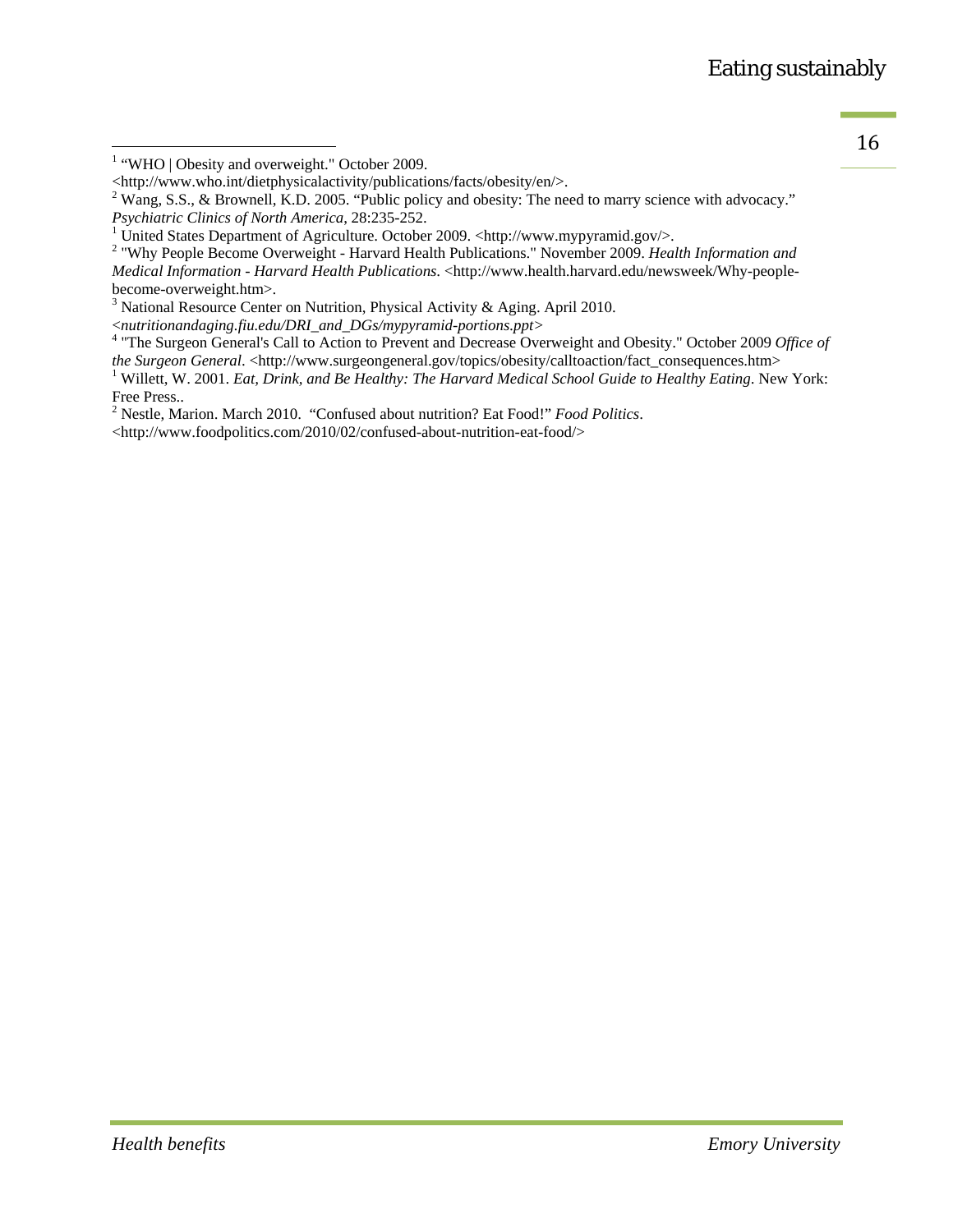# **Nutrient content and sustainable food** 17

There are a variety of reasons that people choose sustainably produced foods over conventional foods. Though organic foods are just one category of foods under the sustainability umbrella, a 2006 survey by the consumer research firm, Hartman Group, found that health reasons and nutritional needs are primary reasons that consumers choose to buy organic foods, but consumers also want to avoid pesticides, chemicals, antibiotics and genetically modified organisms.<sup>1</sup> Is the consumer correct in believing that organic and other sustainably produced foods offer a nutritional edge over their conventionally produced counterparts?

As one might suspect, there is not a simple answer. How healthy a food is for a person depends on their overall diet and state of health. The quality of a food's nutrition depends on many factors including how and for how long it is stored and whether it has been processed in any way. Whether a food is fresh, whole, frozen, thawed, steamed, dried or combined with additional ingredients (salt, fat, sugar, added vitamins and minerals) can all impact nutrition quality. In short, whole, fresh, in season, unprocessed foods are generally more nutritious than packaged and processed foods. Beyond that, the method by which the food is raised (local, organic, grassfed, etc) may also have some effect on nutrient content.

#### **Plant Foods**

When it comes to sustainable plant foods most of the debate about the nutritional value stems from whether or not a plant food was organically grown. A number of studies have examined the question of whether organic foods are healthier with conflicting results.

The researchers at the Organic Center (TOC)—an American nonprofit that conducts scientific research on organic products—say that organically produced fruits and vegetables are on average more nutritious than their conventionally produced counterparts. According to TOC's 2008 review of the current literature there appear to be two mechanisms responsible for the difference.

- 1. **Pest Pressure**2,3,4,5,6 When plants are under stress from pests, they produce a diverse array of natural chemicals called secondary plant metabolites (SPMs), many of which are antioxidants. SPMs also are responsible for giving fruit and vegetables their bright coloring and distinctive flavors. Plants on organic farms typically have to deal with higher levels of pests than plants on conventional farms, where pesticides are routinely applied. For this reason, plants on organic farms more fully engage their innate defense mechanisms, and in doing so, elevate antioxidant concentrations.
- 2. **Dilution Effect**<sup>7,8</sup> Antioxidant levels tend to be higher in organic fruit and vegetables because plants on organic farms tend to grow slower and mature at a smaller size than fast-growing, heavily fertilized conventional produce. This explanation has its roots in the "dilution effect," which is the tendency for vitamins, minerals and antioxidant levels to be reduced – or diluted – in large, fast-growing and high-yielding crops.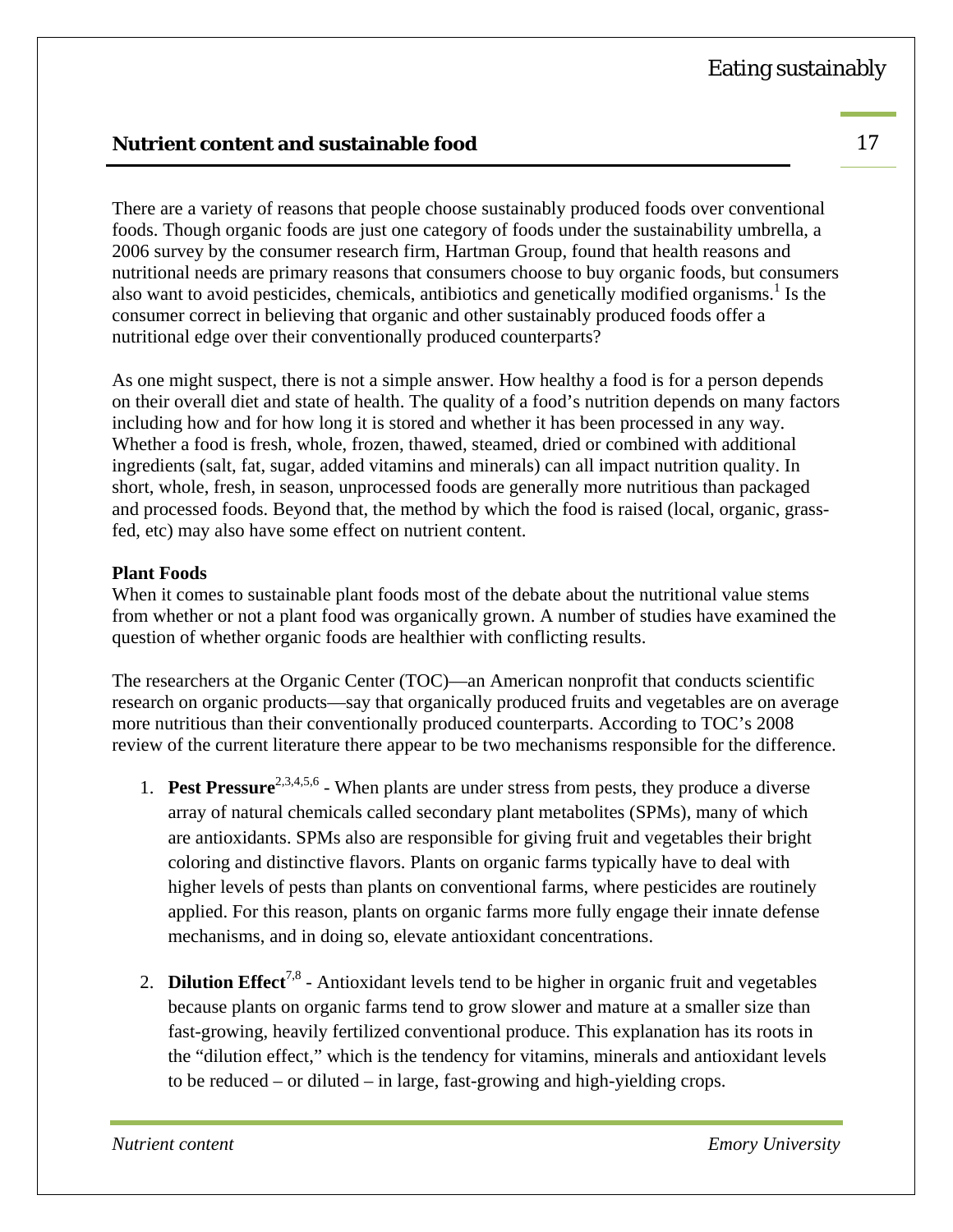In contrast to TOC's review, a 2009 study<sup>9</sup> funded by the United Kingdom's Food Standards Agency (FSA) —a British government department—reviewed the same pool of literature as TOC but used different methodology and came to markedly different conclusions. The FSA study concluded that there are no significant differences in the nutritional quality of organic and conventional food.

How is it that two groups of scientists can look at the same set of research and come to different conclusions? TOC claims that one of the main differences is in antioxidants. Antioxidants are substances that may protect cells against the effects of free radicals. Free radicals are produced normally in the body but also by exposures to things in the environment such as radiation or tobacco. Free radicals can cause cell damage and may play a role in disease processes such as cancer.

While the TOC review included total polyphenols and total antioxidant content -- two measures of the amount of antioxidants in foods -- the FSA chose not to include those measures. Do varying antioxidant levels make all the difference in the debate over the nutrient content of sustainable foods? More research is needed on the human health impacts of consuming products with higher levels of plant antioxidants and on organic and conventionally raised foods before that can be answered with certainty. For now many who do not find the current nutrient research convincing still choose organically grown produce over conventional produce for other reasons such as avoiding pesticides and genetically modified organisms, and protecting the environment.

#### **Animal Foods**

While there have been years of controversy surrounding nutrition and sustainable plant foods, there tends to be much more consensus about the nutritional superiority of sustainably produced animal foods.

#### *Beef*

The most comprehensive study to date on the nutritional benefits of grass fed beef was a 2009 collaboration of researchers at the USDA and Clemson University. Their study found that grass fed beef is lower in total fat, higher in beta-carotene, higher in vitamin E (alpha-tocopherol), higher in the B-vitamins thiamin and riboflavin, higher in the minerals calcium, magnesium, and potassium, and higher in total omega-3s. Additionally, they found that grass fed beef contains a healthier ratio of omega-6 to omega-3 fatty acids and is lower in the saturated fats linked with heart disease.<sup>10</sup>

#### *Eggs*

Eggs from chickens that have been raised on pasture have been found to contain 10% less fat, 34% less cholesterol, 40% more vitamin A, and four times more omega-3 fatty acids compared to the standard values reported by the USDA for commercial eggs.<sup>11</sup> Additionally, Penn State researcher Heather Karsten found that when she compared chickens raised on pasture to chickens raised on an industrial diet that there was "about twice as much vitamin E and 40 percent more vitamin A in the yolks of pasture-fed birds than in the caged birds. The longer the animals were on pasture, the more vitamins they produced."<sup>12</sup>

18 

*Nutrient content Emory University*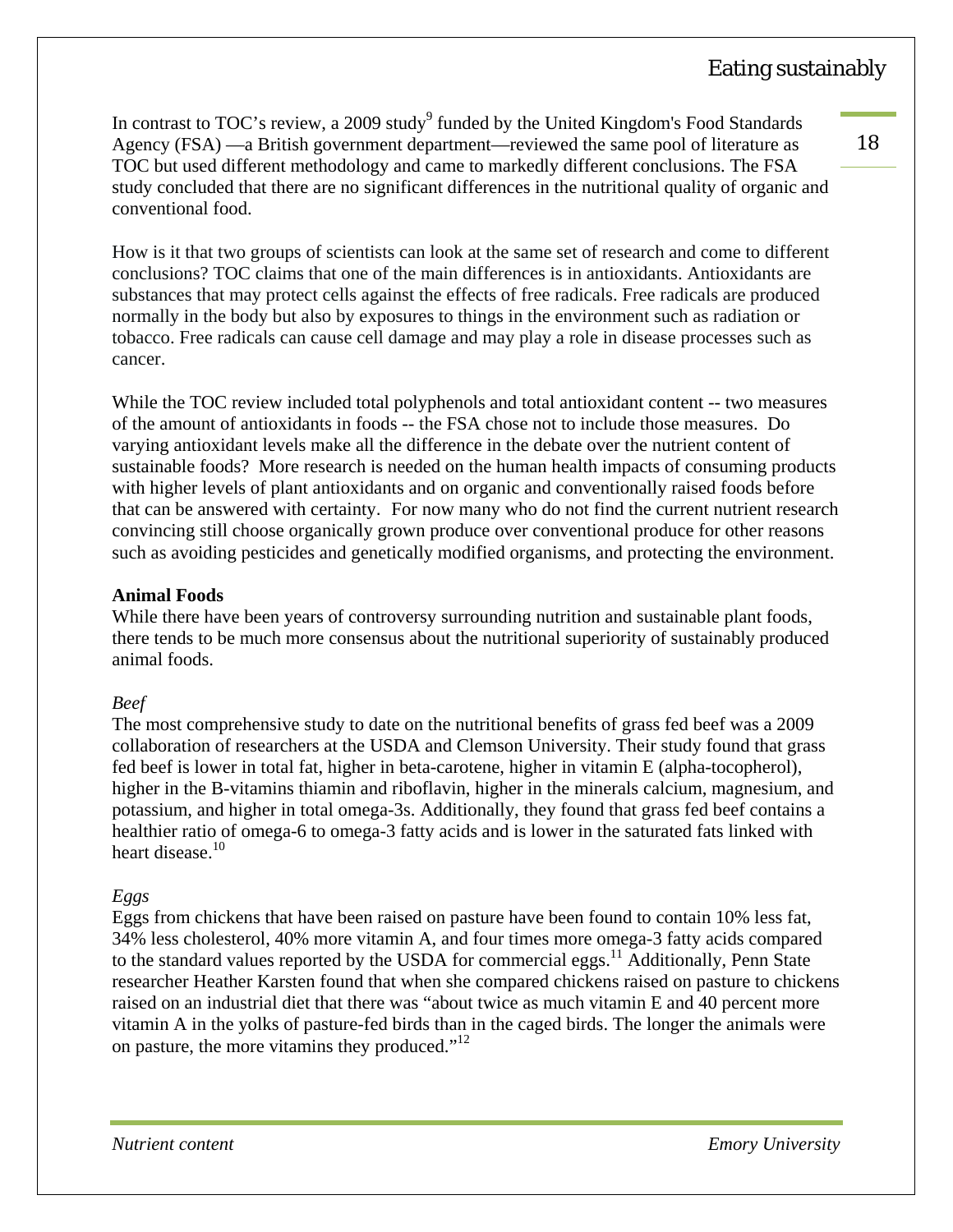19 

#### *Dairy*

As with nutrient differences that have been observed in the meat of grass fed cows versus grain fed cows, researchers have observed similar differences in their milk and dairy products. This is due to the fact that living grass is far richer in vitamins E and A, and in the antioxidant betacarotene than the typical grain based diet of dairy cows.<sup>13</sup> It is important to note that not all organic milk comes from grass fed cows. Requirements for organic milk state that cows must have "access to pasture." However, this standard does not require a specific length of time in pasture. Thus a cow can graze in pasture for a limited time and still produce milk that is certified organic. Also, like the dilution effect seen with nutrients in plant foods that are forced into high yields, some researchers have found a similar effect with milk of cows treated with hormones to increase their milk production. Thus, the more milk a cow produces, the more diluted the vitamin content of her milk becomes.<sup>14</sup>

When exploring the topic of nutrition content and sustainable foods it is important to remember that levels of vitamins, minerals, fats, antioxidants and other nutrients should not be where the conversation ends. Sustainable foods have benefits for the environment, for farmers and farm workers, pesticide reduction, for fighting antibiotic resistance and for taste, all of which impact our health and collective well-being.

*Kip Slaughter for the Sustainable Food Committee at Emory University* 

- <sup>3</sup> Daniel, O., Meier, M. S., Schlatter, J., and Frischknecht, P. Selected phenolic compounds in cultivated plants: ecologic functions, health implications, and modulation by pesticides. *Environ.Health Perspect*. 107 Suppl 1, 109- 114. 1999.
- <sup>4</sup> Romero, C., Brenes, M., Yousfi, K., Garcia, P., Garcia, A., and Garrido, A. Effect of cultivar and processing method on the contents of polyphenols in table olives. *J Agric Food Chem*. 52(3), 479-484. 2-11-2004a.

strawberry varies with cultivar and developmental stage. *J Agric Food Chem.* 48(2), 140-146. 2000.

*Nutrient content Emory University*

<sup>&</sup>lt;sup>1</sup> The Hartman Group, *Organic 2006: Consumer Attitudes & Behavior*, *Five Years Later & Into the Future*.<br><sup>2</sup> Propett K., Eilerson, A., Norbeck, B., and Poterson, H.J., Effects of sultivation conditions for spales on gr

 $^{2}$  Brandt, K., Ejlerson, A., Norbaek, R., and Peterson, H. L. Effects of cultivation conditions for apples on growth rates of fruit fly larvae and contents of phenolics. *Organic E-Prints*. 2002. 3

<sup>&</sup>lt;sup>5</sup> Wang, S. Y. and Lin, H. S. Antioxidant activity in fruits and leaves of blackberry, raspberry, and

<sup>&</sup>lt;sup>6</sup> Wang, S. Y., Zheng, W., and Galletta, G. J. Cultural system affects fruit quality and antioxidant capacity in strawberries. *J Agric Food Chem*. 50(22), 6534-6542. 10-23-2002. 7

 $^7$  Davis, D. R., Epp, M. D., and Riordan, H. D. Changes in USDA Food Compostion Data for 43 Garden Crops, 1950 to 1999. *Journal of the American College of Nutrition* 23(6). 1-2-2004. 8

Farrell, E. Medical choices available for management of menopause. *Best.Pract.Res.Clin.Endocrinol.Metab* 17(1), 1-16. 2003

<sup>&</sup>lt;sup>9</sup> Dangour, et al. "Nutritional quality of organic foods: a systematic review". Am J Clin Nutr Jul 2009.

<sup>&</sup>lt;sup>10</sup> S.K. Duckett *et al. Journal of Animal Science*, (published online) June 2009, "Effects of winter stocker growth rate and finishing system on: III. Tissue proximate, fatty acid, vitamin and cholesterol content." 11 Gorski. "Pastured Poultry Products". *Sustainable Agriculture Research and Education*. 1999. Available at:

http://www.sare.org/reporting/report\_viewer.asp?pn=FNE99-248&ry=1999&rf=0<br><sup>12</sup> Lott. "Pasture-ized Poultry". Research Penn State. Available at: http://www.rps.psu.edu/0305/poultry.html<br><sup>13</sup> Searles, SK *et al*, "Vitamin E,

<sup>53(2) 150-154.</sup> 

<sup>&</sup>lt;sup>14</sup> Jensen, S. K. "Quantitative secretion and maximal secretion capacity of retinol, beta-carotene and alphatocopherol into cows' milk." J Dairy Res 66, no. 4 (1999): 511-22.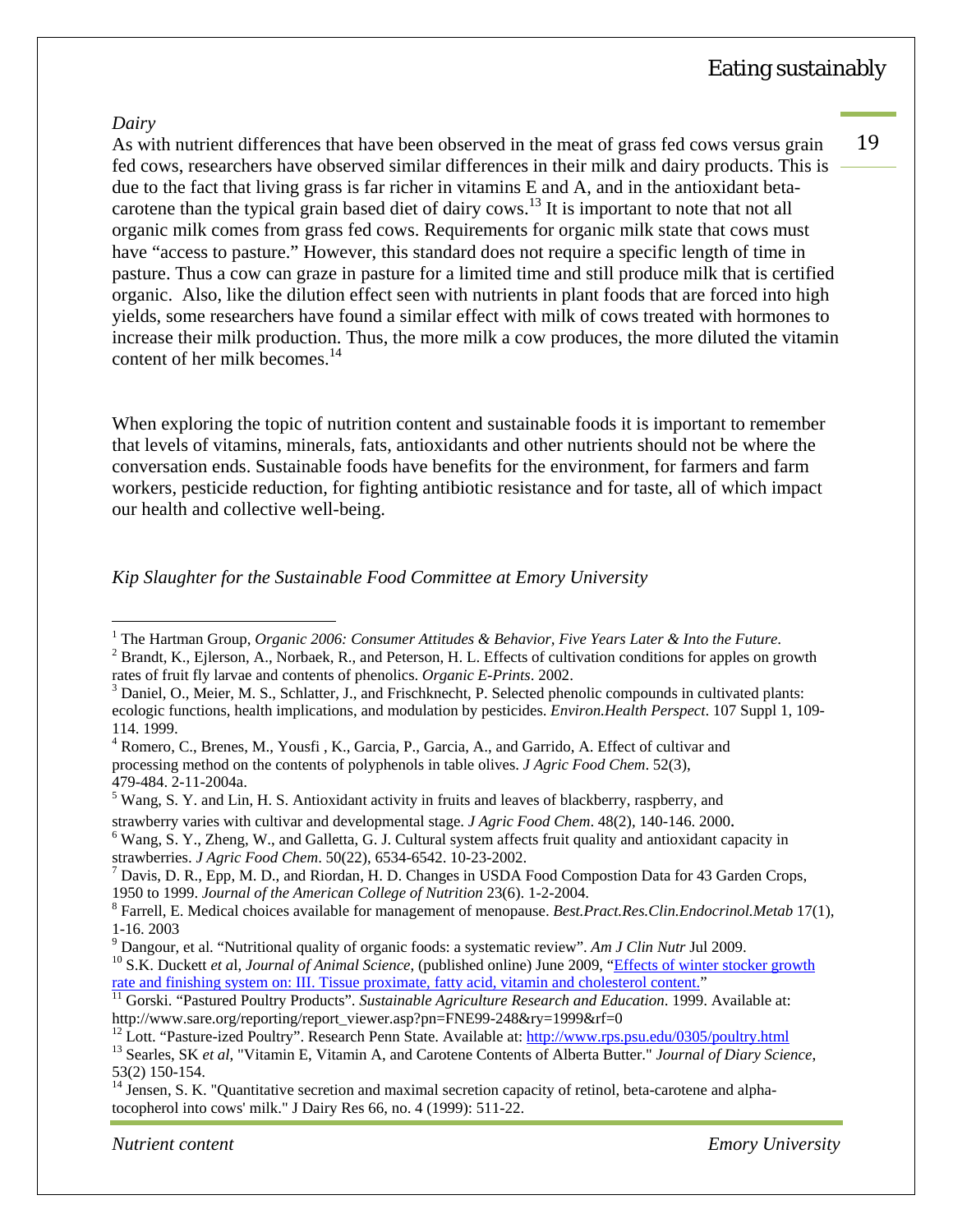# **Pesticides and organic foods** 20

#### **Should we worry about pesticides in food?**

Pesticides are chemicals (insecticides, herbicides, fungicides, and rodenticides) used to kill agricultural and livestock pests. They can be found in many different types of foods, from fresh fruits and vegetables to processed grain products. Insecticides are also used to kill mosquitoes and other vectors of human disease. Because many insecticides can be toxic to the human brain, we worry about pesticides in the food supply. Washing and peeling can help lower levels of pesticides consumed, but not in all cases and more studies are needed.<sup>1,2</sup>

Although pesticide levels in the U.S. food supply are generally below existing federal limits, scientists and regulators are still concerned about exposure, especially during pregnancy and early childhood. Many pesticides can be passed through the mother's blood to the baby during pregnancy. A growing body of evidence shows that exposures during this critical period of brain development are associated with adverse health outcomes such as poor reflexes and poor performance on cognitive tests. There is also some health concern over certain fungicides and herbicides, although research on these is currently limited.

Several large studies are examining the effects of pesticide exposures during pregnancy and early childhood in places like California and New York City where pesticides are used extensively for agriculture or household pest control. These studies have produced several important discoveries about pregnancy exposures and their effects. Findings show that children born to mothers with high levels of certain insecticides in their blood or urine perform poorly on movement, intelligence, and behavioral tests compared to children born to mothers with lower levels.<sup>3,4,5,6,7</sup> These findings persist even after other factors affecting children's brain development, such as maternal education, are taken into account.

#### **Does "organic" mean the food is pesticide free?**

An organic label does not guarantee a food is pesticide free. Many foods (and soils, animals, and humans) around the world have measureable levels of organochlorine insecticides such as DDT, hexachlorobenzene, and chlordane, even though they are banned in most countries, including the U.S. These are called "persistent pesticides" because they take hundreds of years to degrade.

Some pesticides legally used in agriculture or household pest control have been detected in foods labeled "organic." Researchers at the Rollins School of Public Health measured low levels of organophosphorus and pyrethroid insecticides in certified organic foods taken from Atlanta residents' homes.<sup>8</sup> Other U.S. studies have also found pesticides in organic foods, although generally at lower levels than in conventional foods.<sup>9</sup> Food may be contaminated at the store, when it is purchased and transported home, or at home when it is prepared for consumption. Experimental studies show that pesticide residues from kitchen surfaces can also contaminate  $foods.<sup>10,11</sup>$ 

#### **Are there "organic" pesticides?**

Production, marketing, and use of pesticides is controlled by the U.S. Environmental Protection Agency (EPA). EPA and USDA maintain a list of pesticides allowable under the National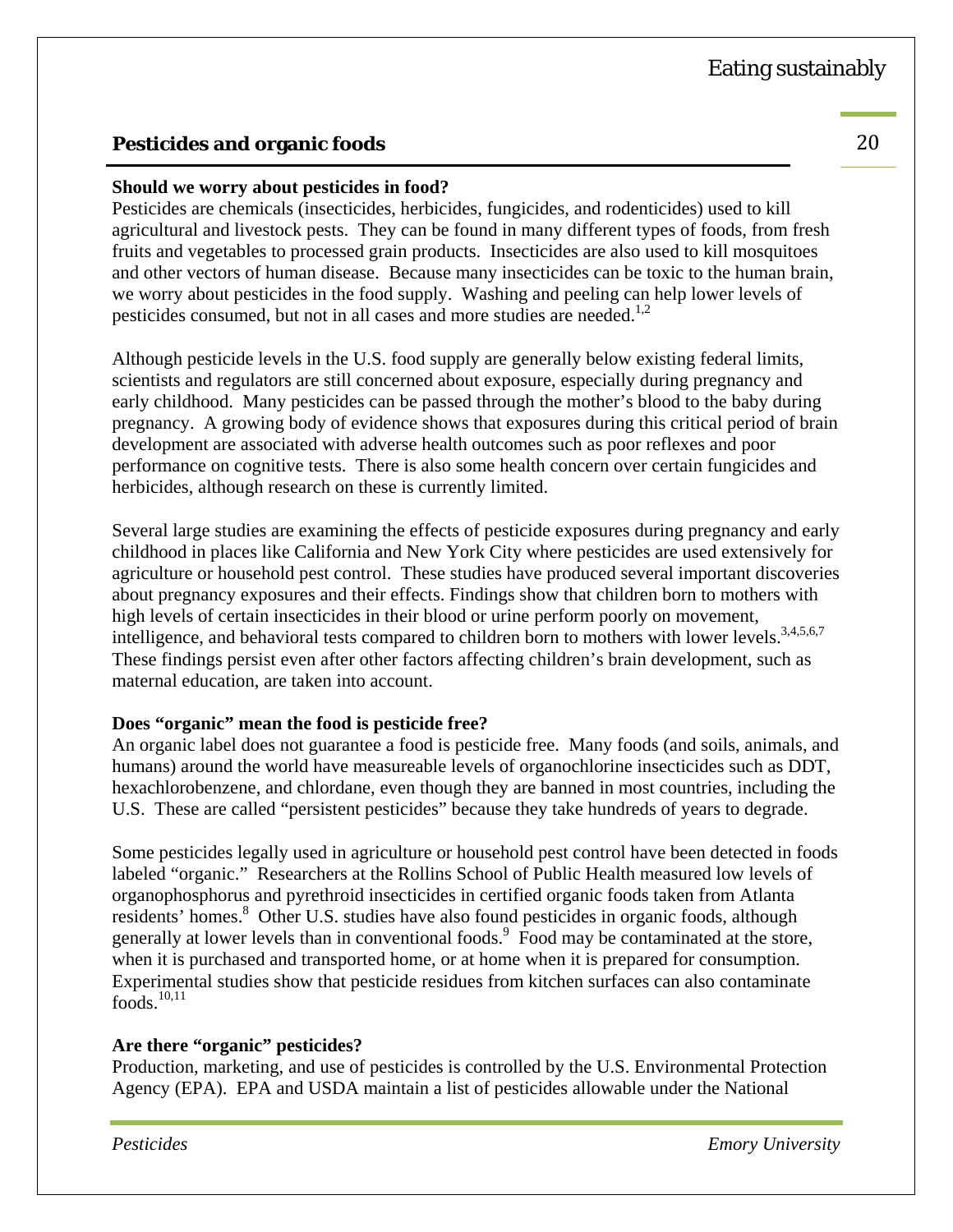Organic Program. These include naturally and microbially-derived pesticides (e.g. acetic acid) and a limited number of low-toxicity synthetic substances (e.g. boric acid and elemental sulfur). The pesticide of last resort for organic producers is Bt, which has been incorporated into conventional crops through genetic engineering and may be losing its effectiveness due to emerging insect resistance.

#### **Is "organic" production safer for farm workers and their families?**

Studies show that farm workers and their families can be more highly exposed to pesticides than the general population.<sup>12</sup> The workers can be directly exposed in the workplace and they can also bring pesticides home on their shoes, work clothes, or skin if they do not wash and change first. Agricultural workers typically live, either temporarily or permanently, close to or actually on the farms where they work. Studies show that levels of pesticides in house dust in their homes can be higher than in non-agricultural homes.<sup>13, 14</sup> Although studies cannot say for sure yet whether organic farming is safer for farm workers and their families, it is highly likely that organic farming reduces pesticide exposures compared to conventional farming.

#### *Anne Riederer for the Sustainable Food Committee at Emory University*

 Engel SM, Berkowitz G, Barr DB, Teitelbaum SL, Siskind J, Meisel SJ, Wetmur JG, Wolff MS. 2007. Prenatal organophosphate metabolite and organochlorine levels and performance on the Brazelton Neonatal Behavioral Assessment Scale in a multiethnic pregnancy cohort. *American Journal of Epidemiology* 165:1397-404. 5

 Young JG, Eskenazi B, Gladstone EA, Bradman A, Pedersen L, Johnson C, Barr DB, Furlong CE, Holland NT. 2005. Association between in utero organophosphate pesticide exposure and abnormal reflexes in neonates. *Neurotoxicology* 26:199-209. 6

 Eskenazi B, Marks AR, Bradman A, Harley K, Barr DB, Johnson C, Morga N, Jewell NP. 2007. OP exposure and neurodevelopment in Mexican-American children. *Environmental Health Perspectives* 115:792-98. 7

Berkowitz GS, irman-Deych E, Obel J, Lapinski RH, Godbold JH, Holzman IR, Wolff MS. 2004. *In utero*

pesticide exposure, PON1 activity, and head circumference. *Environmental Health Perspectives* 112:388-91. <sup>8</sup> Riederer AM, Hunter Jr. RE, Hayden SW, Ryan PB. 2010. Pyrethroid and organophosphorus pesticides in composite diet samples from Atlanta, USA adults. *Environmental Science and Technology*. 44:483-490.

<sup>9</sup> Baker BP, Benbrook CM, Groth E, Lutz Benbrook K. 2002. Pesticide residues in conventional, integrated pest management (IPM)-grown and organic foods: insights from three US data sets. *Food Additives and Contaminants*. 19:427-46.

<sup>10</sup> Vonderheide AP, Bernard CE, Hieber TE, Kauffman PE, Morgan JN, Melnyk LJ. 2009. Surface-to-food pesticide transfer as a function of moisture and fat content. *J. Exposure Science and Environmental Epidemiology.* 19:97-106. 11 Rohrer CA, Hieber TE, Melnyk LJ, Berry MR. 2003. Transfer efficiencies of pesticides from household flooring surfaces to foods. *Journal of Exposure* 

*Analysis and Environmental Epidemiology.*13: 454-464.

<sup>12</sup> McCauley LA, Anger WK, Keifer M, Langley R, Robson MG, Rohlman D. 2006. Studying health outcomes in farmworker populations exposed to pesticides. *Environmental Health Perspectives* 114:953-60.<br><sup>13</sup> Bradman A, Whitaker D, Quirós L, Castorina R, Henn BC, Nishioka M, Morgan J, Barr DB, Harnly M, Brisbin

JA, Sheldon LS, McKone TE, Eskenazi B. 2007. Pesticides and metabolites in the homes and urine of farmworker children living in the Salinas Valley, CA. Journal of Exposure Analysis and Environmental Epidemiology.17:331-49.<br><sup>14</sup> McCaulev LA, Travers R, Lasarev M, Muniz J, Nailon R.2006. Effectiveness of cleaning practices in remov pesticides from home environments. *Journal of Agromedicine*. 11:81-8.

*Pesticides Emory University*

# Eating sustainably

 $\overline{a}$ <sup>1</sup> Boulaid M, Aguilera A, Camacho F, Soussi M, Valverde A. 2005. Effect of household processing and unit-to-unit variability of pyrifenox, pyridaben, and tralomethrin residues in tomatoes. *Journal of Agricultural and Food Chemistry.* 53:4054-8. 2

<sup>&</sup>lt;sup>2</sup> Schattenberg HJ 3rd, Geno PW, Hsu JP, Fry WG, Parker RP. 1996. Effect of household preparation on levels of pesticide residues in produce. *Journal of the Association of Analytical Chemists International*. 79:1447-53.

 $^3$  Rauh VA, Garfinkel R, Perera FP, Andrews HF, Hoepner L, Barr DB, Whitehead R, Tang D, Whyatt RW. 2006. Impact of prenatal chlorpyrifos exposure on neurodevelopment in the first 3 years of life among innercity children. *Pediatrics* 118:e1845-59. 4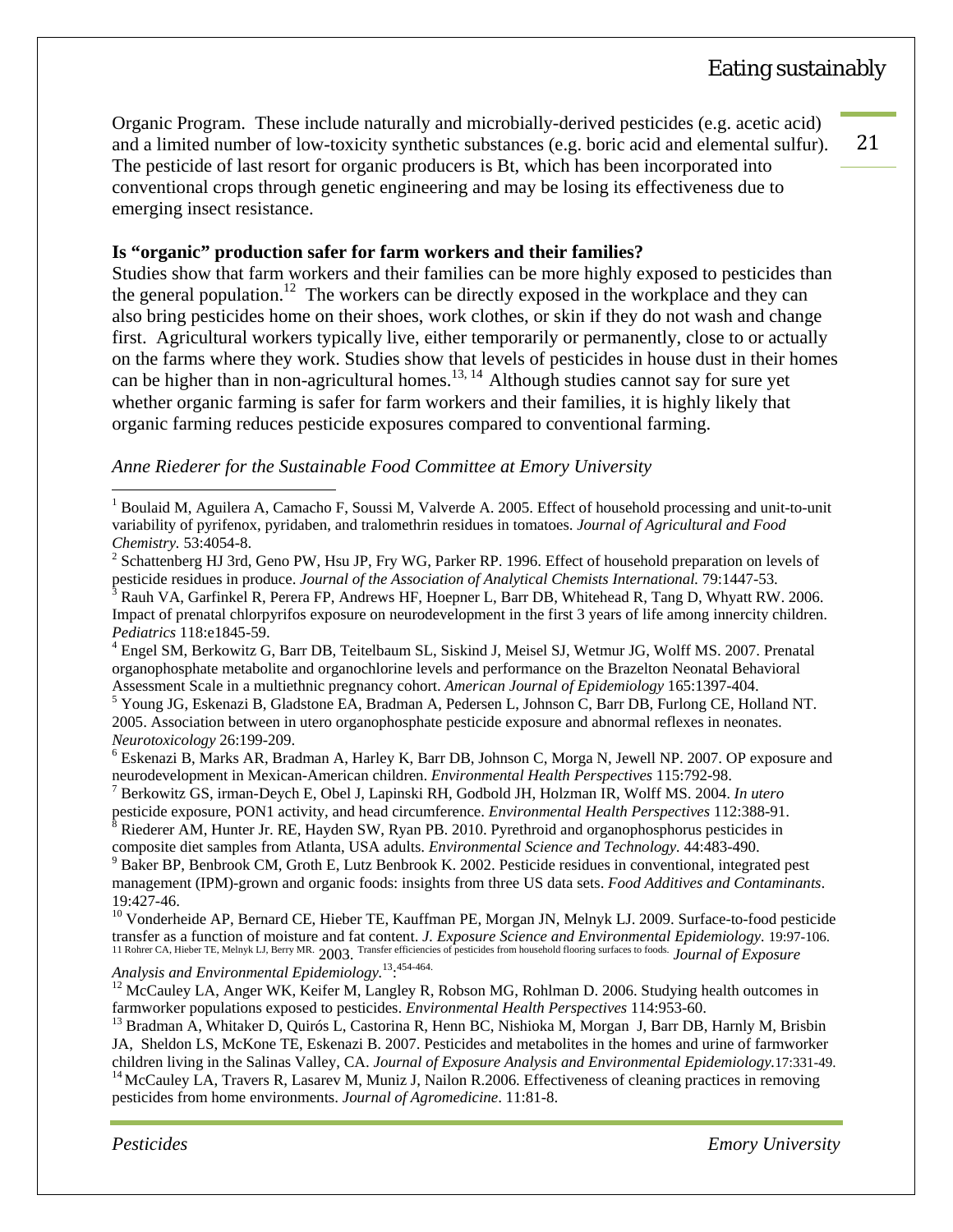# **Genetically modified organisms (GMOs)** 22

Genetically modified organisms (GMOs) are defined as organisms, with the exception of human beings, in which the genetic material has been directly manipulated in the lab. Genetically modified organisms may alternately be referred to as GM, GEOs, or organisms/food produced through bioengineering.

Corn, cotton, and soybeans are the three major agricultural crops that have relied most heavily on the application of GMO technology. Since 1996, when genetically engineered crops were first planted in the US, this technology has increased exponentially in the US with percent of acreage rising to 85% of corn, 88% of cotton, and 91% of soybean crops planted in  $2009$ .<sup>1</sup> Gene-altered corn and soybeans are now used in two-thirds of processed foods made by US food companies.<sup>2</sup>

Two classes of engineered traits make up nearly all GMO acreage: herbicide tolerance and insect resistance. Roundup Ready soybeans are one example of a crop engineered for herbicide tolerance. Soybean plants containing the Roundup Ready gene (glyphosate tolerance), are not harmed by the application of the herbicide Roundup which can then be sprayed on the field to kill weeds. *Bt* corn is an example of a crop engineered for insect resistance. *Bacillus thuringiensis* (*Bt*) is a bacterium that produces a protein toxic to insects. *Bt* corn has been engineered to contain that toxin in all parts of the plant, thereby killing insects that may consume it.

The application of GMOs to agriculture has allowed farmers to initially decrease use of herbicides and insecticides and to increase profitability. Recent studies have confirmed that Roundup- and Bt-resistant weeds and insects have emerged and overall chemical use has increased<sup>3</sup>. Significant long term risks associated with genetically engineered agriculture include the transfer of chemical resistance to wild plants, loss of biodiversity, and the possible health effects of these new genes and gene products on the human consumer. Considerable scientific and public controversy exists around these issues.

To date, scientific study of the associated benefits and risks of biotechnology has been limited, primarily industry-funded, and has sparked significant debate. Advocates of the Precautionary Principle support regulatory decision makers to err on the side of caution when there is scientific uncertainty. To that end, the Ecological Society of America supports the recommendation that environmental release of GMOs should be prevented if scientific knowledge about possible risks is clearly inadequate.<sup>4</sup>

The U.S. Food and Drug Administration (FDA) has repeatedly sided with biotechnology companies, concluding that new gene-altered products are "substantially equivalent" or "virtually" identical to their conventional counterparts. This position has been central for the FDA's decision to prevent labeling of foods containing gene-altered ingredients. Across the Atlantic, European consumers have shunned GMO cropsand foods made from geneticallyaltered ingredients. The Food Alliance and the USDA Organic certification programs have followed suit in their stance against  $GMOs.<sup>5,6</sup>$ 

*GMOs Emory University*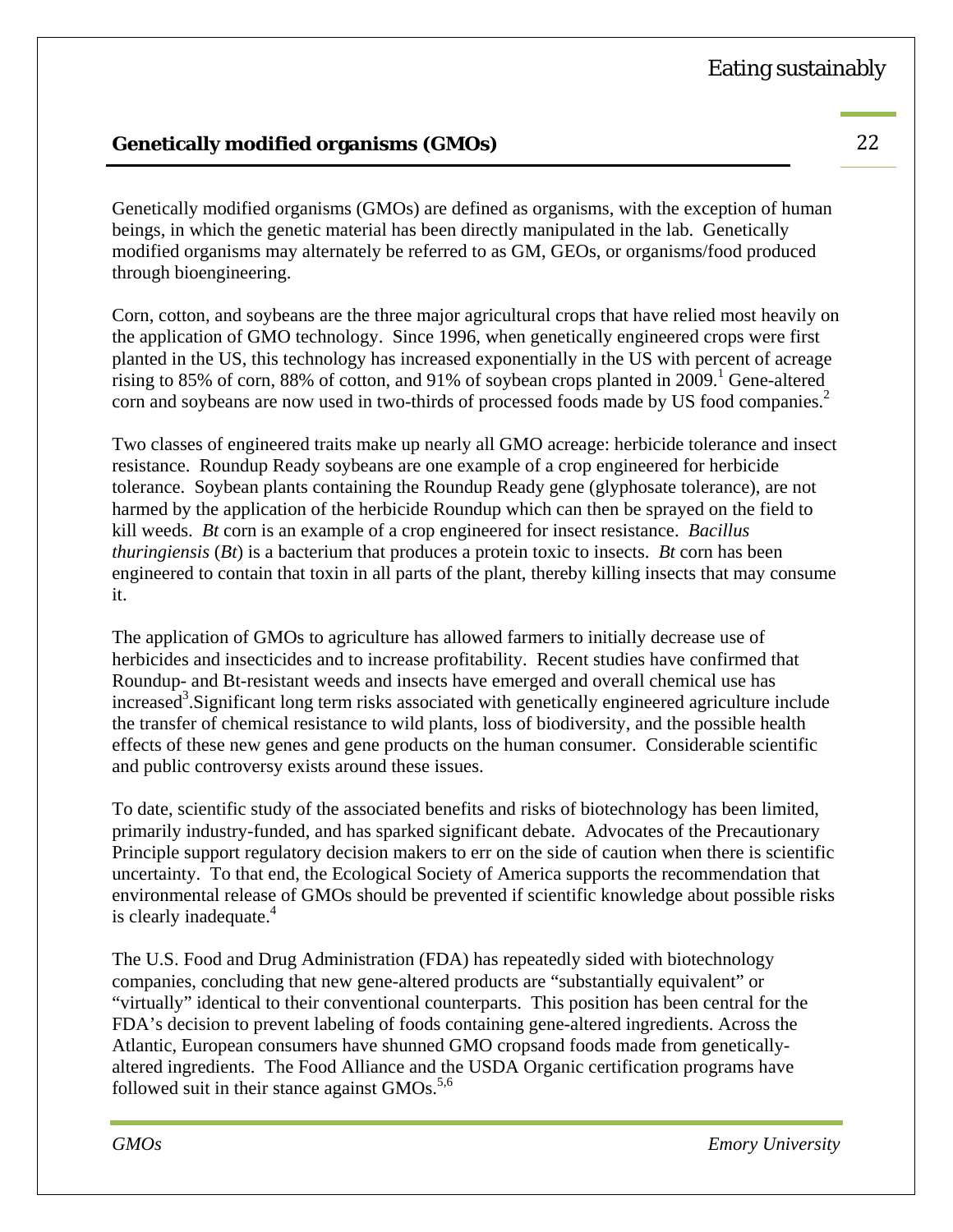23 

Critics argue that since the 1996 harvest, the entire U.S. population has been part of an uncontrolled experiment to demonstrate the long-term safety of gene-altered corn and soybeans.<sup>7</sup> Without food labeling it is virtually impossible to do public health monitoring, and individuals suffering unanticipated health effects are likewise unable to assign blame or determine liability.

Controversy also exists around the patenting of genetically modified materials, a legal right that emerged from a US Supreme Court decision in 1980 allowing biotechnology companies and other researchers to experiment, change seeds, and patent the results<sup>8</sup>. Farmers who wish to use patented seeds pay a "technology fee" to the patent holder. The potential for corporations to patent traditional seeds, long in use by farmers in developing countries, presents a challenge to seed availability and farmers' costs. Critics also express concern over the consolidation over the last twenty years of dozens of seed companies into a very small number of corporations that hold seed patents affecting major sectors of the international food supply<sup>9</sup>. Private control of widelyused seeds has also inhibited scientific development of new varieties in public laboratories. Recently, corporate mergers have restricted the availability of thousands of openly-pollinated seed varieties, narrowing the base of agricultural biodiversity.

*Bryce Carlson for the Sustainable Food Committee at Emory University* 

<sup>5</sup> Food Alliance: http://www.foodalliance.org/

#### *Additional references*

Gillam C (2008) U.S. organic food industry fears GMO contamination. *Reuters.* March 12, 2008

 $\overline{a}$ 

<sup>&</sup>lt;sup>1</sup> U.S. Dept of Agriculture, National Agricultural Statistics Service (NASS). Acreage. June 30, 2009.

http://www.ers.usda.gov/data/biotechcrops/

 $2\;$  Hart K (2003) Eating in the Dark: America's Experiment with Genetically Engineered Food. Vintage Books. New York<br><sup>3</sup> Committee on the Impact of Biotechnology on Farm-level Economics and Sustainability (2010). *Impact of* 

*Genetically Engineered Crops on Farm Sustainability in the United States*. Washington, DC: National Research Council.

<sup>4</sup> http://www.esa.org/pao/policyStatements/Statements/GeneticallyModifiedOrganisms.php 5

<sup>&</sup>lt;sup>6</sup> USDA - National Organic Program: http://www.ams.usda.gov/AMSv1.0/nop

 $\frac{1}{2}$  Hart K (2003) Eating in the Dark: America's Experiment with Genetically Engineered Food. Vintage Books. New  $\frac{Y \text{ork}}{8 \text{ N} \cdot \text{sim}}$ 

<sup>&</sup>lt;sup>8</sup> Diamond v. Chakrabarty, 447 U.S. 303 (1980). Available at:  $[\frac{\text{http://laws.findlaw.com/us/447/303.html}}{\text{Journal of Journal in the Global Road Industry: 1006, 2008. Statistical Britishistic: 2000}$ 

Howard, Paul H. 2009. Visualizing Consolidation in the Global Seed Industry: 1996-2008. *Sustainability* 1:1266- 87.

Hails RS (2000) Genetically modified plants – the debate continues. *Trends in Ecology & Evolution* 15(1): 14-18 Herring R (2008) Opposition to transgenic technologies: ideology, interests and collective action frames. *Nature* 

*Reviews: Genetics* 9:458-463

Snow AA, Andow DA, Gepts P, Hallerman EM, Power A, Tiedje JM, Wolfenbarger LL (2005) Genetically engineered organisms and the environment: Current Status and recommendations. *Ecological Applications* 15(2): 377-404

Welsh R, Ervin DE (2006) Precaution as an Approach to Technology Development: The case of Transgenic Crops. *Science, Technology, & Human Values* 31(2): 153-172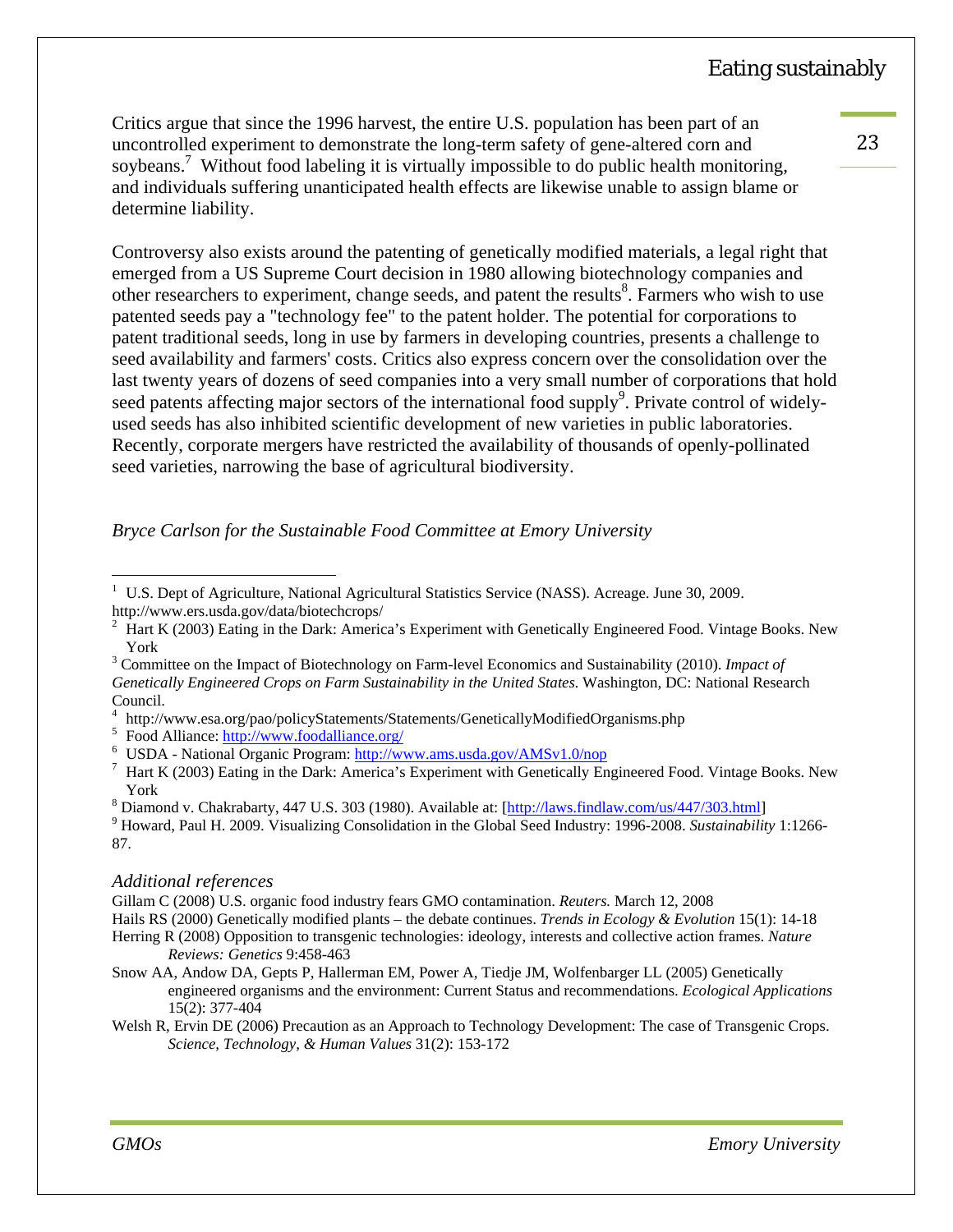# **Food choices and environmental impact: Meat and plant-based diets** 24

 People have many reasons for choosing what to eat. We may prefer the familiar foods we were raised with ("comfort food"). Some of us are drawn to foods that are highly advertised in the media and readily available. Or we may be drawn to trendy foods that are featured at restaurants and that mark us as sophisticated eaters. Many vegetarians choose their diets out of ethical concern for the lives of animals. Probably, most of us do not choose what we eat with an awareness of how our choices affect the environment and, in particular, the climate crisis. While food choices are a deeply individual matter, the collective impact of our decisions about what to eat is greater than many people realize.

 All food is ultimately "solar powered" in that its availability can be traced back to living beings' ability to make use of the sun's energy. But whether a particular food is more closely or more distantly related to the sun's energy can make an enormous difference in how the consumption of that food affects the environment. As a general rule, eating foods that are produced directly through photosynthesis (plants) will require less total energy than will eating foods that are produced by animals who eat plants (meat, milk, eggs). So, one common sense rule of thumb would be that eating a plant-based diet has less of an impact on the environment than eating a meat-based diet. While this rule of thumb is in general a good guide to lowering the environmental impact of our eating choices, the environmental consequences of food choices are actually more complicated than that. For both plant and animal foods it matters considerably where and how the food is produced. Plant foods that are raised with heavy use of fossil-fuel based fertilizers, cultivated with fossil-fuel run equipment, heavily processed, and transported long distances can have a significantly negative impact on the environment, whereas local pastured meat produced according to sustainable practices can enhance the environment through improvements to soil and water quality.

# **Impact of Conventional Meat Production**

- Currently, 1/3 of the world's grain harvest (including 50% of corn and 90% of soybeans) are not consumed directly by humans but are used for animal feed on factory farms.<sup>1</sup>
- These grain crops are primarily grown on large scale, mono-crop farms, highly dependent on fossil-fuel based fertilizers.<sup>2</sup>
- On average, it takes 6 kilograms of plant protein to produce 1 kilogram of animal protein. For beef the ratio is 40 to 1; for pork 14 to 1; for chicken 4 to  $1<sup>3</sup>$
- To produce 1 kilogram of animal protein requires about 100 times more water than to produce 1 kilogram of grain protein.<sup>4</sup>
- The current system of livestock production accounts for 37% of methane and 65% of nitrous oxide emissions, two of the most potent greenhouse gases.<sup>5</sup>
- The manure holding pits ("lagoons") of CAFOs (concentrated animal feedlot operations) break down organic matter without oxygen, a process that speeds the entry of methane and carbon dioxide into the atmosphere.<sup>6</sup>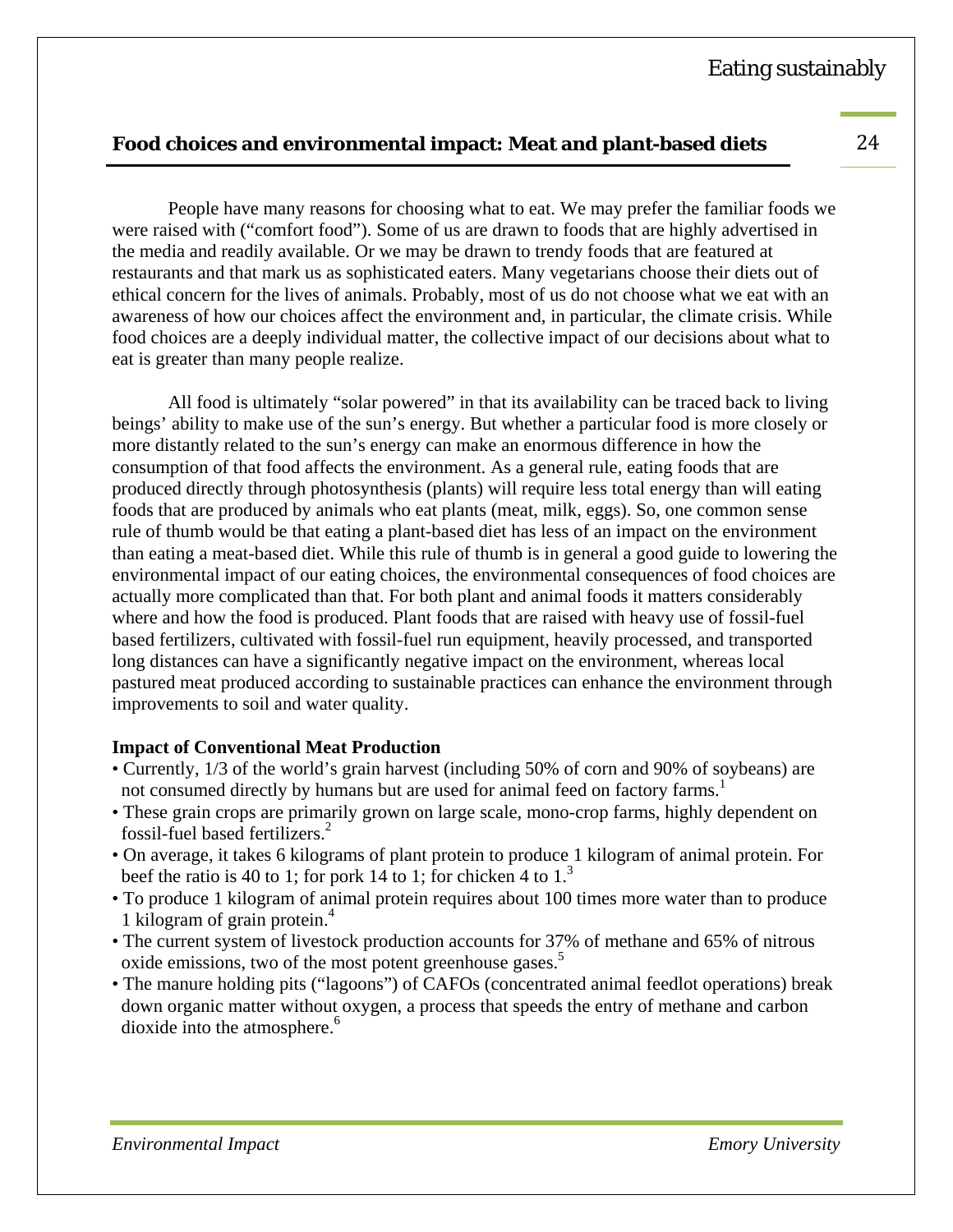For consumers who want to lower the environmental impact of their food choices, several 25 strategies are possible:

• Reduce the amount of conventionally raised animal protein in your diet, substituting plantbased protein.

• Choose grass-fed or pastured meats. Grass-fed beef requires half the energy input as grain-fed beef and produces significantly less greenhouse gases.<sup>7</sup> Buying locally produced meats reduces the carbon emissions used in transportation.

• Choose meats that are more efficiently produced in terms of energy inputs (for instance, chicken rather than beef).

• For plant based diets, choose organic and sustainably grown foods, which are produced without petroleum-based fertilizers and pesticides.<sup>2</sup> Organic corn requires 1/3 less energy per acre to grow.<sup>8</sup>

• Choose local, organic, and sustainably grown fruits and vegetables to minimize emissions from transportation.

#### *Carol A. Newsom for the Sustainable Food Committee at Emory University*

<sup>1</sup>Rajendra Pachauri, "Global Warning: The Impact of Meat Production and Consumption on Cimate Change" (paper, Compassion in World Farming, London, September 8, 2008).

 $3$ David Pimentel and Marcia Pimentel, "Sustainability of Meat-based and Plant-based Diets and the Environment," *The American Journal of Clinical Nutrition* 2003; 78 (suppl): 661S-662S. 4

Pimentel and Pimentel, 662S.

 $\overline{a}$ 

<sup>5</sup>Henning Steinfeld et al., Livestock's Long Shadow. (*Http://www.fao.org/docrep/o10/a0710e/a0710e00.HTM*), 112, 114.

6 P. Smith et al., "Agriculture," in O. R. Davidson et al., eds, *Climate Change: Mitigation. Contribution of Working Group III to the Fourth Assessment Report of the Intergovernmental Panel on Climate Change* (Cambridge, UK: Cambridge University Press, 2007), 511.

<sup>7</sup>Meredith Niles, "Sustainable Soils: Reducing, Mitigating, and Adapting to Climate Change with Organic Agriculture," *Sustainable Development Law and Policy*, 2008: 20. H. A. DeRamus et al., "Methane Emissions of Beef Cattle on Forages: Efficiency of Grazing Management Systems," *Journal of Environmental Quality* 32 (2003). 8 David Pimentel, *Impacts of Organic Farming on the Efficiency of Energy Use in Agriculture* (Ithaca, NY: Organic Center, 2006), 9.

<sup>&</sup>lt;sup>2</sup> Anna Lappé, *Diet for a Hot Planet*, (New York: Bloomsbury USA, 2010), 14 and 208. <sup>3</sup><br><sup>3</sup> David Bimental and Margia Bimental. "Sustainability of Mast based and Plant based D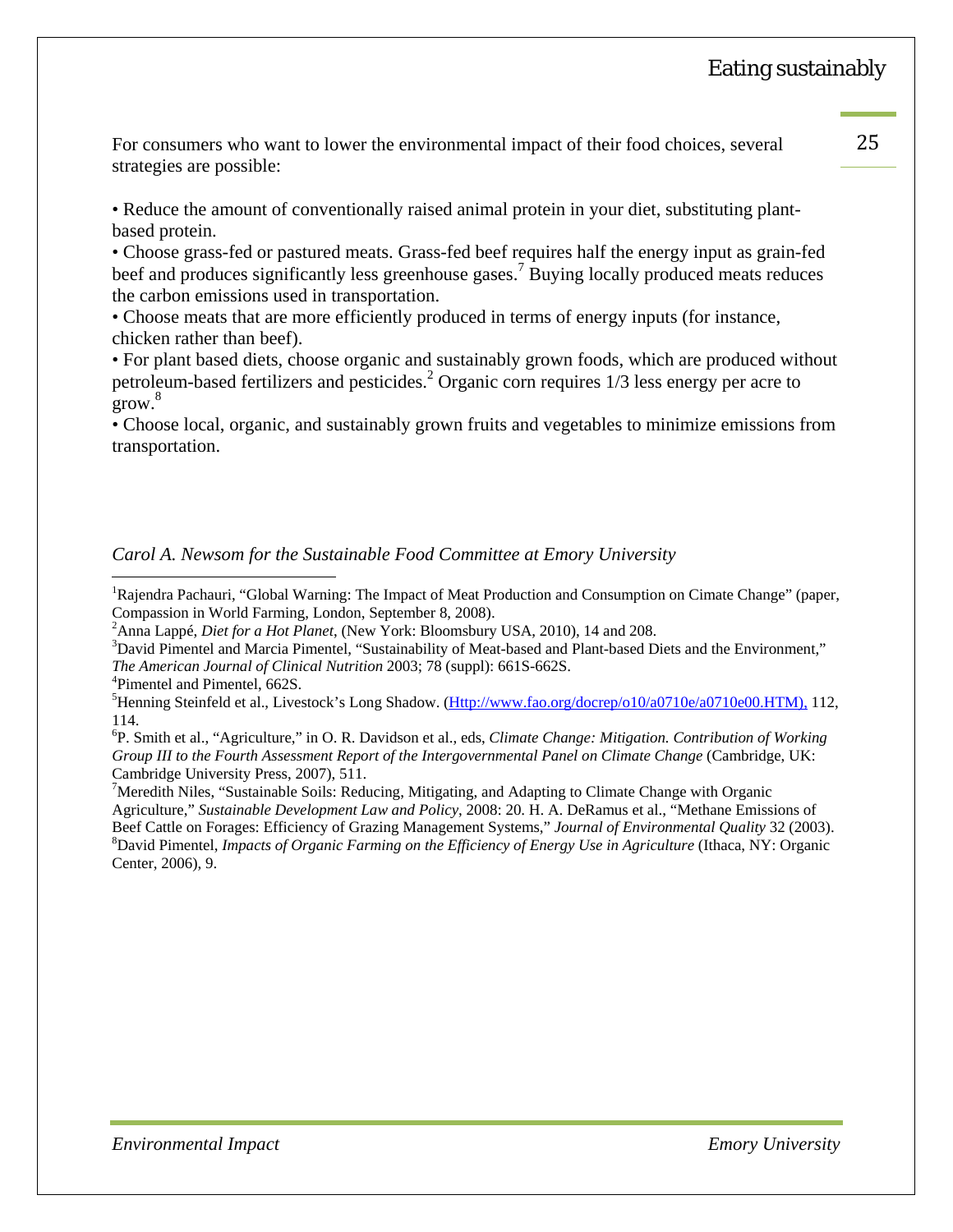## **Energy and food production**

The American food supply is driven almost entirely by non-renewable energy sources and accounts for approximately 19% of the total use of fossil fuels in the United States. It takes about 7.3 units of (primarily) fossil energy to produce one unit of food energy in the U.S. food system.



*Source: University of Michigan, Center for Sustainable Systems (http://www.umich.edu/~css)*

This pie chart represents **energy expenditures related to food production** in the United States: home refrigeration and preparation is responsible for about 30%; agricultural production, 20%; transport, 13% percent; and packaging, 6%.

- One tomato can travel over 2,500 miles to end up in the produce aisle at your nearest grocery store. If you buy from local farmers that tomato may only travel about 60 miles.
- By purchasing locally, you can reduce the energy required for transportation.

#### **Fossil fuels and industrial farming**

A 2002 study from the John Hopkins Bloomberg School of Public Health estimated that, using our current system, an *average* of three calories of energy were needed to create one calorie of edible food. Some foods require far more, such as grain-fed beef, which requires 35 calories for every calorie of beef produced.<sup>1</sup> However, the study did not include the energy used in

*Environmental Impact Emory University*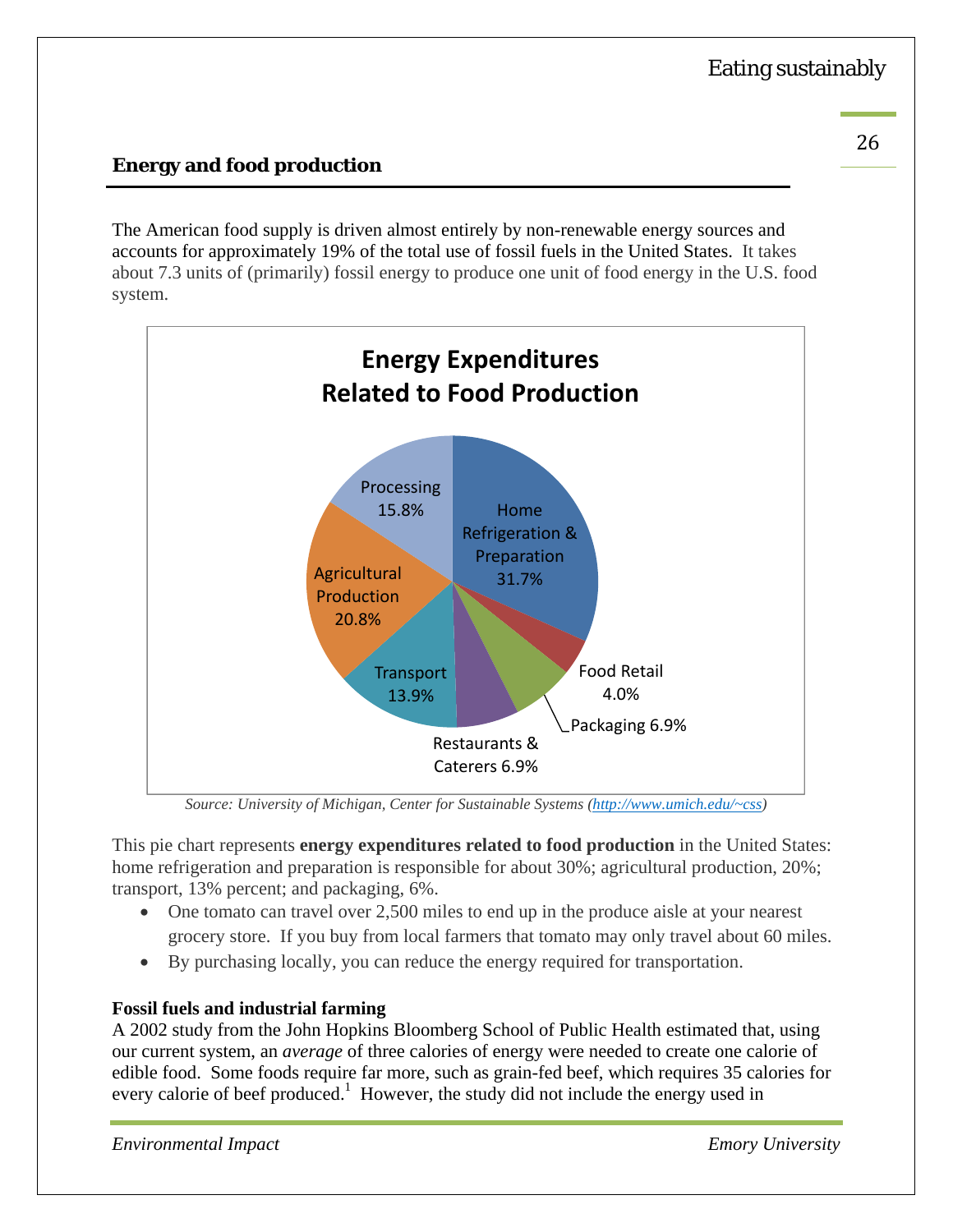processing and transporting food. Studies that do include such factors estimate that it takes an average of 7 to 10 calories of input energy to produce one calorie of food.<sup>2</sup>

Accounting for most of this wasteful equation are the industrial practices upon which our food system is built. These include inefficient growing practices, food processing and storage, as well as our system of transporting food thousands of miles between the field and the end consumer.

#### **Growing practices**

The biggest culprit of fossil fuel usage in industrial farming is not transporting food or fueling machinery; it is the production of chemicals for fertilizers. As much as 40% of energy used in the food system goes towards the production of artificial fertilizers and pesticides.<sup>1</sup> Fertilizers are synthesized from atmospheric nitrogen and natural gas, a process that takes a significant amount of energy. Producing and distributing them requires an average of 5.5 gallons of fossil fuels per acre.<sup>3</sup> Nitrogen-based fertilizers contribute directly to global warming. Making and transporting one kilogram of nitrogen in a fertilizer releases 3.7 kg of carbon dioxide into the atmosphere.<sup>4</sup>

#### **Packaging, processing, and storing food**

Approximately 23% of the energy used in our food production system is allocated to processing and packaging food.<sup>4</sup> Another 32% is burned in home refrigeration and cooking.<sup>4</sup> While no study has quantified the potential energy savings of buying locally, the practice of eating whole foods generally decreases the use of fossil fuels for processing, packaging, and storing foods. For example, compare all the energy and packaging behind a can of tomato sauce to simply buying some tomatoes, basil, and garlic, and making it oneself.

**Food transportation**<br>As a result of industrial farming, our food is increasingly grown in concentration in specific areas of the country. This is so common that it has shaped much of our country's geographic identities—the western Plains are wheat country, the Midwest is the Corn Belt—but it has reached extremes. For instance, approximately 90% of all the fresh vegetables consumed in the United States are grown in California's San Joaquin Valley.<sup>3</sup>

This national-scale system is possible only because it uses large quantities of fossil fuels to transport food products to the consumer. It is now common practice to ship food not just around the country, but around the world. As a result, the average American food travels an estimated  $1,500$  miles before being consumed.<sup>1</sup>

#### **Energy inputs in the food production system5**

The three main purposes for which oil is used worldwide are food, transport, and heating. Agriculture is almost entirely dependent on reliable supplies of oil for cultivation and for pumping water, and on gas for its fertilizers. For every calorie of energy used by agriculture itself, five more are used for processing, storage and distribution.

- Oil refined for gasoline and diesel is critical to run the tractors, combines and other farm vehicles and equipment that plant, spray the herbicides and pesticides, as well as harvest and transport food and seed
- Food processors rely on the just-in-time (gasoline-based) delivery of fresh or refrigerated food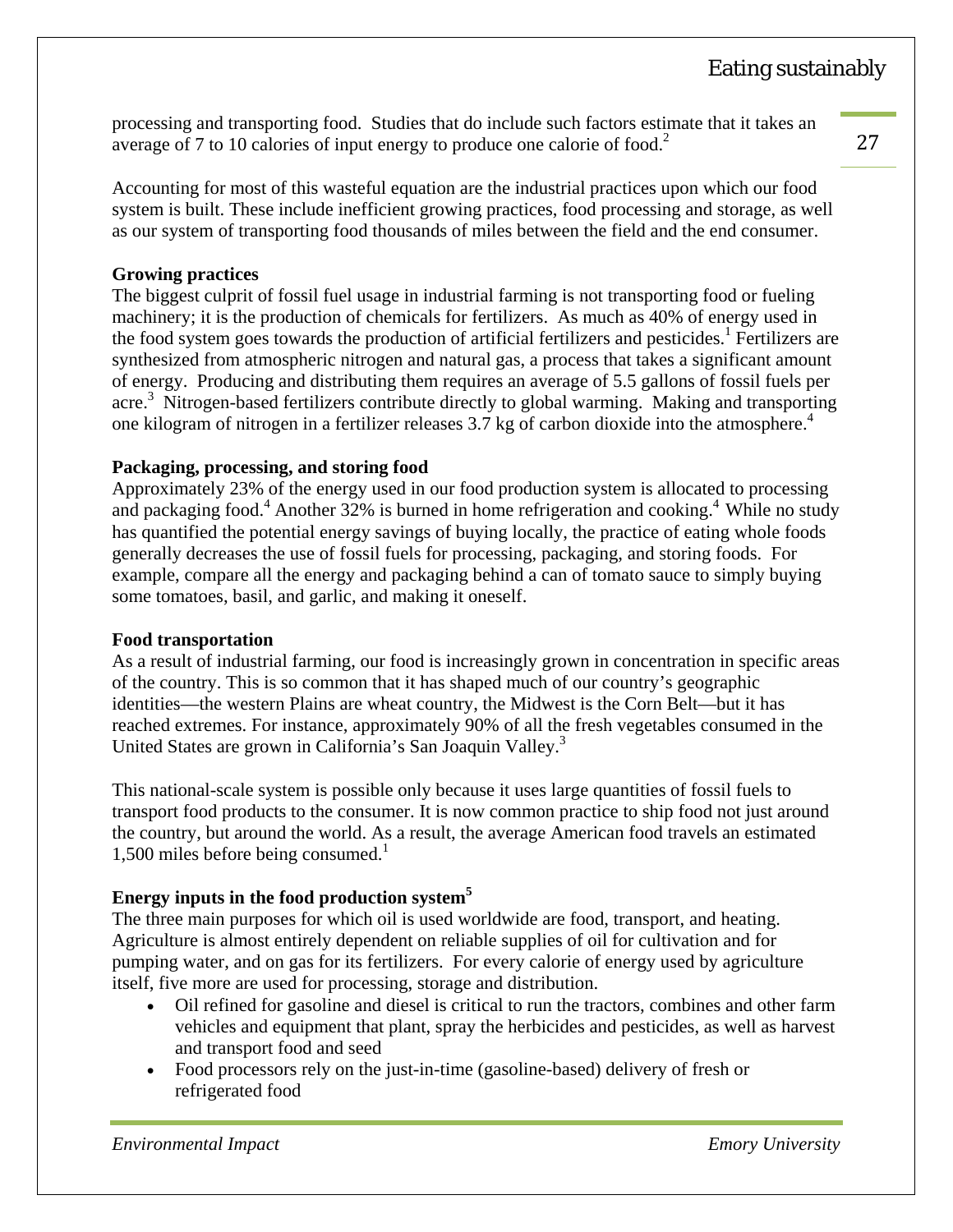- <sup>28</sup> Food processors rely on the production and delivery of food additives, including vitamins and minerals, emulsifiers, preservatives, coloring agents, etc. Many are oilbased. Delivery is oil-based.
- Food processors rely on the production and delivery of boxes, metal cans, printed paper labels, plastic trays, cellophane for microwave/convenience foods, glass jars, plastic and metal lids with sealing compounds. Many of these are essentially oil-based.
- Delivery of finished food products to distribution centers in refrigerated trucks. Oilbased, daily, just-in-time shipment of food to grocery stores, restaurants, hospitals, schools, etc., all oil-based; customer drives to grocery store to shop for supplies, often several times a week

#### **What you can do<sup>6</sup>**

• Buy foods grown locally. The equation is simple: the closer the farm is to you, the less fuel is needed to transport its food to your table. You can find local foods through our Eat Well Guide, by visiting a local farmers market, or by joining a food co-op or Community Supported Agriculture (CSA) group. Ask your grocery store to supply locally grown produce.

Want to have lettuce that is truly local? Plant a garden and grow your own fresh produce!

 Avoid purchasing processed foods. These foods take more energy to produce and have less nutritional value than whole foods. In addition, choose foods with minimal packaging. This reduces the energy used to produce the packaging and eliminates these materials from the waste stream.

 Cut back on meat. As much as Americans love to eat it, meat is the least fuel-efficient food we have. Large quantities of energy are required to cultivate, harvest, and ship animal feed, house, transport and slaughter animals, process and package their meat, and refrigerate it until it is cooked.

*Daphne Norton for the Sustainable Food Committee at Emory University* 

 $\overline{a}$ 

<sup>&</sup>lt;sup>1</sup> Heller, Martin C., and Gregory A. Keoleian. *Life Cycle-Based Sustainability Indicators for Assessment of the U.S. Food System.* Ann Arbor, MI: Center for Sustainable Systems, University of Michigan, 2000: 42.

<sup>&</sup>lt;sup>2</sup> Horrigan, Leo, Robert S. Lawrence, and Polly Walker. "How Sustainable Agriculture Can Address the

Environmental and Human Health Harms of Industrial Agriculture." *Environmental Health Perspectives* 110, no. 5 (May 5, 2002) (accessed August 29, 2006). 3

<sup>&</sup>lt;sup>3</sup> Heeter, Chad, "The Oil in Your Oatmeal: A Lot of Fossil Fuel Goes into Producing, Packaging and Shipping Our Breakfast," *San Francisco Chronicle,* March 26, 2006. 4

<sup>&</sup>lt;sup>4</sup> Murray, Danielle. *Oil and Food: A Rising Security Challenge*, May 9, 2005

 $5$  <www.energybulletin.net/node/5045>

 $6$  <http://www.sustainabletable.org/issues/energy/#>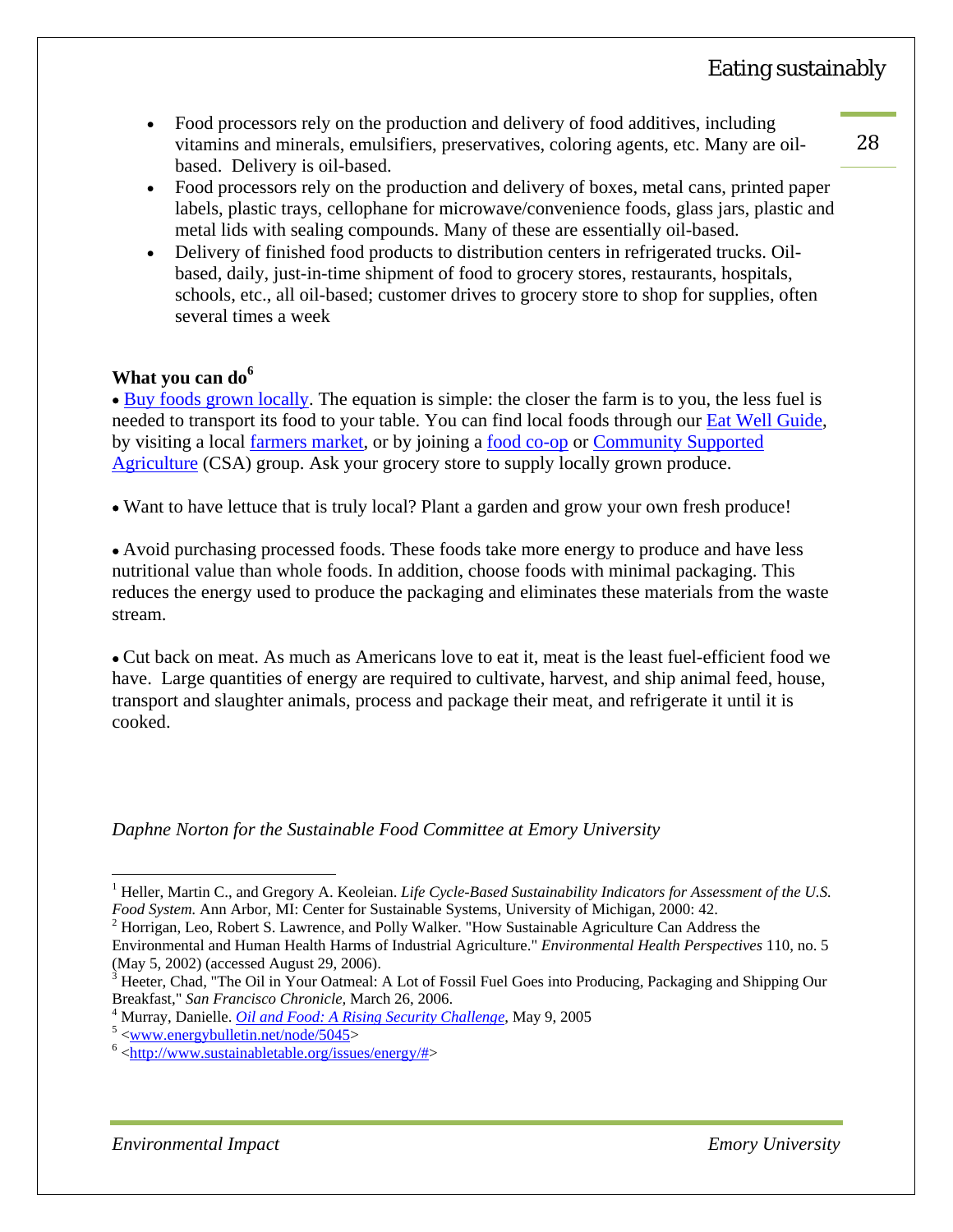# **Animal welfare and factory farms** 29

Animal welfare is an issue of ethical obligation as much as one of science. It is an ethical concept to which science brings relevant data.<sup>11</sup> In the 1970s, the Farm Animal Welfare Council (FAWC) of Britain stated that "the welfare of an animal includes its physical and mental state and we consider good animal welfare implies both fitness and a sense of well being. Any animal kept by man, must at least be protected from unnecessary suffering".<sup>2</sup> Five Freedoms were outlined.

#### **Five Freedoms**

- 1. *Freedom from hunger and thirst* through access to fresh water and a diet to maintain complete health and energy.
- 2. *Freedom from discomfort* through the provision of an appropriate environment including shelter and a comfortable place to rest.
- 3. *Freedom from pain, injury or disease* through prevention, rapid diagnosis and treatment.
- 4. *Freedom to express normal behavior* through the provision of adequate space, proper facilities and ability to be with animals of the same kind.
- 5. *Freedom from fear and distress* through conditions and treatment that avoid mental suffering.

Animal welfare has also been described in the context of three equally balanced, related principles.<sup>3</sup> Emphasis on any one principle alone will lead to de-emphasis of the others.

- *Basic health and functioning* animals should have freedom from disease and injury and should have food, water and shelter.
- *Affective states* refers to emotions and feelings experienced by the animal such as pleasant or unpleasant.
- *Naturalness* animals should be able to perform their natural behaviors. There should be natural elements in their environment as well as respect for the "nature" of the animals themselves.

In contrast, a report of the Council for Agricultural Science and Technology  $(CAST)^4$ , first published by US agricultural scientists in the 1980s, states that what animals are owed and the extent to which we owe them is whatever it takes to get them to create profit. A productive animal enjoys positive welfare and a non-productive animal enjoys poor welfare. Animals are considered well off if they have food, water and shelter.<sup>1</sup> These opposing views of animal welfare mirror the difference in the lives of animals on small family farms compared to the lives of animals on today's intensive factory farms.

#### **Intensive Factory Farms vs. Small Family Farms**

In response to increases in both the population and the consumption of meat products, the US livestock industry has intensified according to a productionist model emphasizing efficiency.<sup>5</sup> Intensive factory farms have replaced small family farms, the relationship between the farmer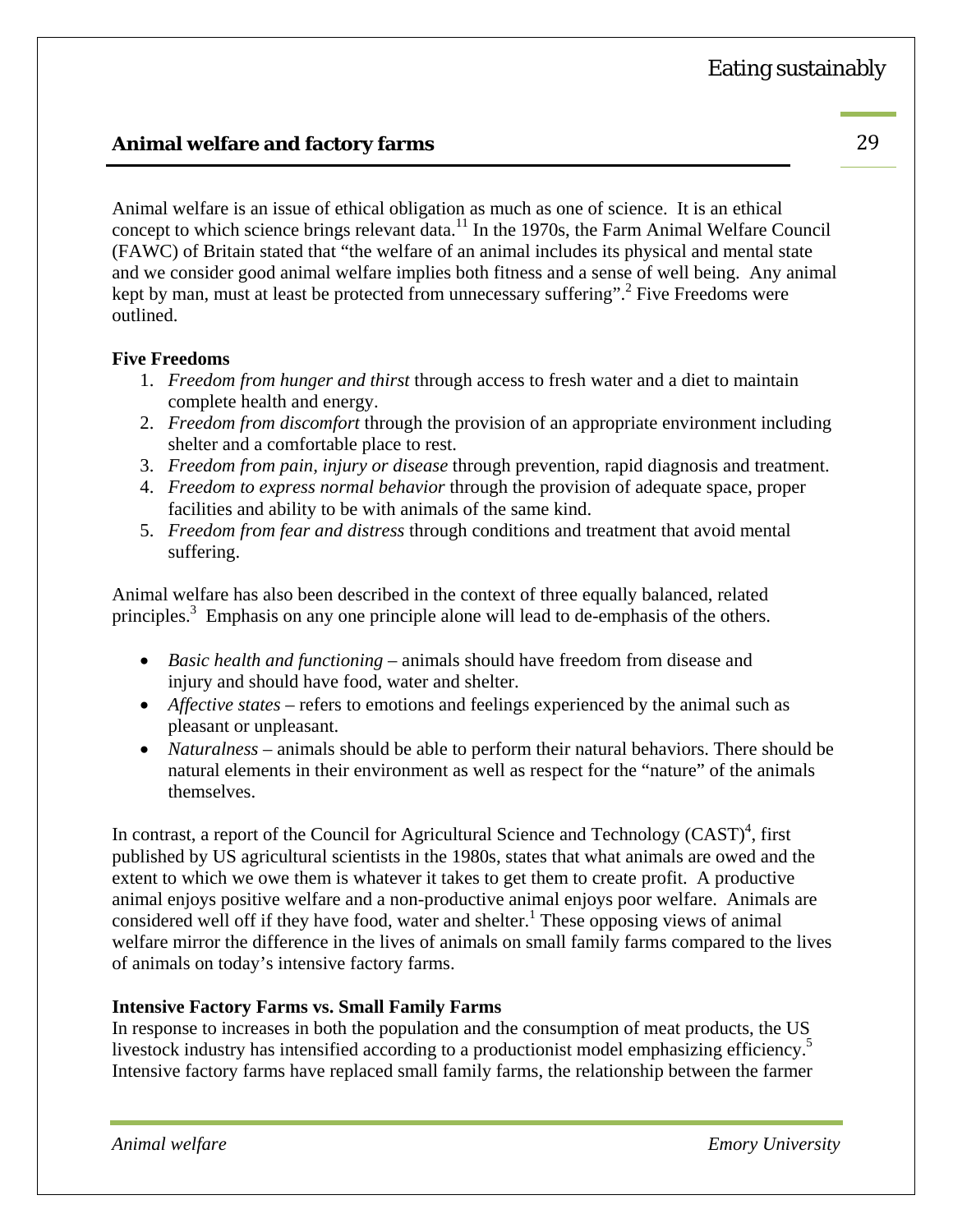and the animals has changed, and the emphasis has shifted from the five freedoms and balanced principles outlined above to one of productivity.

Confinement of large numbers of animals indoors is one hallmark of the factory farm. Indoor housing has eliminated some problems animals may experience when housed outdoors such as extreme weather and attacks by predators, yet intense confinement has created animal welfare problems. Inadequate ventilation, which leads to high levels of dust and the accumulation of irritating gases from the build-up of manure make it difficult to breathe. If the electrical supply is interrupted, the level of heat can build quickly. Concrete and metal flooring can cause slippery conditions, uncomfortable resting places and put stress on hooves and joints causing lameness.<sup>6</sup> This paper reviews the conditions under which selected animals are raised and slaughtered as part of the factory farm business of today.

#### **Poultry**

Poultry production is the most highly intensified of all the agricultural industries.<sup>6</sup> The barnyard hen that once provided both the eggs and the meat for the table does not exist on the factory farm. Chickens are raised to be laying hens or broilers in close confinement.

#### *Laying Hens and Confinement Cages*

Factory egg farming consists of endless rows of cages (called battery cages) located in long sheds where tens of thousands of hens may be housed in one shed in cages of 3 to 10 hens each.<sup>7</sup> "An egg laying hen requires 290 square inches to flap her wings, yet each bird is allocated an average of only 52 square inches–smaller than a single sheet of paper-in which she sleeps, eats, lays eggs, drinks and defecates."<sup>8</sup> The cages are so small the hens cannot stretch their wings, walk, peck, or scratch the ground. Under these conditions, the hens are prevented from performing natural behaviors such as perching, dust bathing, and laying their eggs in a nest. Inactivity causes claws to grow long and, in some cases, to become permanently entwined in the wire mesh flooring. The slope of the cage floor, designed to allow eggs to roll into a trough for collection, places pressure on the hen's toes causing damage.7 Feather loss is common from hens rubbing against the sides of the cage. $8$ 

The stress of crowding and confinement can lead hens to feather peck one another. To prevent this situation, the front third of the beak is removed (called "debeaking" or "beak trimming"). Part of the toes may also be removed so the hens cannot scratch one another. Both processes are performed without anesthesia.<sup>6,9</sup>

To increase egg production in individual hens, food is withheld for a period of 8 to 12 days after the end of the first laying cycle to force molting.<sup>6</sup> This leads to another cycle of egg laying. Once the hen is considered spent, she is killed.

About 1/3 of flocks in the US egg laying industry are affected by "caged layer fatigue." The condition is caused by the continuing demand for calcium for eggshell production, which leaves bones brittle and muscles depleted of calcium. The result is that birds may be unable to stand and reach food and water. This condition occurs in caged birds only and is caused by lack of exercise and exacerbated by crowding.<sup>9</sup>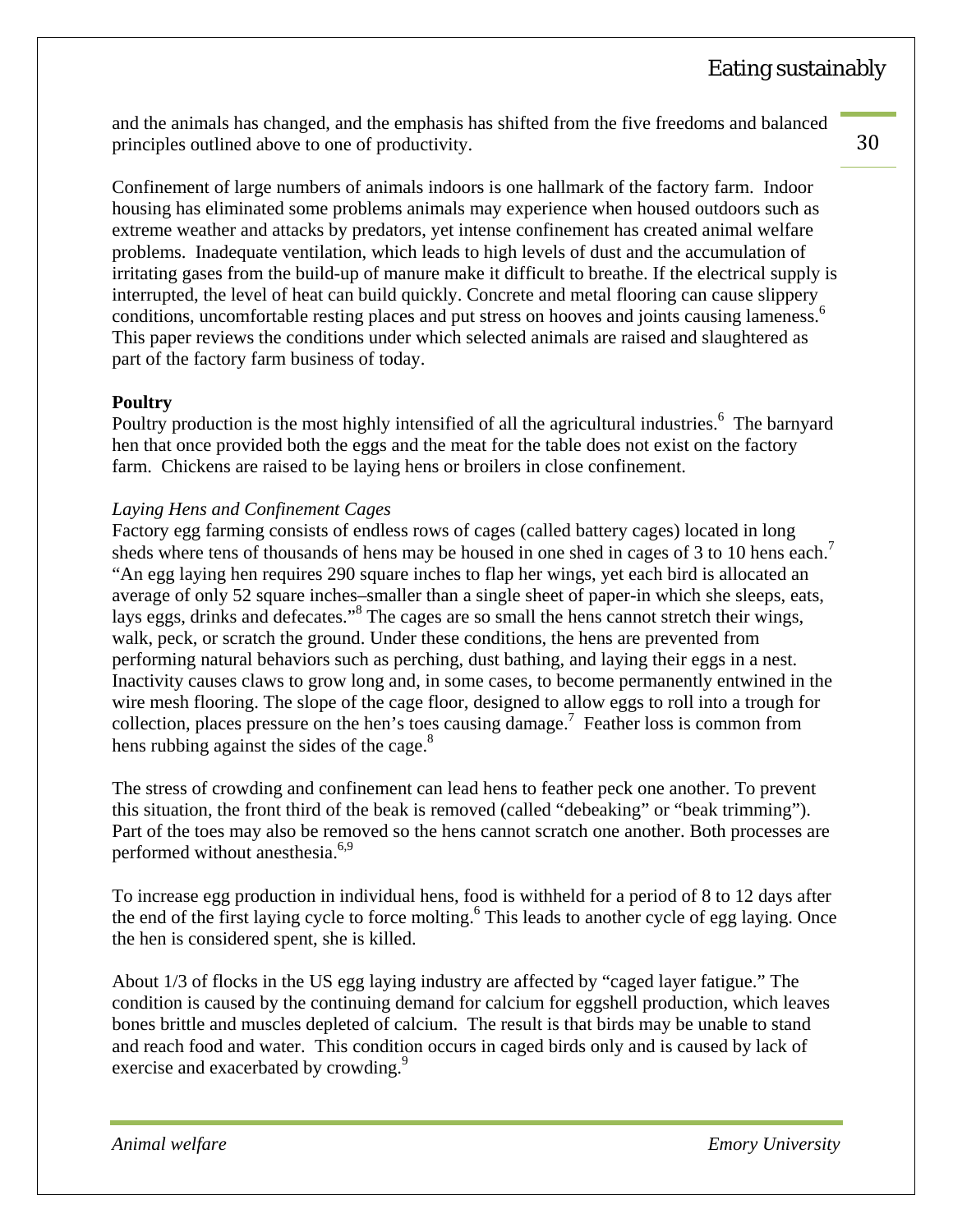Male chicks hatched as part of the breeding process for laying hens are considered a by-product of the industry and killed within 24 hours using gas or by placing them alive in a high speed grinding machine.<sup>6</sup> The European Union Council of Agriculture Ministers has banned conventional battery cages beginning in 2012 due to concern about the welfare of the hens.<sup>8</sup>

31 

#### *Broilers*

Broiler chickens are raised in windowless sheds where as many as 50,000 birds are quickly fattened over a period of 3 to 12 weeks and sent to slaughter when they reach a market weight of 4 pounds. With nowhere to rest, except on feces-laden litter, the birds may develop breast blisters, hock burns or other skin problems.

Consumer preference for white meat has encouraged raising birds with large breasts. As a result, the birds can become top heavy leading them to fall over and suddenly die (called "Acute Death Syndrome" or "Flip-Over Syndrome").<sup>9</sup> Fast growth in broilers can also be associated with health problems such as ascites (pulmonary hypertension).<sup>6</sup>

#### **Veal**

Veal production is considered by many to be the cruelest of all the confinement systems. Young calves are separated from their mothers and placed in wooden crates (called confinement stalls) where they spend 18 to 20 weeks before slaughter. The space is barely larger than the calf, who is also tied at the neck or has his head positioned between parallel bars to further restrict movement. The calf is fed a diet of "milk replacer," a liquid mixture of dried milk products, starch, fat, sugar, antibiotics and other additives. The diet is purposely iron deficient to induce a subclinical anemia to make the flesh as white as possible. Roughage is not permitted in the diet as it could darken the meat. The limited size of the crate assures the animal cannot lick his own hair, urine or feces in an attempt to satisfy his desire for iron.<sup>9</sup>

#### **Swine**

Sows (pregnant hogs) are kept in metal bar gestation stalls, known as crates for their entire 4 month gestation period. The small size of the crate does not permit the sow to exercise or turn around. Bedding material is not provided and the sow is forced to stand or lie on a floor made of concrete or slats. The slats allow for manure to fall to the floor below, for easier removal. About a week before the piglets are due, the sow is moved to a narrow "farrowing crate." The crate permits her to stand and lie down, but not turn around. The purpose is to allow her to eat and drink only while keeping her teats exposed for the piglets to nurse.<sup>9</sup>

In a natural environment, sows spend up to 75% of their time rooting in the dirt, foraging and exploring, but confinement prevents these behaviors. The resulting stress leads some animals to demonstrate meaningless repetitive motions, called stereotypies, such as moving their head from side to side.<sup>7</sup>

The diet of the sow is restricted to rations of concentrated feed that provide their nutritional requirements, but lack the bulk required to satisfy hunger. Confinement eliminates the ability to satisfy hunger by seeking additional food. The European Union has banned the use of gestation stalls by 2013 as part of their commitment to animal welfare and sustainable agriculture. (7)

*Animal welfare Emory University*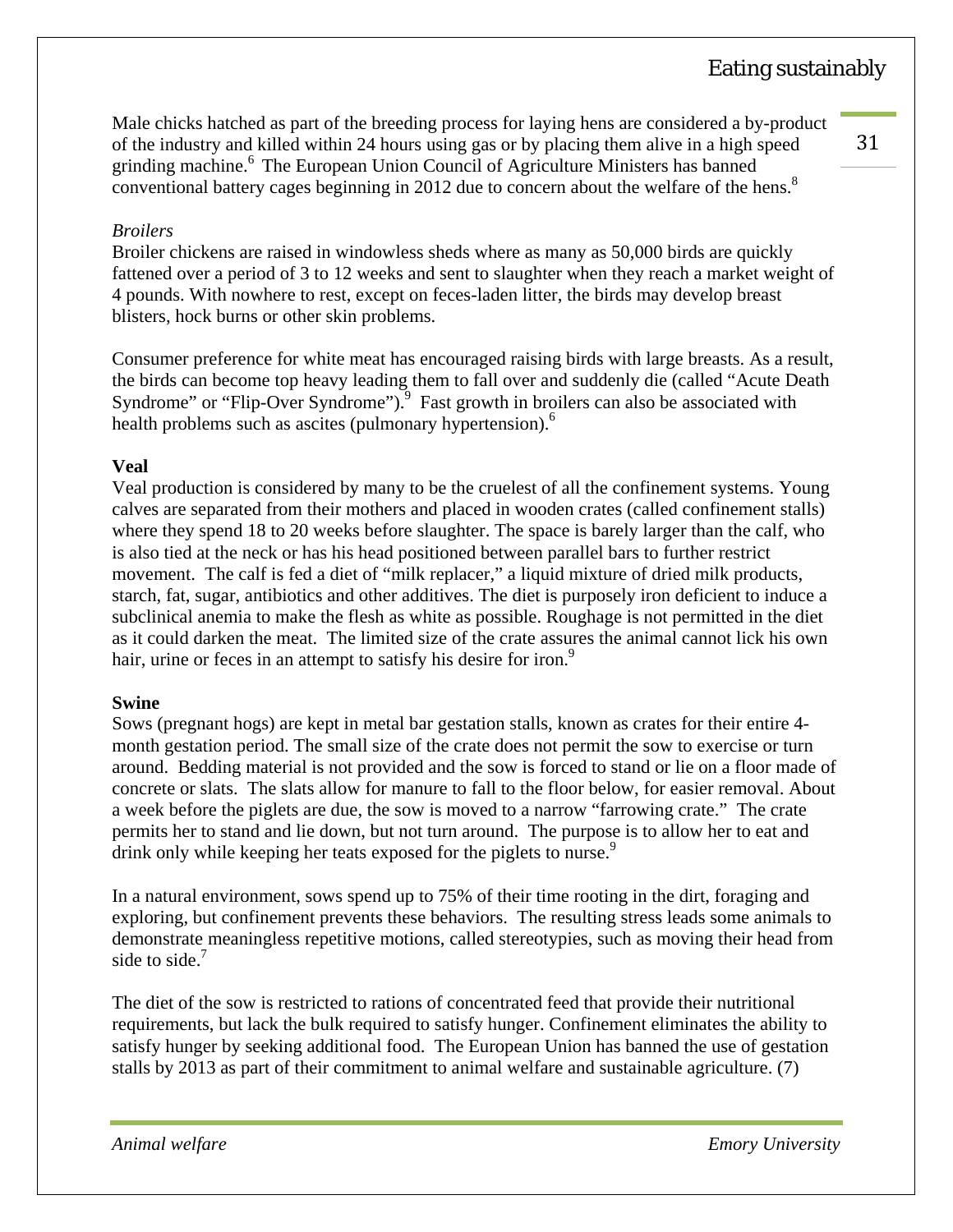#### **Cattle**

#### *Beef Cattle*

Cattle raised for beef stay with their mothers and are pasture fed until the age of 3 to 4 months when they are transported to a Confined Animal Feeding Operation (CAFO). There they are fed a high-energy grain diet for 4 to 6 months prior to being slaughtered. Stress from crowding and an unnatural diet adversely affect health. Liver abscesses can occur because the digestive tract is geared toward a diet of roughage and not a steady diet of grain and growth stimulants. Cattle raised for beef may be subjected to de-horning, branding and castration without anesthesia.<sup>9</sup>

#### *Dairy Cows*

Most milk produced in the US comes from cows in intensive confinement, commonly tethered to a stall. Increasingly popular are dry lots composed of dirt or concrete lots, devoid of vegetation and often without shade. Partial tail "docking" (amputation) is common practice. Ostensibly performed for the purpose of cleanliness, docking is actually performed to make it easier for workers to milk the cows.<sup>6,9</sup> Docking the tail eliminates the ability of the cow to switch away flies and bugs.

#### **Slaughterhouses**

In 1958, Congress passed the Humane Slaughter Act (HSA) and broadened it in 1978 to include regulatory oversight by the United States Department of Agriculture (USDA). One of the most important provisions of the Act is "the requirement that all animals be rendered unconscious with just *one* application of an effective stunning device by a trained person *before* being shackled and hoisted up on the line." When inspectors observe violations, they are required to stop the line until the violation is corrected. Because "down time" leads to loss of money, it is assumed the slaughterhouse will comply. Penalties, however, do not exist for violations, thus the threat of financial loss may supersede concern for animal welfare. Stories exist of violations uncorrected and conditions such as the use of electrical prods, animals dragged through the race (chute) to slaughter, inadequate stunning due to high production quotas, rapid line speeds and animals shackled and hung on the line and skinned while conscious.<sup>9</sup>

Auditing of slaughterhouse practices by some large restaurant chains has begun to lead to change. One study has demonstrated that the degree of stress experienced by cattle can be assessed by measuring the level of vocalization when moving through the chute to slaughter.<sup>11</sup> When cattle are stressed, vocalization increases. Cattle may vocalize and refuse to move forward when they see people up ahead are moving into a dark area, have a sense they are going over a cliff, feel air moving against their face or see shiny objects. When animals balk, workers use electric prods to move them forward. Eliminating the environmental stimuli that cause the animals to balk reduces the need for prods and reduces vocalization.

#### **Alternatives to Factory Farming**

The World Society for the Protection of Animals (WSPA) is an excellent resource on animal welfare issues and alternatives to factory farming.<sup>11</sup> Also available are standards for the raising of broilers, laying hens, beef cattle, dairy cattle, pigs and sheep.<sup>12</sup> General industry guidelines are compared to standards for the following certifications:

- Certified Organic (U.S. Department of Agriculture)
- Certified Humane (Humane Farm Animal Care)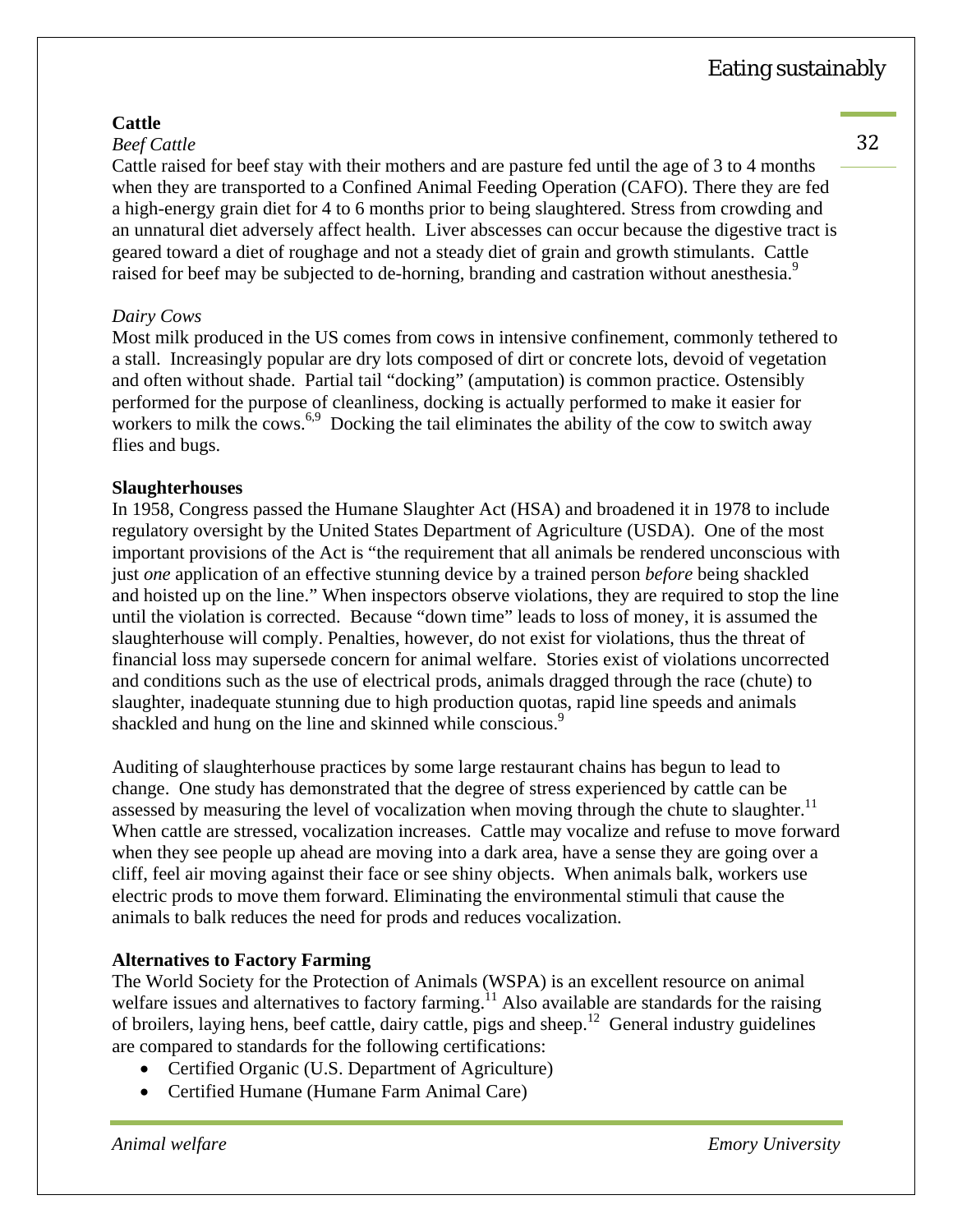- 
- American Humane Certified (American Humane Association)<br>• Animal Welfare Approved (Animal Welfare Institute) this is the most stringent of 33

• the certifications.

#### **Summary**

 $\overline{a}$ 

In summary, animal welfare is viewed by some as both a scientific and an ethical issue, while others feel that animal welfare exists if only food, water and shelter are available and the animal is productive. While debate exists about whether the conditions animals experience under factory farming raise ethical or welfare concerns, Emory's commitment to sustainability supports the Five Freedoms.

*Lynne Ometer for the Sustainable Food Committee at Emory University* 

Fraser, D. Understanding animal welfare. *Acta Veternaria Scan*. 2008; 50:S1. 4

*Additional references* 

Niman, N.H. *Righteous Porkchop*. New York, New York: Harper Collins Publishers, 2009.

Grandin, T. and Johnson, C. *Animals Make Us Human*. Boston and New York: Houghton Mifflin Harcourt; 2010.

<sup>&</sup>lt;sup>1</sup> Rollin, RE. Ethics and euthanasia. *Can. Vet. J.* 2009; 50: 1081-1086.

<sup>&</sup>lt;sup>2</sup> FAWC (Farm Animal Welfare Council). The Five Freedoms. 1979; http://www.fawc.org.uk/freedoms.htm.

<sup>&</sup>lt;sup>4</sup> CAST (Council for Agricultural Science and Technology), Scientific Aspects of the Welfare of Food Animals. 1981:19.

<sup>&</sup>lt;sup>5</sup> Hinrichs, C.C. and Welsh, R. The effects of the industrialization of US livestock agriculture on promoting sustainable production practices. *Agriculture and Human Values*. 2003; 20: 125-141. 6

Fraser, D., Mench, J. and Millman, S. Farm animals and their welfare in 2000. In: *State of the Animals*. 2001; Humane Society.org.

<sup>7</sup> Druce, C. and Lymbery, P. Outlawed in Europe. In: Singer, P. (Ed) In *Defense of Animals: The Second Wave*. Carlton, Victoria, Australia: Blackwell Publishing; 2006, pp.123-131.

<sup>8</sup> Park, M. Opening cages, opening eyes. In: Singer, P. (Ed), *In Defense of Animals: The Second Wave*. Carlton, Victoria, Australia: Blackwell Publishing; 2006; pp. 174-180.

<sup>9</sup> Mason, J. and Finelli, M. Brave new farm? In: Singer, P. (Ed) *In Defense of Animals: The Second Wave*. Carlton,

Victoria, Australia: Blackwell Publishing; 2006; pp. 104-122.<br><sup>10</sup> Eisnitz, G.A. *Slaughterhouse*. Amherst, New York: Prometheus Books; 1997.

<sup>&</sup>lt;sup>11</sup> Grandin, T. Cattle vocalizations are associated with handling and equipment problems at beef slaughter plants.<br>Applied Animal Behavior Science. 2001; 71(3): 191-201.

<sup>&</sup>lt;sup>12</sup> http://www.wspa-usa.org Accessed April 2010.<br><sup>13</sup> http://www.wspa-usa.org/pages/2500\_comparing\_food\_labeling\_programs.cfm Last accessed April 2010.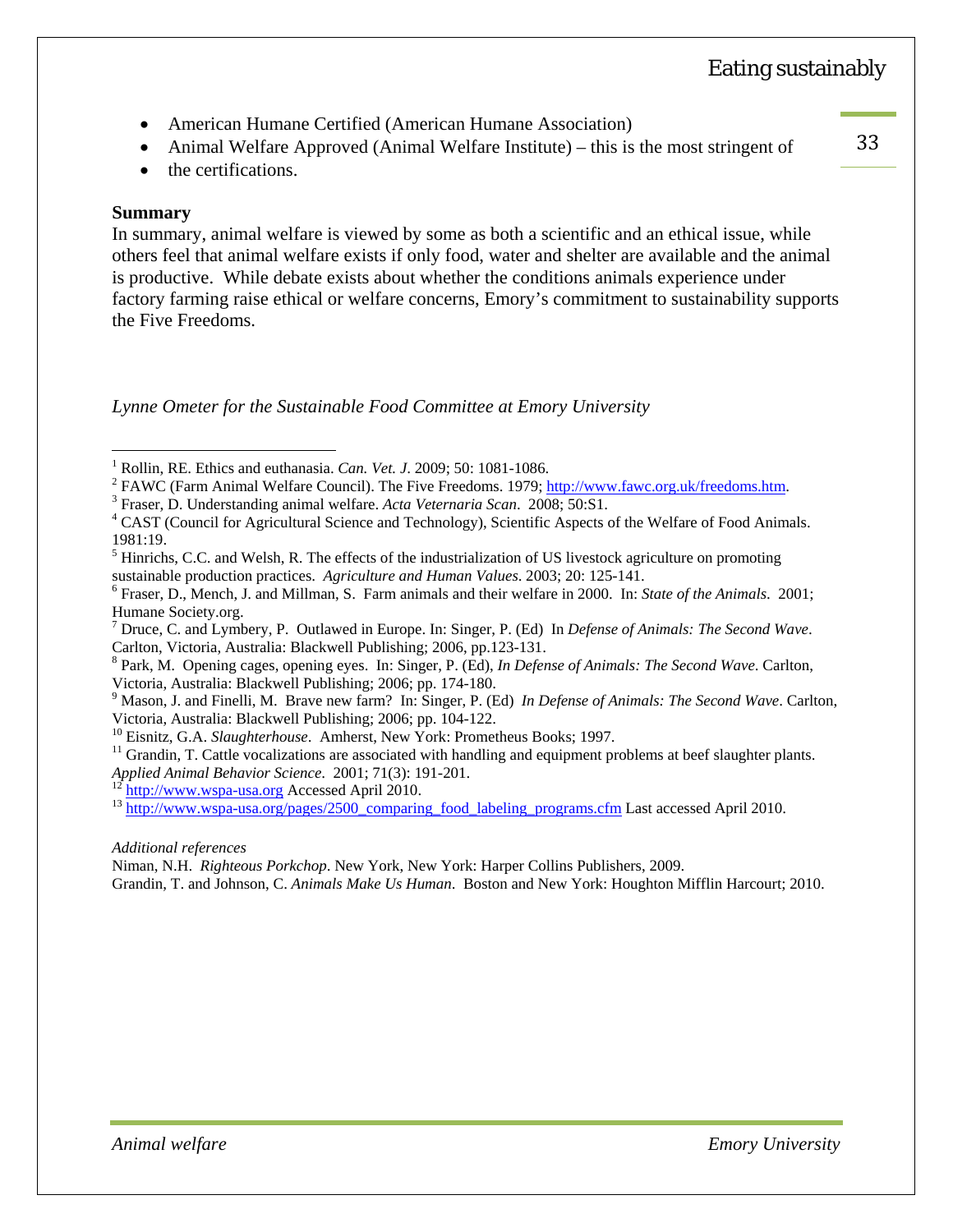#### **Grass-fed livestock** 34

The sustainability of grass-fed versus conventionally raised livestock may be compared across three major domains:

- 1. Environmental impact
- 2. Human health
- 3. Cost

#### **Environmental impact**

*Renewable vs. non-renewable energy inputs.* Conventional production relies on heavy inputs of fossil fuels in the production of fertilizer and use of machinery to maximize yields of grain, which are in turn fed to livestock. Grass-based systems, in contrast, utilize solar energy to produce grass with minimal input of fossil fuels. Total energy input (largely from fossil fuels) for conventional systems are approximately 60% higher than for pastured livestock.<sup>1</sup>

*Agroecological balance.* Conventional production often removes animals from the farm in favor of confined animal feeding operations (CAFOs). Within this system, animals are raised on a grain-based diet, producing manure at levels much greater than the surrounding land can absorb.<sup>2</sup> In grass-based systems, animals are raised on the farm in numbers supportable by the farm. Additionally, pastured livestock often contribute to the overall health and balance of a farm by consuming grass from land unfit for crops or by-products of harvested crops otherwise wasted.

*Miscellaneous.* The stomachs of livestock species have evolved to digest and absorb nutrition from grass. However, when raised on a largely grain-based diet many livestock develop acid reflux, abscesses within the gastrointestinal tract, and chronic infection.<sup>3</sup> In addition to positively affecting the animal's health relative to a conventional grain-based diet, livestock raised on pasture provide the additional environmental benefit of decreased soil erosion and increased soil fertility, and improved water quality as a result of decreased pollution.<sup>4</sup>

#### **Human health**

*Fatty acids.* Grain-fed beef is fattier and more highly concentrated in the saturated fats most often associated with heart disease, diabetes, stroke, and cancer. In contrast, grass-fed beef is leaner with a greater percentage of omega-3 fatty acids, those least associated with disease.<sup>5</sup>

*Antibiotics.* The Union of Concerned Scientists estimates that over 70% of antibiotics produced within the U.S. are used in animal production to minimize infectious disease and optimize rates of growth.<sup>6</sup> The systematic administration of antibiotics is most common in the conventional system where the spread of disease between confined animals is a constant danger. Many of these drugs are similar to human antibiotics and their continued use within industrial animal production fosters antibiotic resistance.

#### **Cost**

*True costs*.While conventionally raised meat and dairy products remain significantly cheaper than grass-based products, the true costs remain hidden. Consumers pay for these products in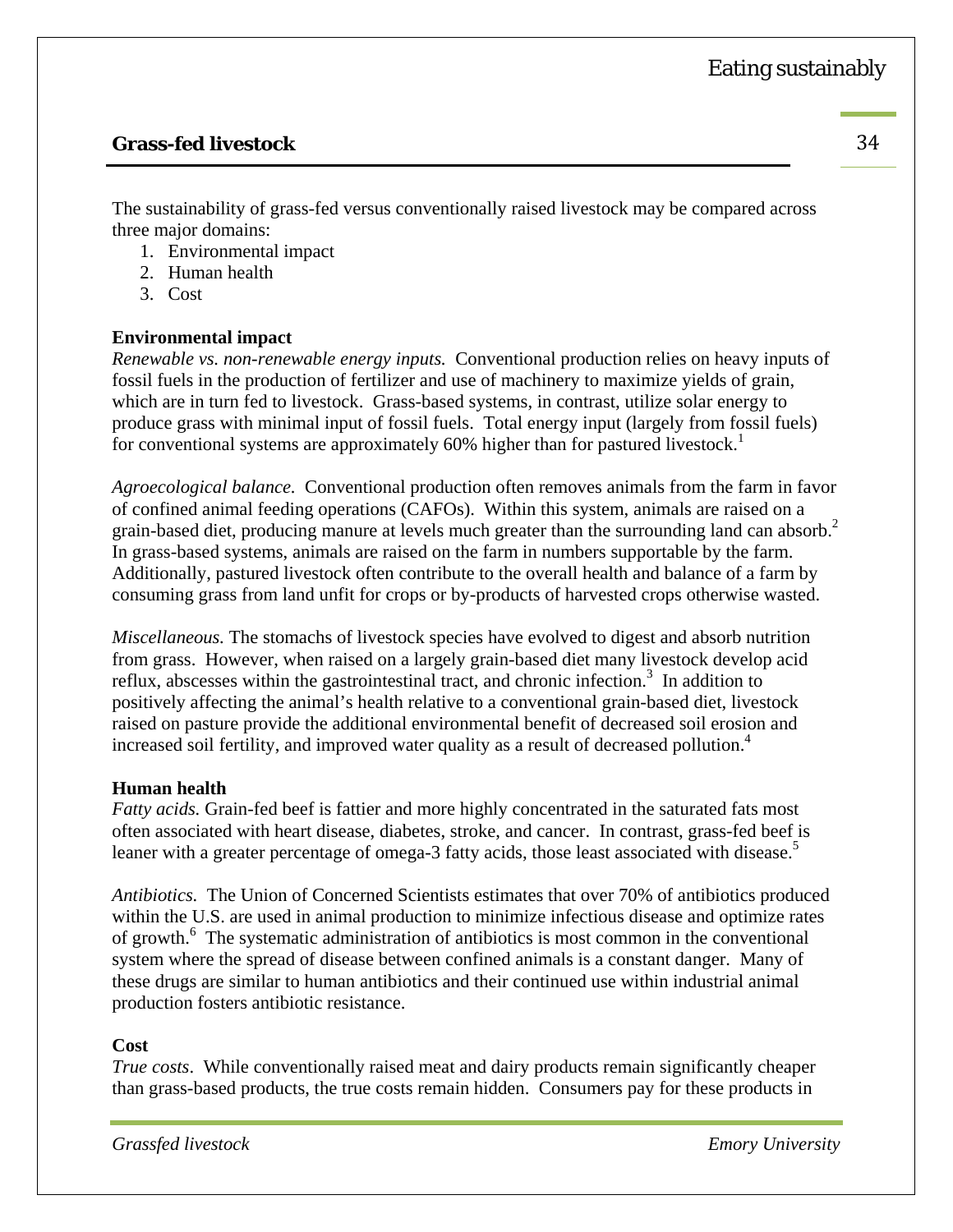several ways beyond the grocery store, including tax dollars that subsidize the production of grain, increased health care costs, and ecological degradation and pollution, to name a few. These are costs not associated with grass-based systems for the production of meat and dairy, but are generated by the conventional production of livestock based on grain. These costs are not borne by the industry and passed directly to the consumer. They are passed indirectly to everyone as governmental agencies foot the bill for sewage, water treatment and environmental cleanup. As a result, the choice to purchase or consume meat and dairy from grass-fed systems shifts the market away from a system in which the true costs of production are hidden.

*Bryce Carlson for the Sustainable Food Committee at Emory University* 

Russell JB, Rychlik JL (2001) Factors That Alter Rumen Microbial Ecology. *Science* 282: 1119-1122 4

#### *Additional references*

 $\overline{a}$ 

- Clancy K (2006) Greener Pastures: How grass-fed beef and milk contribute to healthy eating. Cambridge, MA: Union of Concerned Scientists.
- Pimentel D, Oltenacu PA, Nesheim MC, Krummel J, Allen MS, and Chick S (1980) The Potential for Grass-Fed Livestock: Resource Constraints. *Science* 207:843-848.
- Walker P, Rhubart-Berg P, McKenzie S, Kelling K, and Lawrence RS (2005) Public health implications of meat production and consumption. *Public Health Nutrition* 8:348-356.

35 

*Grassfed livestock Emory University*

<sup>1</sup> Pimentel D, Oltenacu PA, Nesheim MC, Krummel J, Allen MS, and Chick S (1980) The Potential for Grass-Fed Livestock: Resource Constraints. *Science* 207:843-848<br><sup>2</sup> American Public Hoalth Association (2003) 2003-7 Pro

American Public Health Association (2003) 2003-7 Precautionary Moratorium on New Concentrated Animal Feed Operations: Association News: American Public Health Association

Walker P, Rhubart-Berg P, McKenzie S, Kelling K, and Lawrence RS (2005) Public health implications of meat production and consumption. *Public Health Nutrition* 8:348-356<br>5 Clancy K (2006) Greener Pastures: How gress fed beef and milk

Clancy K (2006) Greener Pastures: How grass-fed beef and milk contribute to healthy eating. Cambridge, MA: Union of Concerned Scientists 6

Walker P, Rhubart-Berg P, McKenzie S, Kelling K, and Lawrence RS (2005) Public health implications of meat production and consumption. *Public Health Nutrition* 8:348-356

American Public Health Association (2003) 2003-7 Precautionary Moratorium on New Concentrated Animal Feed Operations: Association News: American Public Health Association.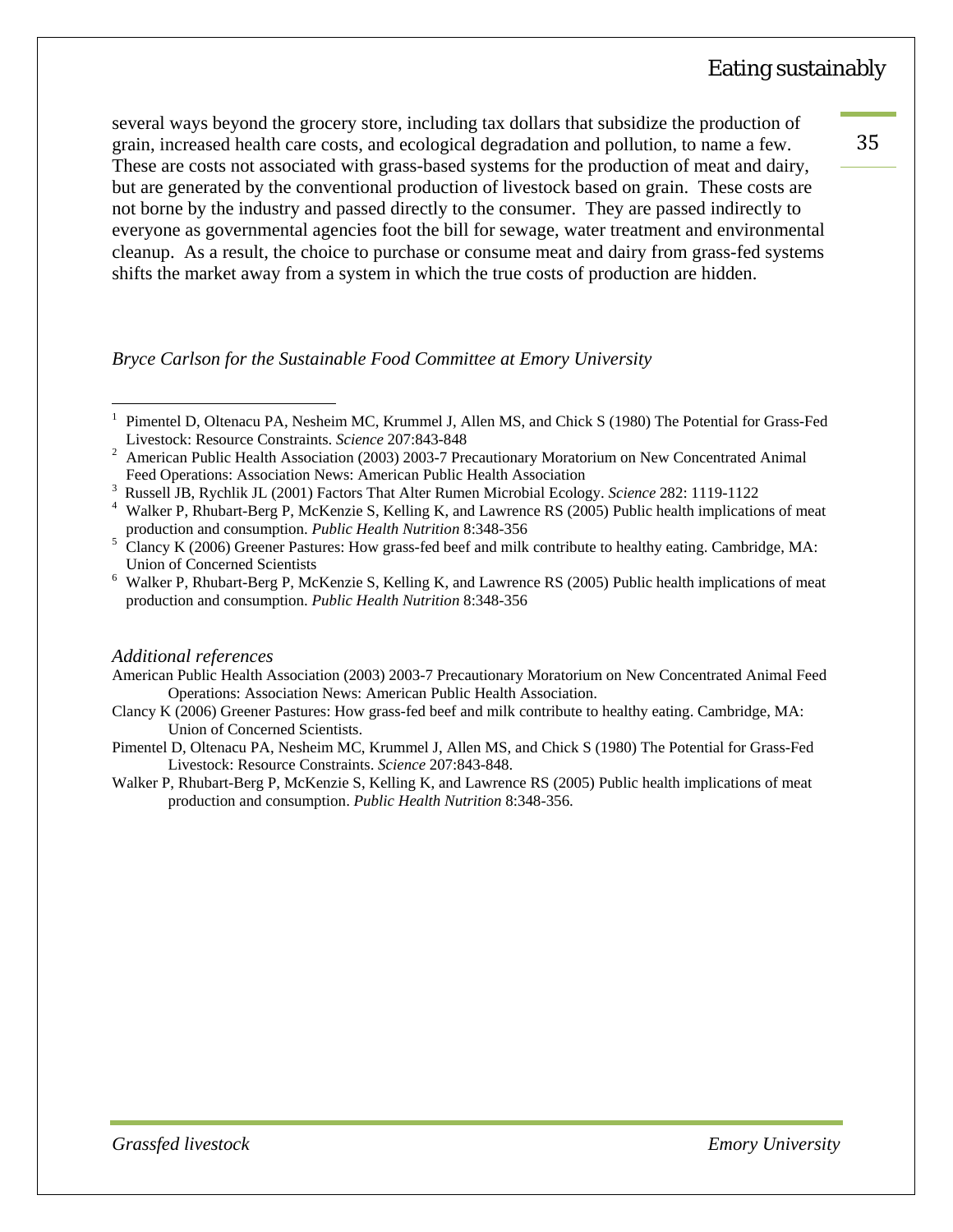### **Sustainable seafood** 36

#### **Health of the Oceans**

We are currently in the middle of, and responsible for, the largest mass extinction of species on Earth since an asteroid wiped out the dinosaurs nearly 65 million years ago. Expert scientists estimate that 50% of Earth's species will have vanished within the next 100 years. Nowhere is this trend more evident than in the oceans.

National Oceanic and Atmospheric Administration statistics indicate that each quarter since reporting began in 2005 our fisheries have become more overfished and less sustainable. Yet regular fish consumption is recommended by medical and health practitioners to reduce risk for a number of chronic diseases.

Growing concern over the health impact of mercury contamination in wild and farmed fish has stimulated questions about the risks and benefits of consumption. It is the most toxic nonradioactive material on Earth, and poisoning results in impairment of vision, touch sensations, lack of coordination of movements, impairment of speech, hearing, and walking.<sup>1</sup> Mercury concentrations within wild and farmed fish differ by species and method of production or harvest. Carnivorous species are most highly contaminated, while those species lowest on the food chain are least concentrated in mercury. As a result, optimal health benefits accrue to those individuals making choices that minimize intake of highly contaminated species and consume lower on the aquatic food chain.

#### **Health of the Consumers**

Studies of the costs and benefits of fish consumption reveal that moderate intake of 1-2 servings per week reduce the risk of heart attack, stroke, coronary death and total mortality. $^2$  Numerous epidemiologic studies have also reported that fish consumption may protect against some cancers, asthma, diabetes, rheumatoid arthritis and other inflammatory diseases, Alzheimer's disease, depression, and macular degeneration.<sup>3</sup>

#### **Seafood Watch: Monterey Bay Aquarium**

The Monterey Bay Aquarium has targeted regional species whose fisheries generally fall in line with sustainable practices.<sup>4</sup> Practices are assessed with reference to a number of factors including -- but not limited to -- habitat damage, bycatch, overfishing, and impact of practices upon the local environment. These reports are compiled to formulate recommendations for "best choices", "good alternatives", and those items to "avoid".

 "Best choices" for Southeast consumers include: Pacific Cod (wild longlined), Pacific Halibut, Salmon (Alaska, wild), Tilapia (US farmed), and Tuna: Albacore (US).

Species to "avoid" in the Southeast include: Caviar (Sturgeon, imported wild), Cod (Atlantic), Mahi mahi, Orange Roughy, Salmon (farmed, including Atlantic), Shrimp (imported), and Tuna (Bluefin, canned)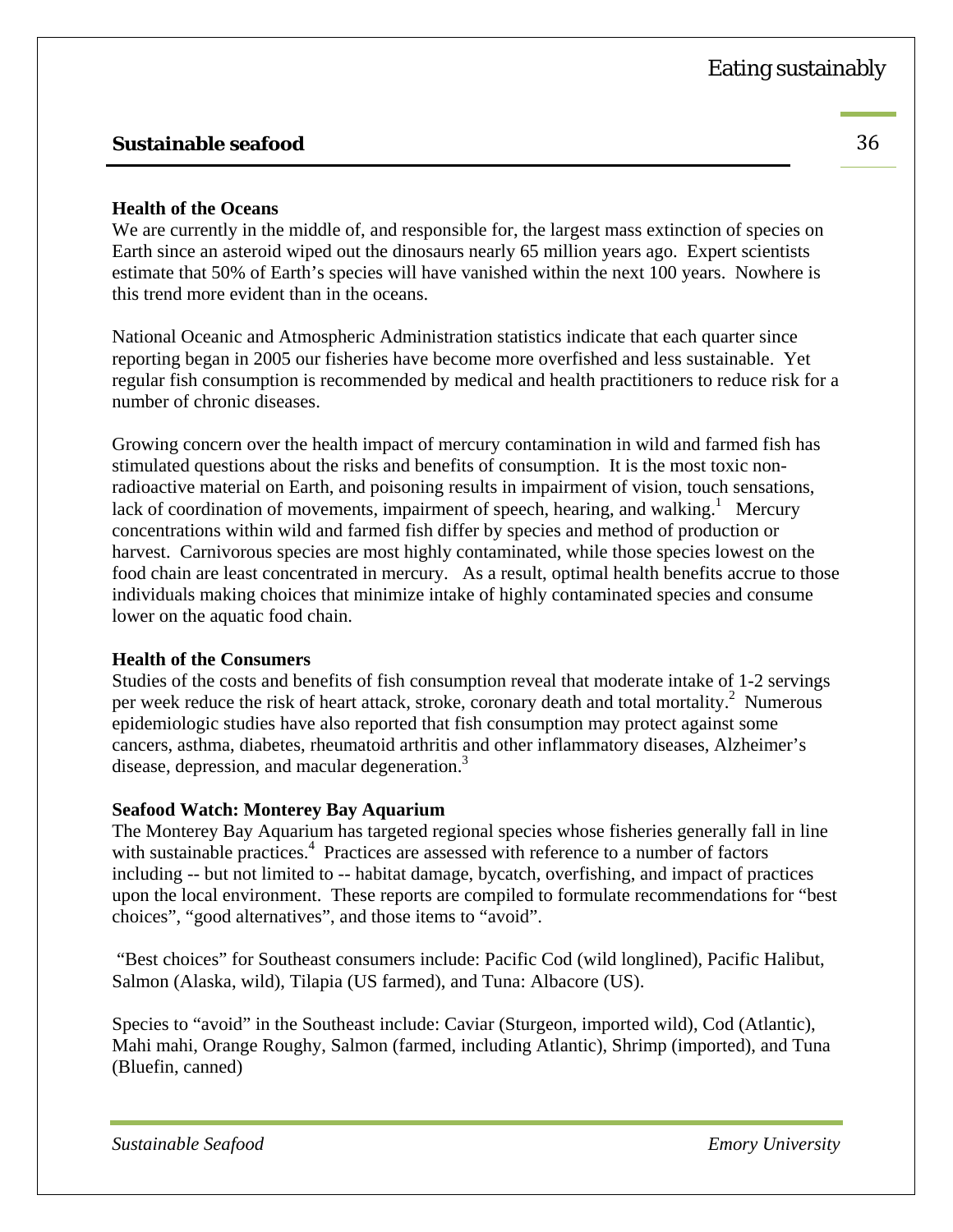#### **Marine Stewardship Council**

The Marine Stewardship Council offers official certification for fisheries and producers of sustainable seafood.<sup>5</sup> Consumers can be sure that seafood carrying the MSC label comes from a certified sustainable fishery, that each business along the supply chain has undergone a traceability audit, and meets best practice guidelines set forth in the MSC standards. Where the Monterey Bay Aquarium offers general guidelines at the species level based on common practices for each region of the United States, the Marine Stewardship Council certifies specific fisheries in compliance with their standard for sustainable fishing and tracks each product from harvest to consumer.

*Bryce Carlson for the Sustainable Food Committee at Emory University* 

<sup>4</sup> http://www.mbayaq.org/cr/seafoodwatch.asp

5 http://www.msc.org/

 $\overline{a}$ 

<sup>1</sup>  $\frac{1}{2}$  http://www.epa.gov/hg/effects.htm

Bouzan C, Cohen JT, Connor WE, Kris-Etherton PM, Gray GM, Konig A, Lawrence RS, Savitz DA, Teutsch SM (2005) A Quantitative Analysis of Fish Consumption and Stroke Risk. *American Journal of Preventive Medicine*  $^{29(4):347-352}$ 

<sup>&</sup>lt;sup>3</sup> Mozaffarian D, Rimm EB (2006) Fish intake, contaminants, and human health. *JAMA* 296:1885-1899  $\frac{4 \text{ bits}}{4 \cdot \text{ bits}}$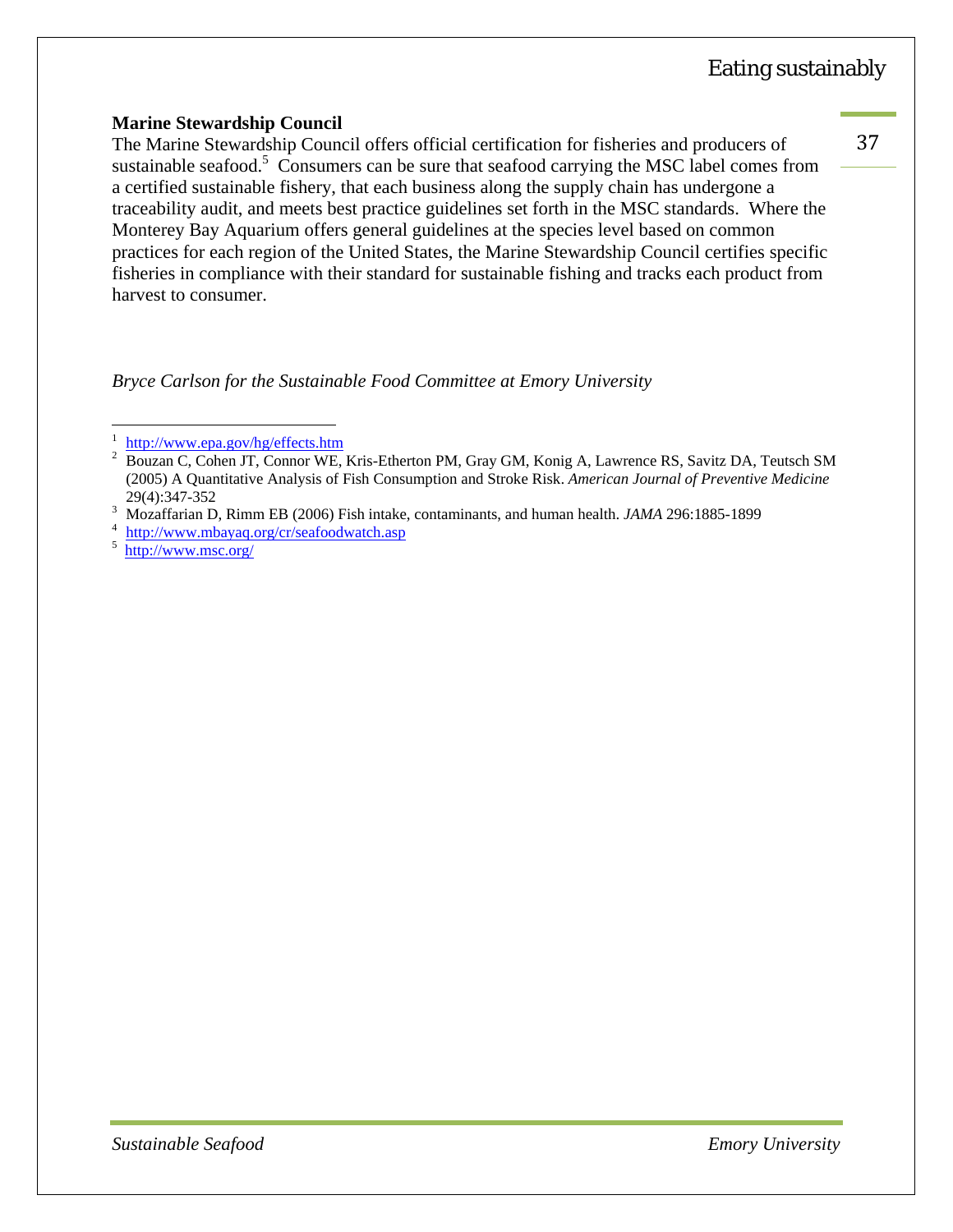# **Choosing local food** 38

#### **What is "local"?**

There is no universal definition for "local" food. Many people use a 100-mile radius to define local.<sup>1</sup> Emory has defined local in two tiers to meet our sustainable food initiative goals for purchasing: 1. Georgia, and 2. the eight-state Southern region including Florida, South Carolina, North Carolina, Tennessee, Kentucky, Alabama, and Mississippi. When possible, food is purchased from within Georgia, but the broader region recognizes the limits of the Georgia erowing season.<sup>2</sup>

#### **Benefits of local food**

#### *Economic*

Buying local food keeps dollars circulating in the local community. Getting to know the farmers who grow your food builds relationships based on understanding and trust, the foundation of strong communities. Independent, family-owned farms supply more local jobs and contribute to the local economy at higher rates than do large, corporate-owned farms. However, it is important to remember that local food can be produced on farms of any scale.<sup>3</sup>

Shopping at farmers markets and farm stands or joining a farm's Community Supported Agriculture (CSA) program are ways to purchase directly from the farmer. Consumers can promote the local food economy by asking grocery store managers if they sell any local food items and encourage them to do so if they do not already. Restaurant goers can patronize restaurants that utilize local food and support local farmers.

#### *Freshness*

Most fruit and vegetable varieties sold in supermarkets are chosen for their ability to withstand industrial harvesting equipment and extended travel, not taste. Since local food does not have to be transported long distances, local farmers can offer produce varieties bred for taste and freshness rather than for shipping and long shelf life.<sup>3</sup>

#### *Health*

Knowing where food comes from and how it is grown or raised enables the consumer to choose food from farmers who avoid or reduce their use of chemicals, pesticides, hormones, antibiotics, or genetically modified seed in their operations.<sup>3</sup> However, not all local farmers avoid such practices as pesticide use or supplementary hormones, so it is important to buy food from farmers who produce food in a manner that is consistent with your values.

#### *Environment*

Local food does not have to travel far. This reduces carbon dioxide emissions and packing materials. However, some food that is grown locally may be transported long distances for processing. Buying local food also helps to make farming more profitable and selling farmland for development less attractive. Consumers vote with their food dollar when they purchase local food. This ensures that local farms will continue to thrive.<sup>3</sup>

*Local food Emory University*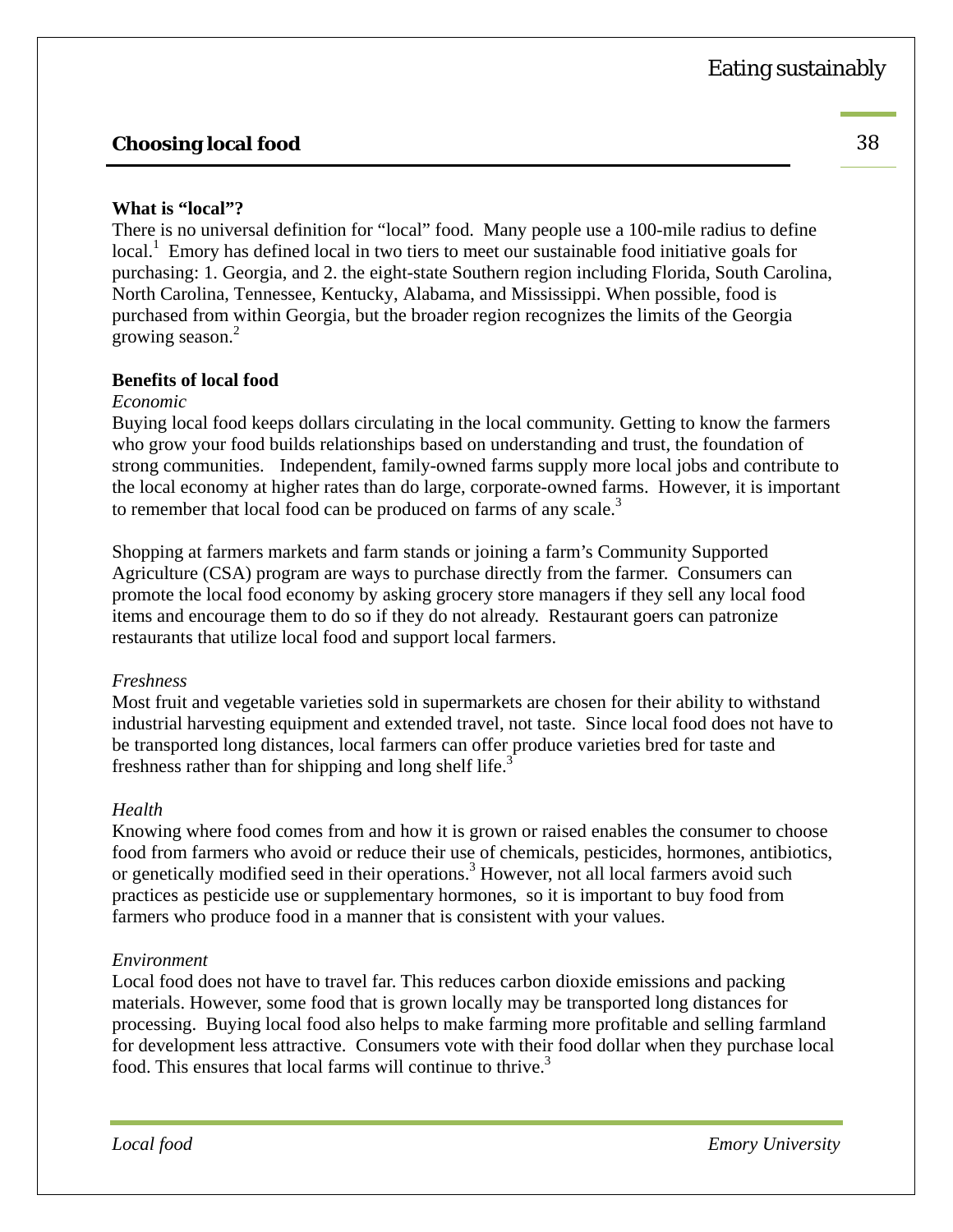#### **Where to find local food** 39

Georgia Organics has several resources for consumers looking for locally grown food. Their Organic Directory and Local Food Guide (http://georgiaorganics.org/organic\_directory/) lists Georgia farmers' markets, CSAs, and businesses that promote local and sustainable food.<sup>4</sup> They also have a Google Map of their Local Food Guide that easily provides driving directions to farms and CSA locations, farmers' markets, restaurants with local food, and grocers and specialty retailers.<sup>5</sup>

#### **Summary**

Purchase and consumption of local food has numerous benefits. However, the production of local food does not necessarily include sustainable farming practices or ethical treatment of farm workers. Local food is not automatically fresher or better for the environment.<sup>6</sup> Local food can be produced on large conventional farms, but building relationships with local farmers to learn about their growing practices is the best way to ensure that your local food is grown in a sustainable and ethical manner.

*Emily Cumbie-Drake for the Sustainable Food Committee at Emory University* 

<sup>5</sup> Georgia Organics, Local Food Guide (Google Map).

 $\overline{a}$ <sup>1</sup> DeWeerdt, Sarah. 2009. Is Local Food Better? *World Watch* 22(3): 6-10.

<sup>&</sup>lt;sup>2</sup> Emory University Office of Sustainability. <http://sustainability.emory.edu/page/1008/Sustainable-Food>

<sup>&</sup>lt;sup>3</sup> Buy Fresh Buy Local California. http://guide.buylocalca.org/whyLocal.html

<sup>&</sup>lt;sup>4</sup> Georgia Organics, Organic Directory. <http://georgiaorganics.org/organic\_directory/>

<sup>&</sup>lt;http://maps.google.com/maps/ms?hl=en&ie=UTF8&msa=0&msid=117467117957426399944.0004468dbe7c241b  $666c&7=9$ 

DeWeerdt, Sarah. 2009. Local Food: The Economics. *World Watch* 22(4): 20-24.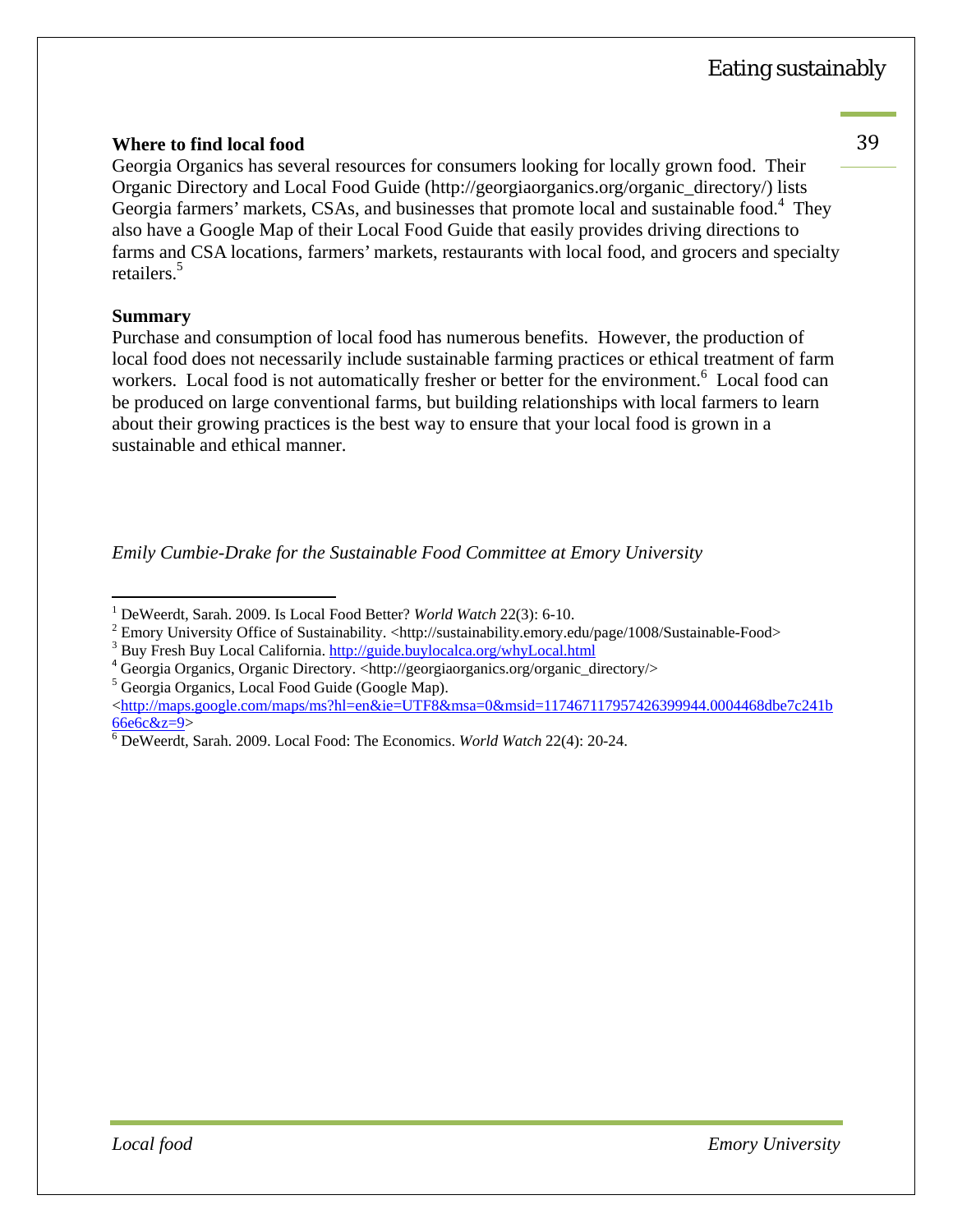# **Sustainable food purchasing and the Georgia economy** 40

Buying local food can contribute to local economies and Emory's investment in Georgia-grown and – raised foods has positive implications for job growth across the state.

#### **Georgia's agricultural economy**

Between 1945-2007, the number of farms decreased by almost 80%. The average farm size in Georgia doubled from 105 to 212 acres, though many commercial farms top 500 acres. Georgia farmers earned \$546 million less from food production in 2006 than they did in 1969 (dollars adjusted for inflation).<sup>1</sup> Currently, Georgia consumers purchase \$19.9 billion of food each year, of which \$16 billion is purchased from out of state<sup>2</sup>, reflecting global changes and an increasingly centralized food production and distribution. The number of egg and poultry farms has increased in  $Ge^{3}$ , while the number of farms selling fresh vegetables has decreased.<sup>3</sup> Georgia farm income has declined approximately 6.4% since  $2002<sup>4</sup>$ 

In summary, the decrease in the number of farms and the ability to purchase food more cheaply from outside the state or from overseas has had a negative impact on Georgia's agricultural economy. Continued reliance on conventional agriculture does not present an optimistic scenario for state economic health.

#### **Trends and consequences to communities**

The trend for many decades has been to replace human labor with machinery, to reduce labor costs, and allow farm families to operate more acreage. Interest rates for land and equipment make farmers vulnerable in price downturns, and economic challenges have led many viable large-scale family farms to be unable to continue in farming in the next generation.<sup>5</sup> At present, the average age of Georgia farmers is 58. The loss of commercial farms has consequences for the Georgia economy. For example, when Georgia dairy farmers quit farming, Georgians begin to import milk from other states.<sup>6</sup> Furniture stores, local banks, and car dealerships all suffer when the farm economy contracts.

Small-scale farms are more likely to employ human labor and rely less on machinery. Small, independent farms, shops and restaurants are more likely to sell locally-made products to the community.<sup>7</sup> Investing in local agriculture can be good news for rural development. A study by Ohio State University of one county near Columbus, Ohio, found that with a 10% increase in purchases of local foods in grocery stores and restaurants, the county could expect to see 243 new jobs, increased tax revenues of over \$300,000 and almost \$4,000,000 added income to local residents.<sup>8</sup> Wages paid at every stage, from production, to processing, to retail, benefit the workers and their local economy.

#### **Economic barriers**

The primary challenge Georgia's smaller-scale farmers and food producers report facing is distribution. Farmers are able to grow the food, but demand still outweighs supply due to logistical problems and insufficient information among producers. Marketing and transportation are costly and difficult, smallscale producers are rarely able to assume the cost of required liability insurance, and farmers are not confident that they can sell what they grow when consumers can buy produce from Mexico more cheaply.<sup>9</sup>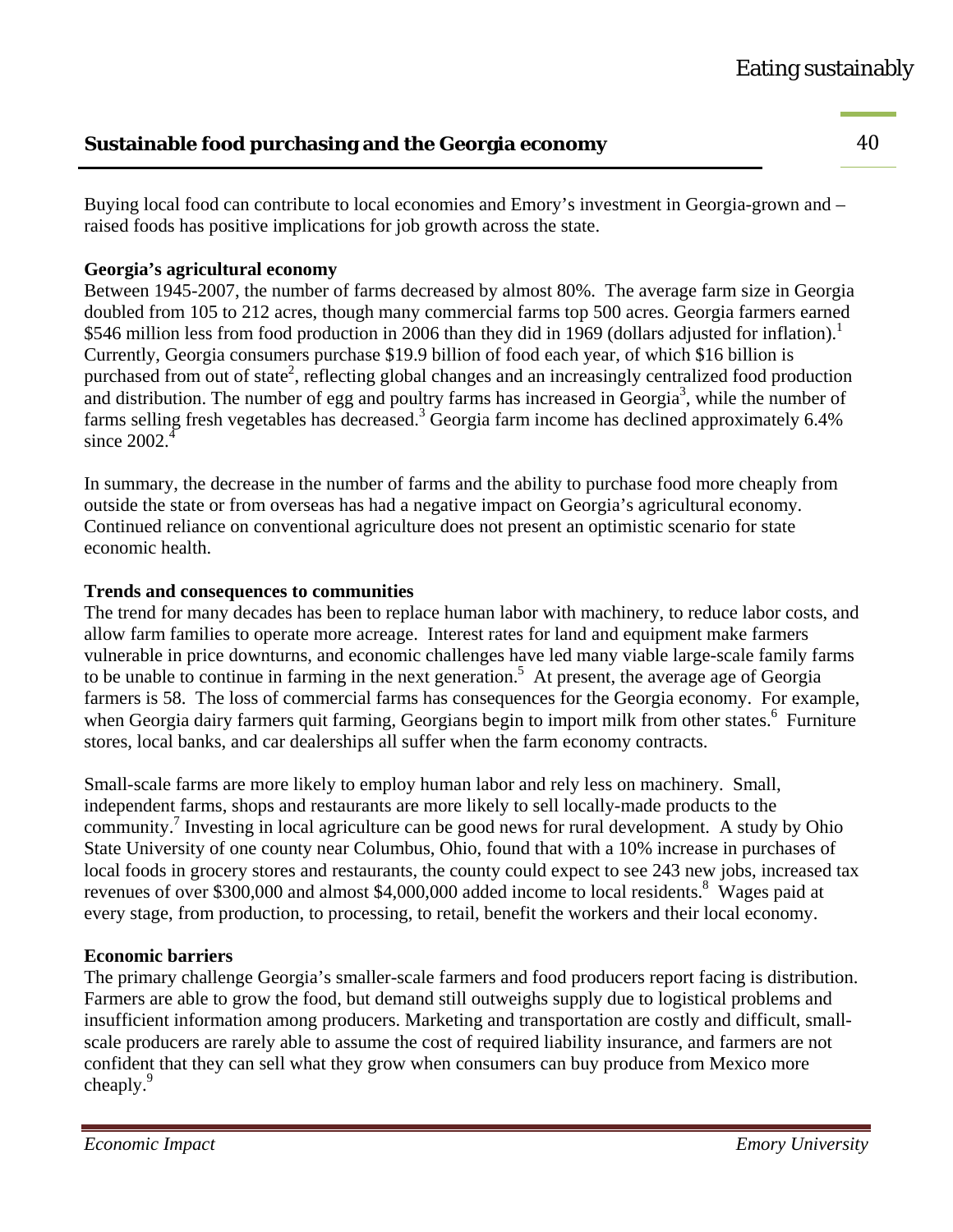parts of the state. Many of Georgia's small, independent, family-owned fishing businesses cannot afford 1 Georgia's fishing industry also faces challenges in distributing product to buyers in the north and west the cost of moving their product inland, when interstate commercial truckers are willing to come directly to the docks.<sup>10</sup> If Emory, a major food service provider in Atlanta, demands local and fresh seafood and other products from the rural counties, we can encourage specialized food distributors to supplement the cost of liability and transportation.

#### **How Emory can impact Georgia's economy**

Local food systems support small farmers, especially in rural communities where farmers have difficulty connecting to customers. Emory understands the physical and economic barriers to moving Georgia produce from rural farms and fisheries to our urban campus. Our commitment to purchasing Georgiagrown and –raised foods 1) assures farmers, especially of small- and medium-scale farms, that their produce has a market, and 2) encourages investment in processing, distribution, and retail of Georgiagrown and –raised foods. The largest employer in Dekalb County, Emory served 1.1 million meals in 2009. As Emory partners with state and local entities to tackle and solve supply and distribution problems, the entire state can benefit. As the number of small farms and farmers markets continues to expand in metro Atlanta, access to fresher, local produce expands as well.

*Stacy Bell for the Sustainable Food Committee at Emory University* 

<sup>3</sup> US Census of Agriculture, GA, for 2007:

Flanders, Archie et al. "Economic Importance of the Georgia Dairy Industry." Center for Agribusiness and Economic

Development. The University of Georgia College of Agricultural and Environmental Sciences. July 2006.

<sup>&</sup>lt;sup>1</sup> Georgia Statistics System: Time Series Analysis http://www.georgiastats.uga.edu/timeseries1.html<br><sup>2</sup> Burgeu of Labor Statistics: Eood Consumption Estimates: http://www.bls.gov/gov/home.html

<sup>&</sup>lt;sup>2</sup> Bureau of Labor Statistics; Food Consumption Estimates; http://www.bls.gov/cex/home.htm

<sup>(</sup>source: US Census of Ag, 2009. Georgia State and County Data. Vol. 1 Part 10. US govt printing office.) 4 GA Ag Forecast: Financial Outlook for Georgia Farms, Cesar L. Escalante, UGA; http://www.caes.uga.edu/events/agforecast/support/GeorgiaFarms.pdf <sup>5</sup>

Barlett. "Industrial Agriculture." *Economic Anthropology*. Ed. Stuart Plattner. Stanford: Stanford Univ. Press, 1989. 6

Norberg-Hidge et al. *Bringing the Food Economy Home*. London: Zed Books, 2002. 8

Filipic, Martha. 2009. "Economic Analysis of Knox County Local Food System Offers Blueprint for Nation," based on Jeff Sharp, Howard Sacks, and Amalie Lipstreu, 2009, "Planting the Seeds of Sustainable Economic Development: Knox County's Local Food System." http://sri.osu.edu/pdf/Knox\_County\_Assessment\_Summary-200908.pdf. Accessed 3-4-10.) 9 <sup>9</sup> Christine McCauley, Morgan County Conservancy.

<sup>10</sup> *Welander, Suzanne.* The Turbulent Waters of Georgia's Sustainable Seafood. http://www.restaurantinformer.com. *October 2008.*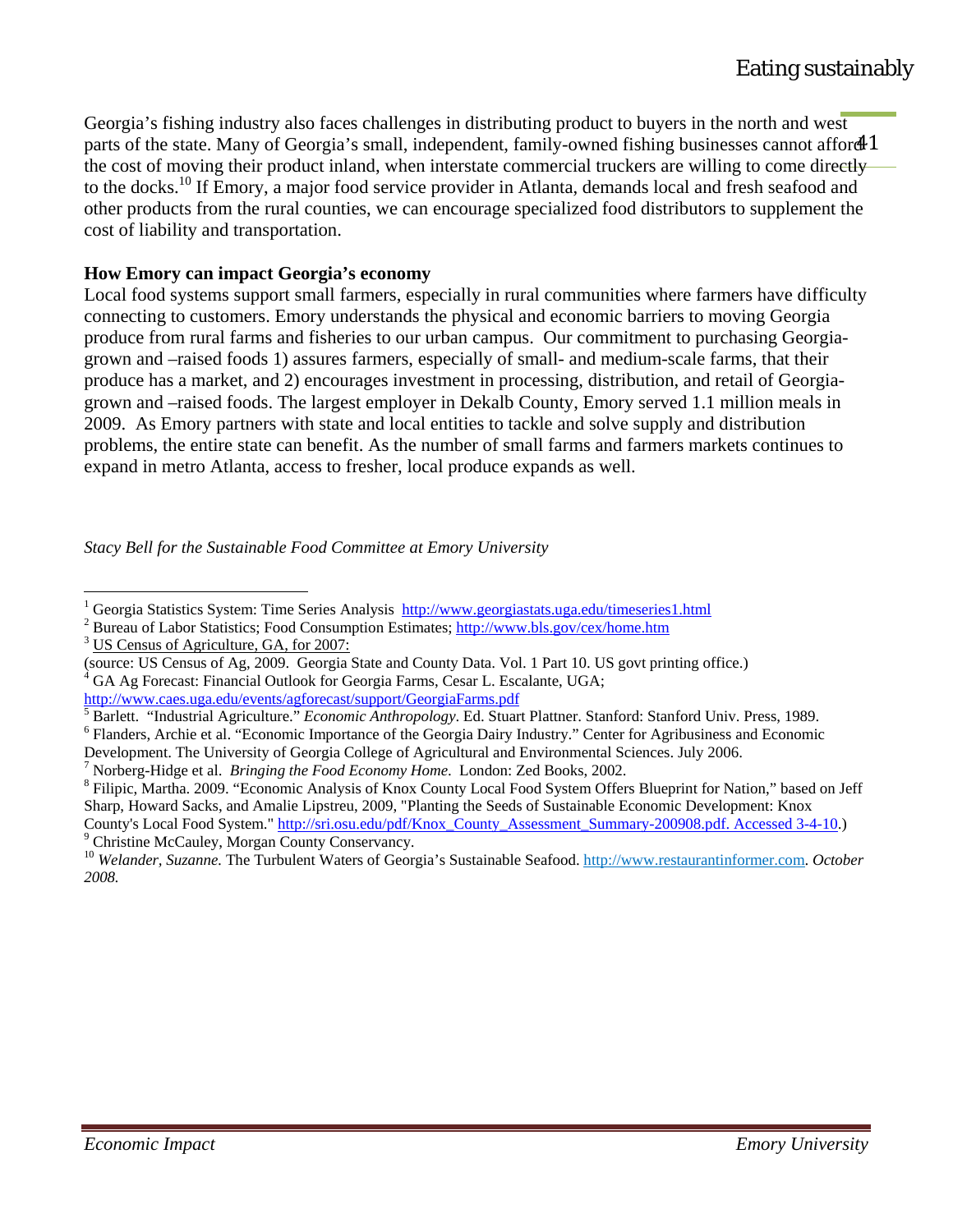#### **Impact on Farm Workers**

As we seek to support a more sustainable farming system, the welfare of farm workers is an important component. We focus here on issues related to crop production including nursery and greenhouse workers in the United States, although those involved in animal production have similar issues. Although we focus only on US farmworkers, international farmworkers may have similar or more severe issues.



**Figure 1. Farm worker exposure to pesticides during application is common**

An estimate of about 1.5 million crop farm workers in the US help plant, cultivate, harvest and prepare crops for market or storage.<sup> $\int$ </sup> Migrant farm workers travel from place to place to work in agriculture and move into temporary housing while working; seasonal farm workers work primarily in agriculture, but live in one community year-round. Some farm workers are full-time residents and have annual employment on one farm. Estimates of total farm workers are historically difficult because they often work by season or may be hired through a third-party. Up to three-quarters of all crop farm workers may be unauthorized immigrant workers, making official estimates especially difficult.<sup>2</sup>

**Farm worker protection practices.** Farm workers have historically been exempt from fair worker practices such as minimum wage and child labor laws making them **largely underpaid** for their labor. They are exempt from the National Labor Relations Act of 1935 which protects workers acting collectively to form a union. The Fair Labor Standards Act initially excluded all farm workers although in 1978 it was amended to include minimum wage standards for workers on large farms only.<sup>2</sup> Most workers are typically not entitled to overtime benefits, regular rest, or meal breaks. Data collected from 2005 to 2009 showed that about one-third of all farm workers earned less than \$7.25/hour with over three-quarters working less than nine months the previous year.<sup>3</sup> One-quarter of all farm workers had total family incomes below the poverty  $level.<sup>3</sup>$ 

**Child labor** is rampant among farm workers; as many as 800,000 farm workers in the US are under the age of 18 years.<sup>2</sup> Federal laws permit children as young as 12 years to provide farm labor with some limited restrictions on activities and hours worked. However, enforcement of these child labor laws is almost non-existent making it difficult to determine employer compliance with these laws. $2$ 

Farm labor **contractors** serve as intermediaries between growers and laborers and are responsible for supplying up to 75% of the farm labor force.<sup>4</sup> Although regulated by the US Department of Labor under the Migrant and Seasonal Agricultural Worker Protection Act, such contractors' practices are not transparent. Many operate illegally in the US with little threat of interference. Furthermore, farmers use contractors as worker intermediaries to reduce their own supervisory workload. The practice permits some farmers to plead ignorance as to the working conditions and wages on their farms. Again, the lack of oversight prevents the collection of valid data to evaluate these contractors' roles in farm worker protection practices.<sup>4</sup>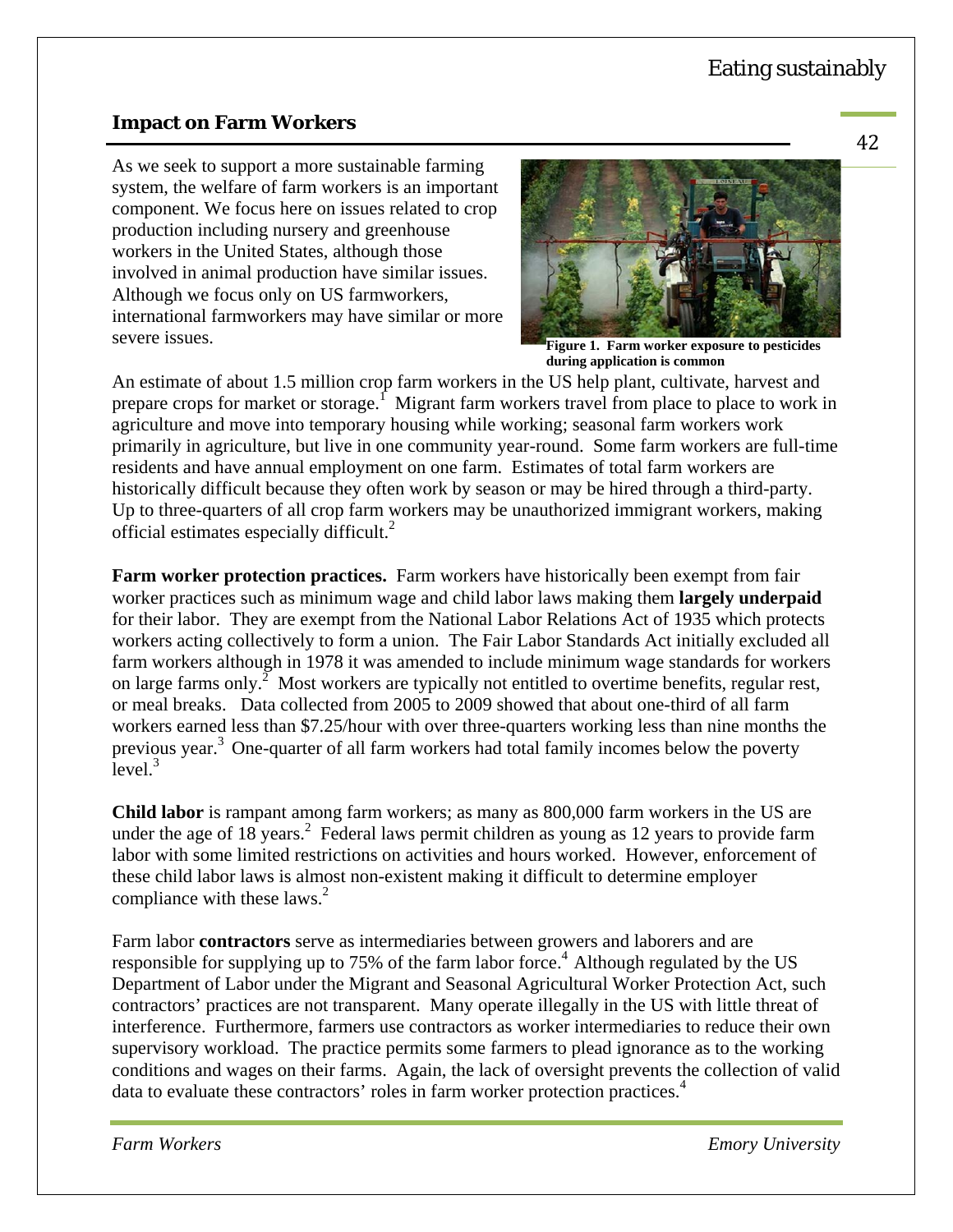In addition to the lack of regulatory protection, many farm workers face **daily physical hazards** 43 such as sub-standard housing and unsafe transportation. The Agricultural Workers Protection Act regulates housing and transportation practices for the few farmers that provide these to their workers, however, unsafe practices are reportedly common partly because of weak enforcement. Other issues facing farm workers include lack of unemployment insurance or worker compensation protections, and lack of basic safety standards on farms. Almost 90% of farms are not inspected for basic health and safety violations and almost one-third are not even subject to protection under the Occupational Safety and Health Administration standards.<sup>2</sup> Because farm workers have exclusivity contracts with some contractors or farm owners, there is the risk of forced labor to avoid deportation. Recent public attention to labor trafficking has revealed abuses in all regions across the country.

**Physical and Social Stressors.** Farm workers are a largely marginalized population because of their mobility, and some lack fluency in English and official documentation. Recent research suggests widespread sexual harassment is another danger to farm workers.<sup>2</sup> Another major physical hazard that farm workers encounter is **heat stress.**<sup>2</sup> They work long hours during the high heat of the day and year without adequate shading, cool resting areas and even adequate rest breaks.

**Pesticide exposure** among farm workers continues to be a major concern. A National Cancer Institute Study found that farmers exposed to herbicides had a six-fold greater risk than nonfarmers of contracting various cancers. In California, reported pesticide poisonings among traditional farm workers have risen an average of 14% a year since 1973 and doubled between 1975 and 1985.<sup>1</sup> Field workers suffer the highest risk of occupational illnesses in the state. An estimated 1 million people are poisoned annually by pesticides, and many of these are farm workers, whose poor access to healthcare makes recovery more difficult.<sup>1</sup>

Pesticide exposure can affect brain and cognitive development. Recent studies have shown both neurodevelopment problems associated with in utero or early childhood exposures to some pesticides.<sup>5, 6</sup> In a 1998 publication, children living in areas where pesticides were historically used were shown to have trouble in simple age-appropriate cognitive tasks like drawing a person. Figure 2 compares five year-olds in two areas of Mexico.<sup>7</sup> Similarly, a study conducted in an agriculturally-dense area of



**Figure 2. Drawings by Yaqui tribal children in Sonora, Mexico located in the foothill region where pesticides are not applied and in the valley region where pesticides have been historically applied. (Guilette et al. 1998)** 

California found that farm worker children exposed to pesticides experienced decreased brain function.<sup>6, 8, 9</sup> Even more recent studies suggest that farm worker children have lower IQs.<sup>8</sup> Though insecticides are designed to be lethal and neurotoxic to pests, research demonstrating the toxicity of these pesticides to humans is just beginning to be accepted.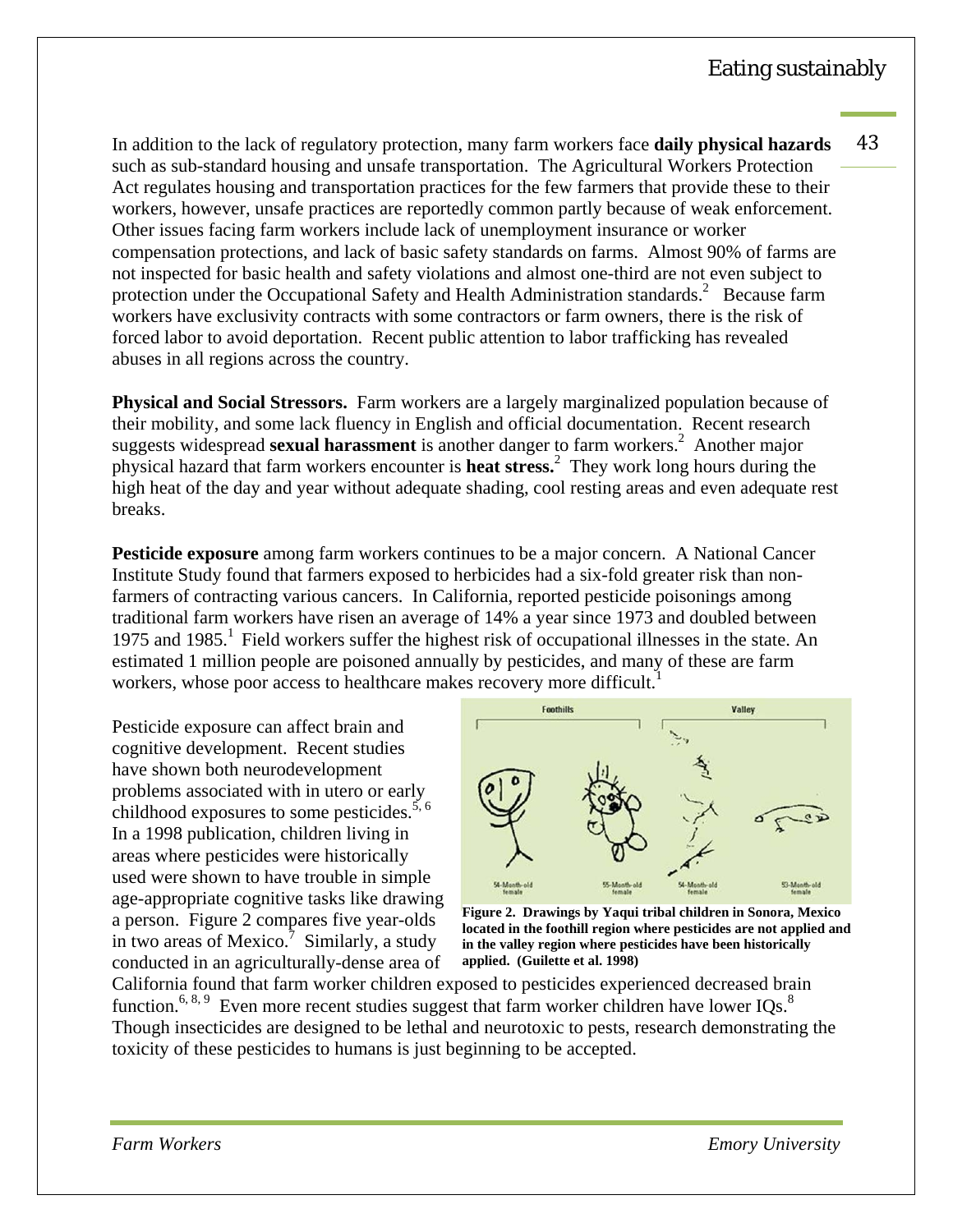**Future steps.** Despite the unfavorable conditions facing farm workers today, progress is being made in baby steps. For example, several states such as Washington, Oregon and California have been proactive in providing better farm worker protection with special considerations given to heat stress protection, better wages and working conditions, and frequent health monitoring. Furthermore, the US EPA is currently evaluating ways to ensure better compliance with existing standards. The cost of fair wages and improved working conditions has been shown by the Coalition of Immokalee Workers in Florida to be only a few extra pennies a pound of the cost of tomatoes.10 As eloquently stated in the newly-released *Inventory of Farmworker Issues and Protections in the United States*: "We envision a day when the US public will relate to "fair and safe farm labor" with the same familiarity as they now do to the phrases "organic," "locally grown," "animal welfare," "food safety" and "fair trade." <sup>2</sup>

Dana Boyd Barr for the Sustainable Food Committee, December 2011.

- 4. Davis, M., *Farm Labor in California: Then and Now*. 2001, Center for Comparative Immigration Studies, San Diego, CA.
- 5. Rauh, V.A., et al., *Impact of prenatal chlorpyrifos exposure on neurodevelopment in the first 3 years of life among inner-city children.* Pediatrics, 2006. **118**(6): p. e1845-59.
- 6. Young, J.G., et al., *Association between in utero organophosphate pesticide exposure and abnormal reflexes in neonates.* Neurotoxicology, 2005. **26**(2): p. 199-209.
- 7. Guillette, E.A., et al., *An anthropological approach to the evaluation of preschool children exposed to pesticides in Mexico.* Environ Health Perspect, 1998. **106**(6): p. 347-53.
- 8. Bouchard, M.F., et al., *Prenatal exposure to organophosphate pesticides and IQ in 7-year old children.* Environ Health Perspect, 2011.
- 9. Marks, A.R., et al., *Organophosphate pesticide exposure and attention in young Mexican-American children: the CHAMACOS study.* Environ Health Perspect. **118**(12): p. 1768-74.
- 10. *Coalition of Immokalee Workers*. 2011; Available from: http://www.ciw-online.org/.

\_\_\_\_\_\_\_\_\_\_\_\_\_\_\_ 1. Ames, R.G., et al., *Protecting agricultural applicators from over-exposure to cholinesteraseinhibiting pesticides: perspectives from the California programme.* J Soc Occup Med, 1989. **39**(3): p. 85-92.

<sup>2.</sup> United Farmworkers. *Inventory of Farmworker Issues and Protections in the United States*. 2001 [cited 2011 9/8]; Available from: http:\\bamco.com\page\114\farmworker-inventory.htm.

<sup>3.</sup> *National Agricultural Worker Survey 2005-2009*. Available from: http://www.doleta.gov/agworker/naws.cfm.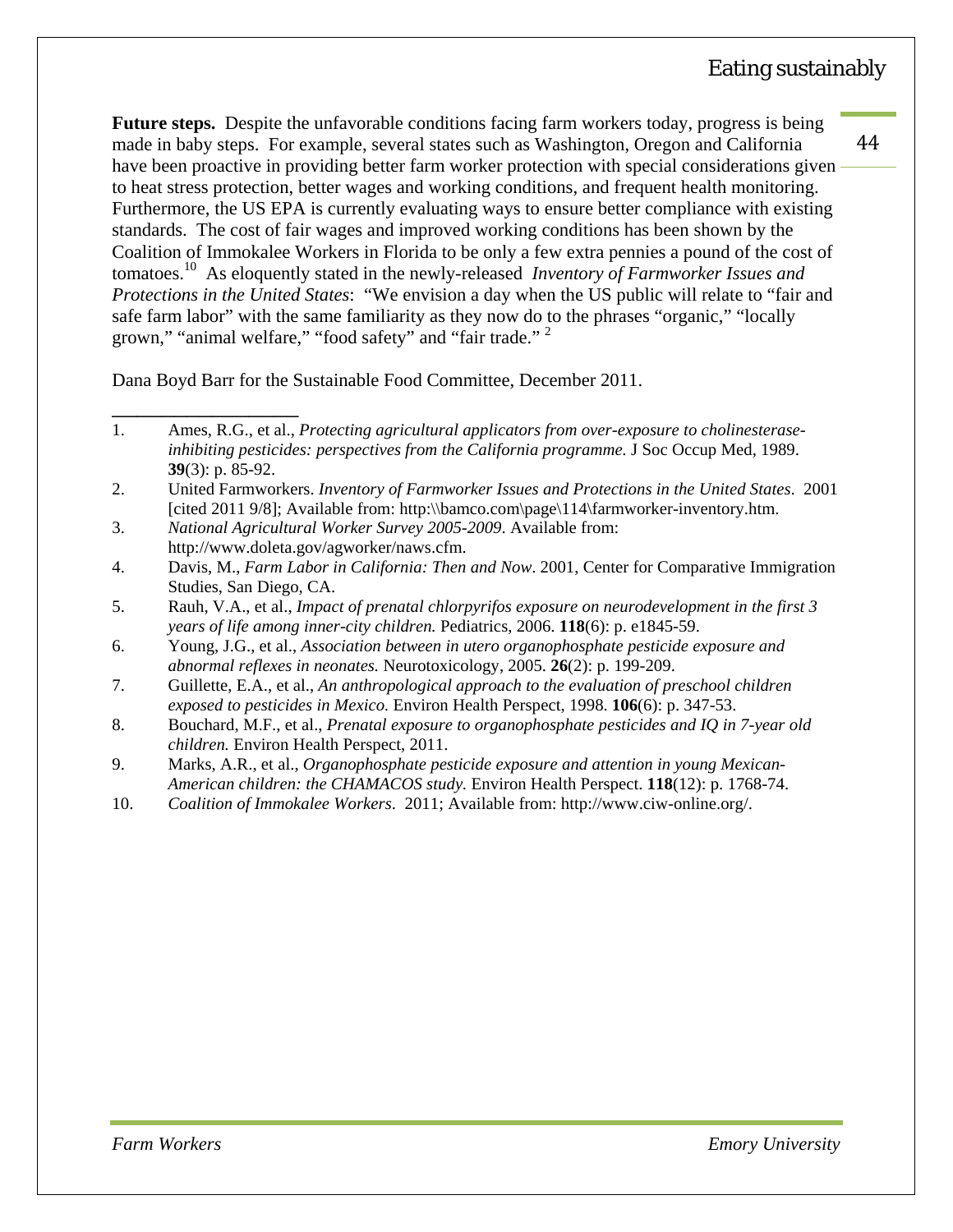**Fair Trade:** *What is fair trade and why should we care about it?*

The Fair Trade labeling system aims to connect producers with consumers in a relationship that supports fair returns to farmers and local-level democracy, while responding to supply and demand.<sup>1</sup> Fair Trade standards encourage sustainable farming practices, discourage the use of child labor, and increase the share of revenue that flows to farmers. Fair Trade certified products available in some Atlanta locations include coffee, tea, chocolate, sugar, bananas and cut flowers. When buying Fair Trade coffee, a consumer contributes to healthier ecosystems and communities in faraway countries, for only pennies of additional cost. The cost of beans in a cup of Café Campesino, for example, averages \$.33 a cup, compared to an average of \$.30 a cup for conventional coffee.<sup>2</sup>

#### **Background**

The Fair Trade slogan, "trade not aid," signals a desire to use the market to replace foreign aid to achieve progress toward economic, social, and environmental sustainability in developing countries. Fair Trade emerged in the U.S. and Europe in the 1940s to support economic development among low-income producers through direct trade relations and combined higher prices than the conventional market with producer loans and marketing help. The movement began to pick up speed after the International Coffee Agreement collapsed in 1989 and the price of coffee fell drastically. Fair Trade expanded in the United States in the 1990s with support from religious groups and universities.<sup>3</sup>

Because of the power of international traders, accords, and weather, prices of commodities in the *conventional* market can drop below costs of production. Impoverished growers may then be forced to sell land, move to cities in search of work, or migrate internationally. An important component of the influx of Central American immigration to the U.S. has been the low price of coffee since the collapse of the international agreement, as well as new plantings in Asia which caused a glut of supply. Fair Trade seeks to rebalance the terms of trade to support both producers and buyers in a system of mutual benefit.

**Key Benefits to farmers:** Because each crop is integrated into the Fair Trade system a little differently, the description below will focus on **coffee.**

*Higher Prices:* Fair Trade coffee producers are guaranteed at least five cents per pound above the conventional market price (and in some years as much as eighty cents), plus an additional twenty cents for organic certification. Farmers must be organized into a democratically-elected cooperative, and the cooperative also receives an additional "social premium" to be used for community projects, such as building schools and clinics, improving roads, and developing new craft industries that particularly benefit women. Removal of middle traders places more of the crop's value into the hands of farmers.<sup>4</sup> Research in many countries around the world has shown that Fair Trade cooperatives secure a higher income for farming families, which in turn supports more education, better housing, and a better diet.<sup>5</sup> Higher prices can support stable livelihoods, safeguarding family land, farming traditions, and meaningful ways of life.

*Access to Credit:*Another benefit of Fair Trade is that roasters provide annual loans to each cooperative to cover part of production costs up front. This much-needed credit prevents farmers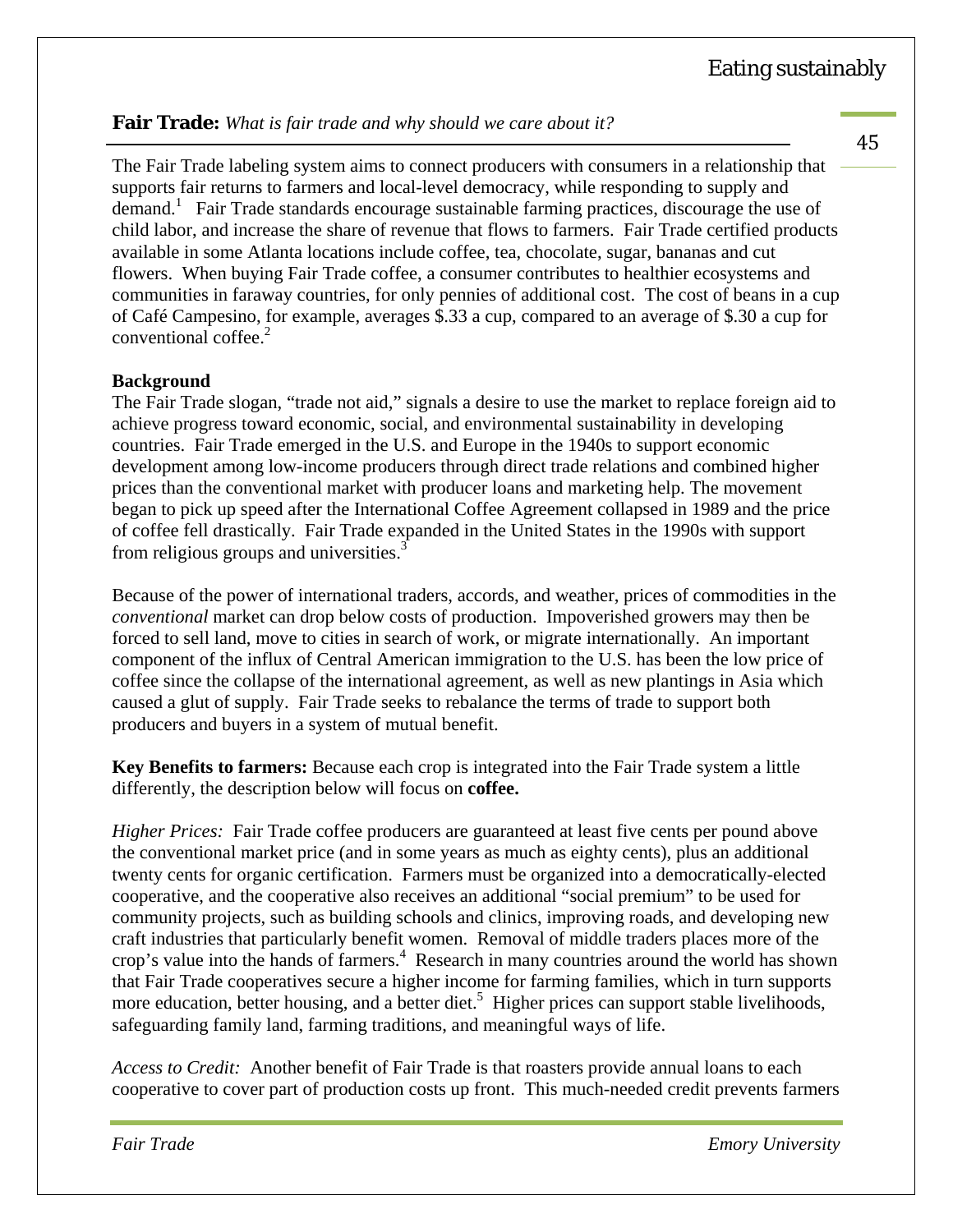46 

from turning to local moneylenders and paying high interest rates to buy fertilizer or pay harvest help.

*Environmental Standards*: Fair Trade includes a number of environmental production standards, including reduced use of pesticides. Many Fair Trade cooperatives also carry organic certification.

*Third-Party Certification*: TransFair USA (recently renamed as "Fair Trade USA") is one of twenty international certifying agencies that set and certify Fair Trade standards (see www.transfairusa.org and www.flo.org). This seal provides a neutral third party verification of claims.

*Ethical Consumption*: When buying Fair Trade products, consumers show support for producers and for an ethically-organized system of trade that supports fair wages and working conditions.

#### **Recent Issues**

The international Fair Trade movement has experienced some struggles in recent years. In the beginning of the movement, companies using the Fair Trade label offered 100% Fair Trade product. With the decision in 2000 to allow Starbucks and other large corporations to use the Fair Trade label, this requirement was relaxed, and Fair Trade may make up less than 10% of their total coffee purchases. In addition, the price premium given to Fair Trade cooperatives has not kept up with inflation over the last 15 years, nor have U.S. corporations been subject to review of practices that producer cooperatives experience. In response, some small companies have dropped Fair Trade certification and are trying other avenues of inserting ethical concerns into trade relations. One example is "direct trade" which opts out of certification and avoids middle traders, but cannot offer third party verification of claims. Recently, a group of committed roasters was successful in gaining a small increase in the international Fair Trade price premium and is pressing the certifying organizations to keep to their original principles. In addition, Fair Trade standards are now being developed for domestic U.S. products, to extend these concerns to a larger range of commodities. The Fair Trade label continues to provide one of the few third-party-verified products that support a social justice component of sustainability.

#### **Emory's Commitment**

Offering Fair Trade-certified foods is one of the ways Emory University's Sustainable Food Initiative seeks to meet its goal of serving 75% of the food on campus and in hospitals from locally or sustainably grown sources by the year 2015. By 2010, all coffee and tea provided by Emory Dining locations on campus became Fair Trade certified. Some Fair Trade sugar and other products are also available on campus.

Shira Weintraub, Raghvi Anand, and Kylie McKenzie for the Sustainable Food Committee at Emory University

<sup>1</sup> Simon, Bryant. 2009. *Everything but the Coffee: Learning about America from Starbucks*. Berkeley: University of California Press, p. 208.

 $\overline{a}$ 

*Fair Trade Emory University*